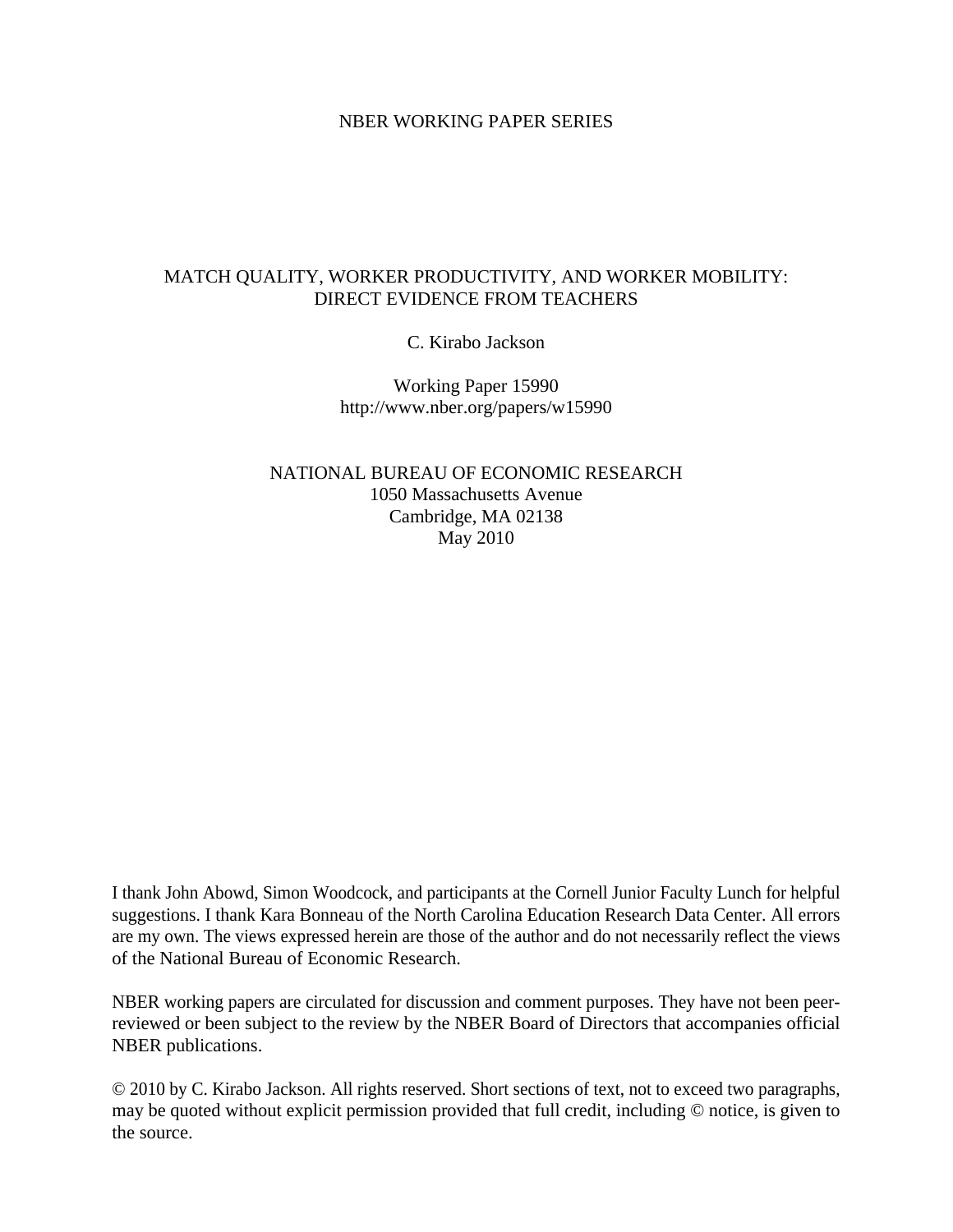Match Quality, Worker Productivity, and Worker Mobility: Direct Evidence From Teachers C. Kirabo Jackson NBER Working Paper No. 15990 May 2010, Revised May 2011 JEL No. I20,J01,J63

# **ABSTRACT**

I investigate the importance of the match between teachers and schools for student achievement. I show that teacher effectiveness increases after a move to a different school, and I estimate teacher-school match effects using a mixed-effects estimator. Match quality can "explain away" a quarter of, and is as economically important as, teacher quality. Match quality is negatively correlated with turnover, and increases with experience. This paper provides the first estimates of worker-firm match quality using output data as opposed to inferring productivity from wages or employment durations. Because teacher wages are essentially unrelated to productivity, this is compelling evidence that workers may seek high quality matches for reasons other than higher pay.

C. Kirabo Jackson Northwestern University School of Education and Social Policy 2040 Sheridan Road Evanston, IL 60208 and NBER kirabo-jackson@northwestern.edu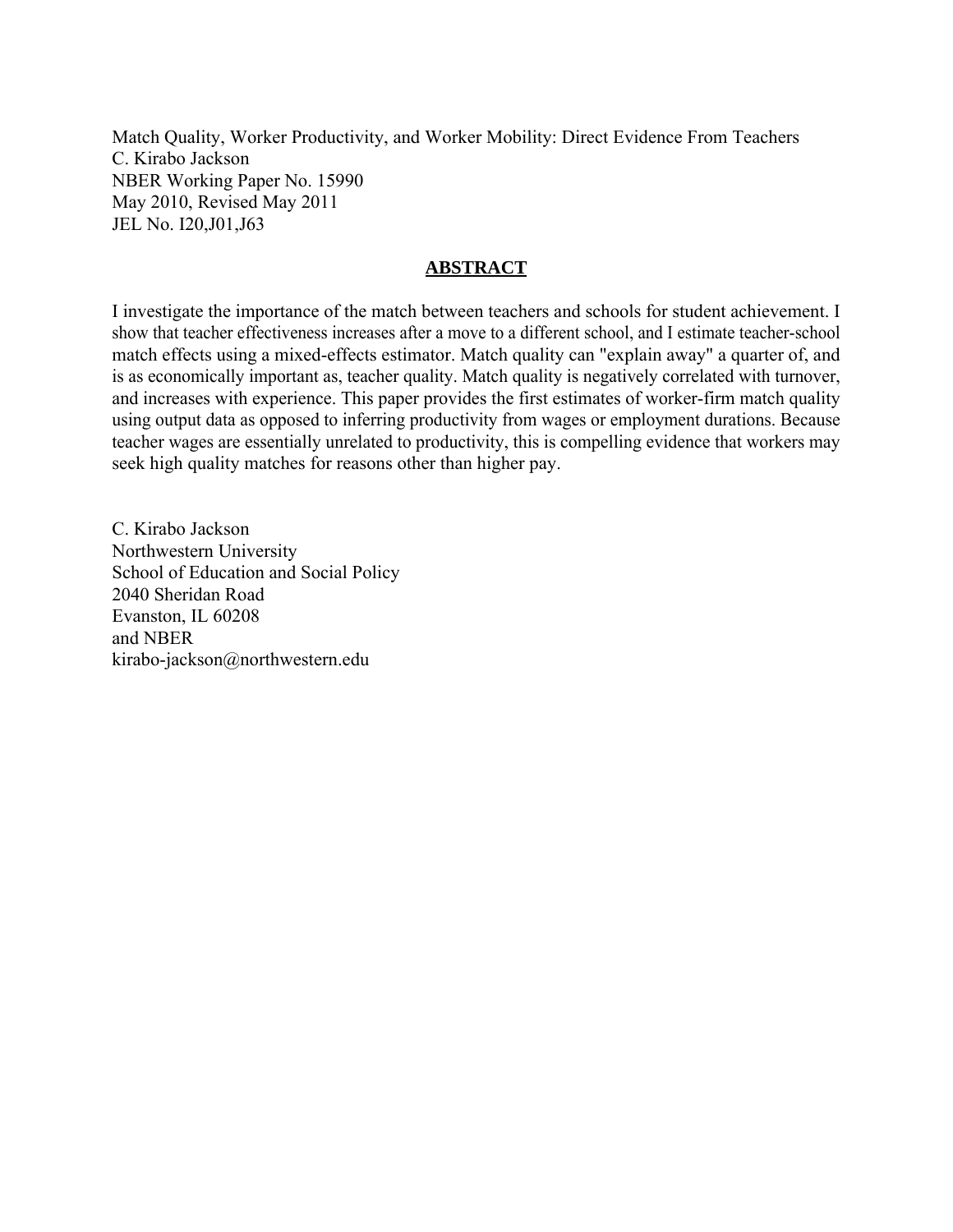# Match Quality, Worker Productivity, and Worker Mobility: Direct Evidence From Teachers

# C. Kirabo Jackson<sup>1</sup>, April 6th 2011 Northwestern University, IPR, and NBER

I investigate the importance of the match between teachers and schools for student achievement. I show that teacher effectiveness increases after a move to a different school, and I estimate teacher-school match effects using a mixedeffects estimator. Match quality can "explain away" a quarter of, and is as economically important as, teacher quality. Match quality is negatively correlated with turnover, and increases with experience. This paper provides the first estimates of worker-firm match quality using output data as opposed to inferring productivity from wages or employment durations. Because teacher wages are essentially unrelated to productivity, this is compelling evidence that workers may seek high quality matches for reasons other than higher pay.

 The productive quality of the match between a worker and the firm plays a central role in canonical models of worker mobility (Jovanovic 1979, Mincer and Jovanovic 1981, Neal 1999, Burdett 1978, Mortensen 1998, Johnson 1978). The labor market is hypothesized to allocate workers to firms in the most efficient manner through workers either leaving jobs where the productivity match between the worker and firm is low or seeking jobs where match quality is high, or both. Match quality is also used to explain the stylized facts that changing jobs is associated with rapid earnings growth (Bartel and Borjas 1981, Altonji and Shakotko 1987, Topel and Ward 1992) and that job separations decline with tenure and experience.<sup>2</sup>

 Despite the importance of match effects for understanding the labor market, there is little *direct* evidence of their existence. As pointed out in Nagypal (2007), data on match-specific quality or productivity are essentially non-existent, forcing researchers to specify a wage-setting mechanism that determines how wages relate to match-specific productivity and then study how wages and their distribution vary with tenure and job mobility. This approach is undesirable for two reasons. First, there are many different ways to specify wage setting, making misspecification and omitted variables bias likely. For example, even if there are no productivity match effects, if some firms discriminate against females then females will have lower wages at discriminating firms. If discriminating firms also treat females employees poorly, females will be more likely to leave discriminating firms. This discrimination effect would be wrongly

 $\overline{a}$ 

<sup>&</sup>lt;sup>1</sup> I thank John Abowd, Simon Woodcock, and participants at the Cornell Junior Faculty Lunch for helpful

suggestions. I thank Kara Bonneau of the North Carolina Education Research Data Center. All errors are my own.  $<sup>2</sup>$  By match quality, I am referring to the fixed time-invariant productivity associated with a particular worker-firm</sup> pairing. I am not referring to match quality that changes over time, such as that due to firm specific human capital.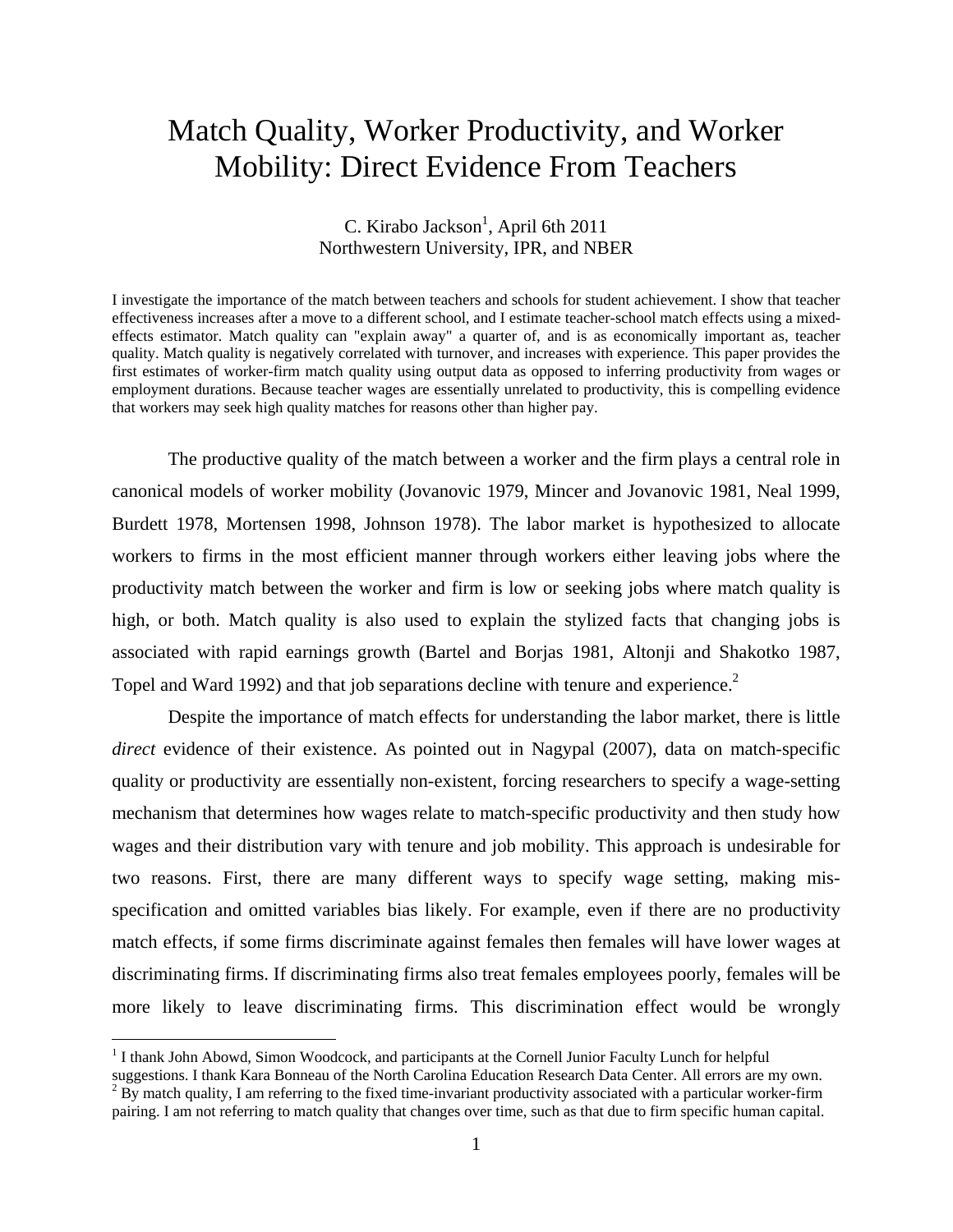interpreted as a match effect on mobility if one were to use wage data to infer productivity. Second, it is difficult to distinguish workers leaving jobs with low match quality from workers leaving jobs with low pay, or workers seeking better matches from workers seeking higher pay (because pay may vary across workers and firms for reasons unrelated to productivity). To avoid these problems, one must estimate match quality on actual output as opposed to wages. Microdata with student test scores linked to teachers and schools provides a unique opportunity to estimate worker (teacher), firm (school), and match (a given teacher at a particular school) productivity on *a measure of* output (student achievement) directly.

 Using a longitudinal dataset of student test scores linked to teachers and schools in North Carolina, I aim to (1) determine the extent to which teacher effectiveness, as measured by ability to improve student test scores, changes depending on the schooling environment, (2) quantify the importance of the match between a teacher and a school in determining student achievement, (3) document the relationship between match quality and teacher mobility, and (4) present evidence on observable characteristics associated with high match quality.

 In the context of teachers, match quality is of interest in its own right because we have little understanding of the role of school-teacher match quality for student achievement. Studies that identify teachers associated with student test-score gains show that a one standard deviation increase in teacher quality leads to between one-tenth and one-fifth of a standard deviation increase in math and reading scores (Aaronson, Barrow and Sander 2007, Rivkin, Hanushek and Kain 2005, Rockoff 2004). Also, observable teacher characteristic explain only a fraction of a teacher value-added.<sup>3</sup> These value-added measures have tremendous power in predicting a teacher's *future* success in the classroom (Kane and Staiger 2008), are correlated with principals' subjective evaluations of teachers (Jacob and Lefgren 2008) and teachers with high estimated value-added improve the test scores of their colleagues' students (Jackson and Bruegmann 2009). However, we have little understanding of exactly what they measure, and whether estimates obtained in one context can be extrapolated to others.<sup>4</sup> For example, we have very little evidence

 $\overline{a}$ 

 $3$  There is some evidence that years of teaching experience, selectivity of undergraduate institutions, teachers' test scores, and regular licensure are associated with higher student achievement (Anthony and Goldhaber 2007, Brewer and Ehrenberg 1994, Brewer and Goldhaber 2000, Clotfelter, Ladd and Vigdor 2006, Clotfelter, Ladd and Vigdor 2007, Hanushek 1997)

<sup>&</sup>lt;sup>4</sup> A few recent papers have started to address these questions. Specifically, Jackson and Bruegmann (2009) show that about a quarter of teacher value-added can be explained by the quality of a teacher peers in the past, and Ost (2009) finds that holding total experience constant, teachers with more experience teaching the same grade have higher value-added than those who are teaching a grade for the first time (or have less years of grade-specific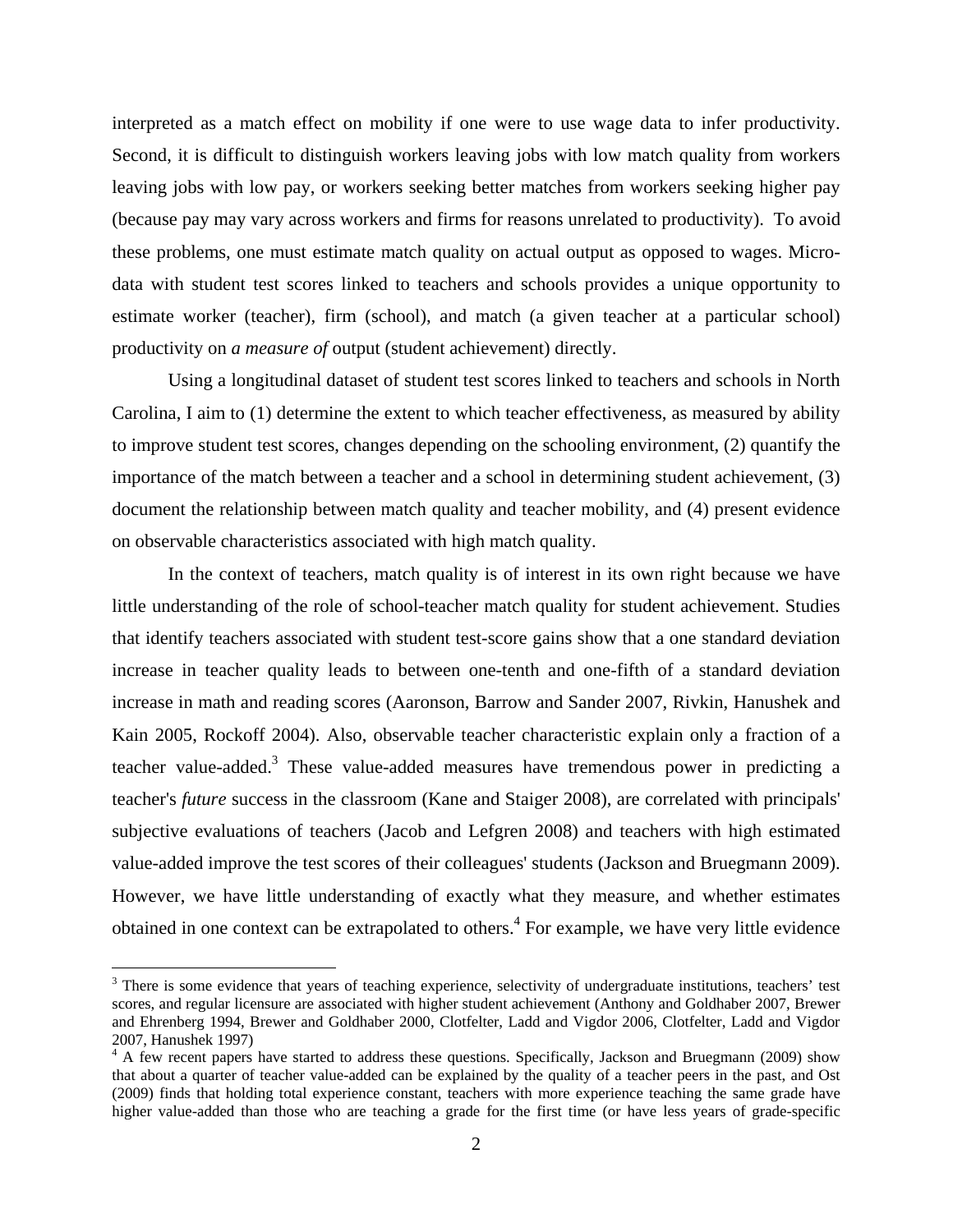that a teacher who is effective at increasing the test scores of affluent suburban kids would be effective at improving the test scores of low-income inner-city students at another school*,* or *vice versa*. Given the increasing use of estimated teacher value-added to identify good teachers, and policies that aim to move strong teachers from high-achieving suburban schools into lowperforming inner-city schools, it is important to understand the importance of school specific teacher value-added; that is, the importance of match quality.

 While it is important to assess how much of what we consider a teacher effect is, in fact, a match effect, it is also important to assess the importance of the teacher-school match itself. If match quality is an important determinant of student achievement, then policymakers should be mindful of what kinds of teacher-school pairing are most likely to be productive, and should think seriously about what kinds of policies might improve match quality.

I find that teachers who switch schools are more effective after a move than before suggestive of match effects. This effect persists in models that include *both* teacher and schoolby-year fixed effects so that they cannot be explained by teachers moving to higher-achieving schools. To assuage concerns that these patterns reflect endogenous teacher movement or student selection, I show that teacher performance does not exhibit trending prior to moving schools<sup>5</sup>, and I show that whether a student *will* have a teacher the following year who *will* transfer in or out the following year has no predictive power for current student achievement.

 Providing direct evidence of match effects, I use both a fixed effects model and a random effects model to estimate the importance of match quality. Across both models, one standard deviation increase in match quality increases math scores by between 0.0892 and 0.13 standard deviations, and reading scores by between  $0.077$  and  $0.118$  standard deviations  $-$  about the same effect as a one standard deviation increase in teacher value-added. Results suggest that match quality can account for between 10 and 25 percent of what is typically estimated as teacher quality in math and between 25 and 50 percent of what is typically estimated as teacher quality in reading. These results suggest that a sizable portion of what is typically considered to be a teacher effect is in fact a teacher-school (match) effect, that is not portable across schools. While some observable teacher and school characteristics have predictive power in explaining these sizable match effects, much of match quality is "unexplained".

experience). Both studies suggest that teacher value-added changes over time, and may be context specific. 5 This test is a relatively powerful test of endogenous movement because unlike wages which are downward sticky,

changes in teacher productivity are directly reflected in student test scores.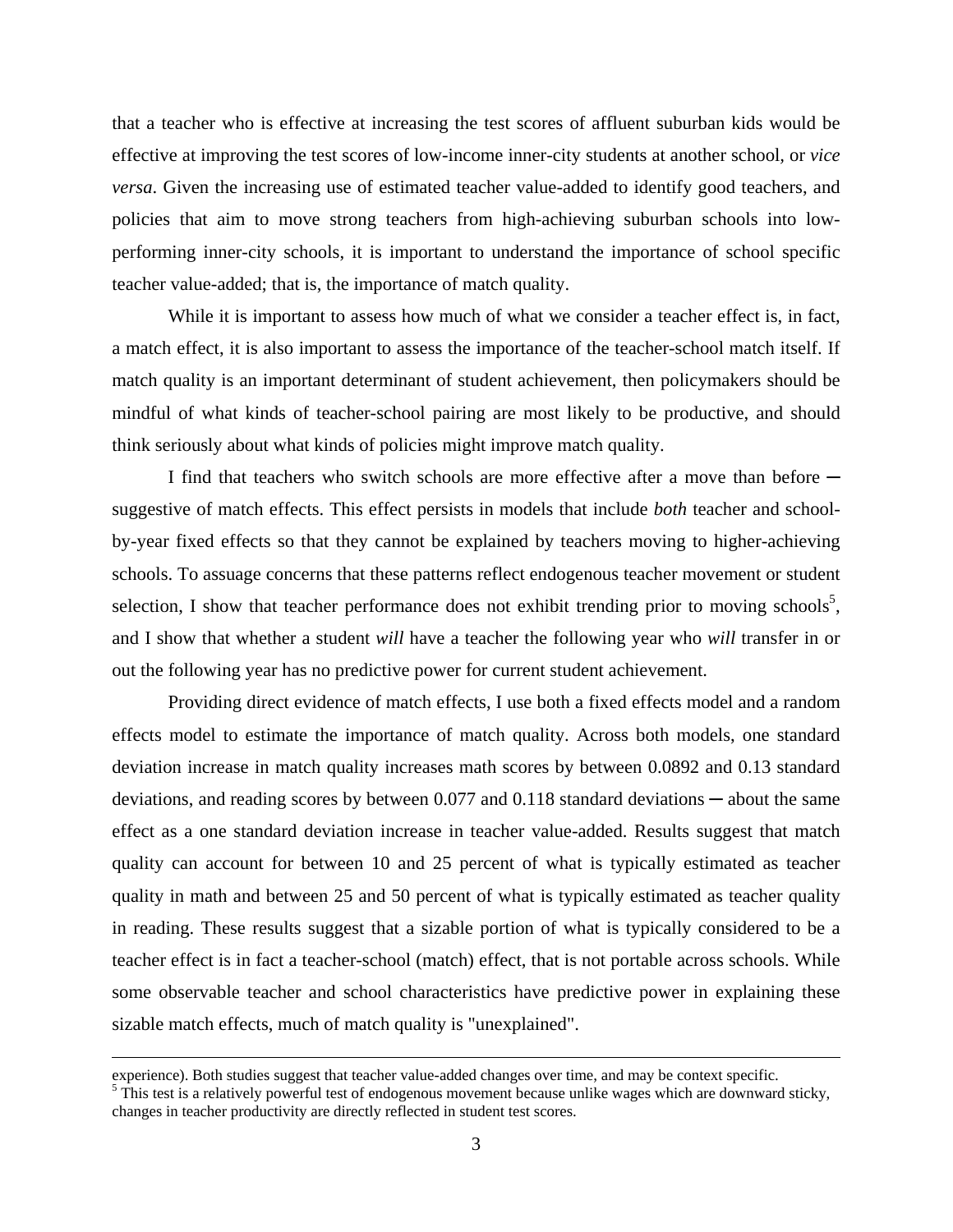Consistent with canonical models of worker turnover, (a) job switching declines monotonically with experience, (b) match quality is increasing in experience (both across and within teachers), and (c) low match quality strongly predicts a teacher leaving her current school (above and beyond observable teacher and school characteristics). These patterns are all robust to the inclusion of *both teacher and school fixed effects*, and the empirical patterns persist when using estimated fixed match effects or estimated random match effects.

 The mobility results suggest that match productivity is an important determinant of mobility for reasons other than the level of pay because productivity and pay are essentially unrelated in teacher labor markets. This is consistent with either (a) schools providing greater non-pecuniary benefits for effective teachers or (b) teachers caring about their effectiveness directly. As such, these findings suggest that models of worker mobility that do not account for the non-pecuniary job benefits may be incomplete, and further underscore that using wages to infer match quality has some important limitations.

 This paper makes two important contributions to job mobility literature: it is the first paper to validate the extant literature using direct measures of productivity, and the first to document the relationship between match quality and worker mobility in a context where wages and productivity are virtually unrelated  $-$  underscoring the importance of non-pecuniary job benefits. This paper also makes important contributions to the education literature. It is the first to highlight and quantify the importance of match effects, and it documents that as much as 50 percent of what we call teacher quality *does not port across schools*. These findings highlight the importance of context for value-added measures of teacher quality and have important implications regarding optimal teacher placement.

 The remainder of this paper is as follows. Section I outlines the theoretical justifications for the decomposition of productivity into a worker effect, a firm effect, and a match effect using wage data and student achievement, and then describes the important differences between the two. Section II describes the data. Section III provides evidence of the existence of match effects. Section IV describes the two for strategies estimating match effects and presents the variability of the teacher school and match effects. Section V documents the relationship between match quality and teacher mobility. Section VI shows what observable teacher school and workplace conditions are associated with higher match quality, and Section VII concludes.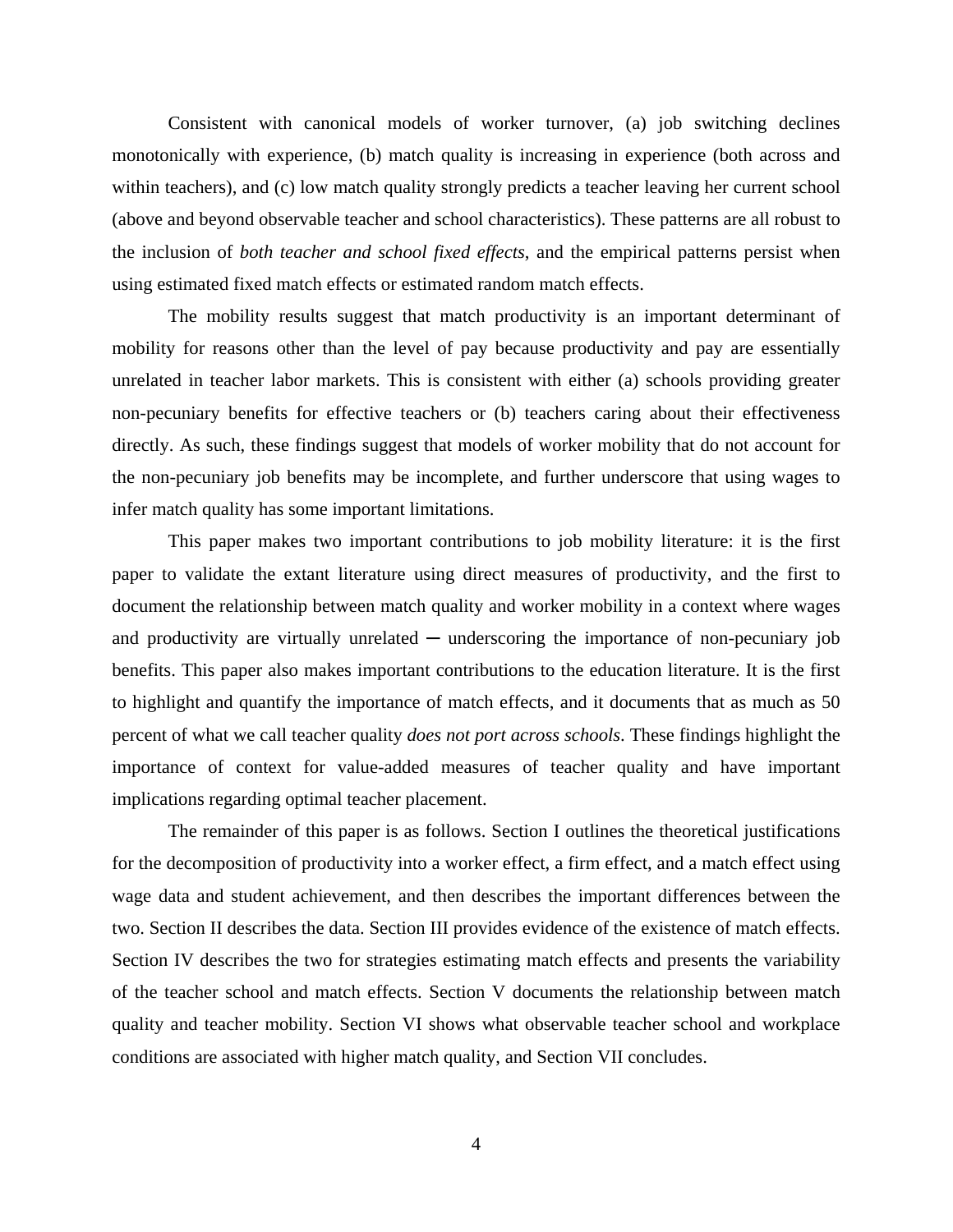#### **I. Match Quality For Teachers**

 The literature that decomposes wages into a worker effect and a firm effect (Abowd, Creecy and Kramarz 2002, Abowd, Kramarz and Margolis 1999, Abowd, Kramarz and Lengermann, et al. 2004) starts out with a Cobb-Douglas production function describing the output  $Q_{ij}$  of worker *i* at firm *j* as below.

$$
Q_{ij} = L_i^{\theta} K_j^{\varphi} \,. \tag{1}
$$

In  $(1)$ ,  $L_i$  is the human capital of worker *i* (such as education, years of experience, quality of schooling, etc),  $K_i$  summarizes the productive characteristics of the firm (such as technology, capital intensity, incentive structure, leadership skills, etc), and  $\theta$  and  $\varphi$  are parameters in the production function. One could easily imagine a world where worker attributes and firm attributes are complementary so that certain pairings of workers and firms are particularly productive (un unproductive). This can easily be incorporated in the model with the inclusion of a match term to the model (Woodcock 2008). The production function can then written as below.

$$
Q_{ij} = L_i^{\theta} K_j^{\phi} M_{ij}^{\phi} \,. \tag{2}
$$

Where  $M_{ij}$  is match quality and  $\phi$  is a parameter relating match quality to output. If worker *i*'s wage is a share  $\pi_{ij}$  of worker related output at firm *j*, the worker's wage can be written as  $w_{ij} = (L_i^{\theta} K_j^{\phi} M_{ij}^{\phi}) \cdot \pi_{ij}$ . Therefore, the log of worker wages can be written as (3) below.

$$
\ln w_{ij} = \theta \ln L_i + \varphi \ln K_j + \phi \ln M_{ij} + \ln \pi_{ij}.
$$
\n(3)

The log wage can be decomposed into four additively separable components; a portion attributed to worker productivity  $\theta \ln L_i$ , a portion attributed to workplace productivity,  $\phi \ln K_i$ , a portion that is attributable to the productivity match between the worker and the firm  $\phi \ln M_{ii}$ , and a portion summarizing the relative bargaining power of worker *i* at firm *j*  $\ln \pi_{ij}$ .

 Equation (3) makes clear that where there are differences in bargaining power across worker-firm pairings,  $\ln \pi_{ij}$ , and such differences are not randomly distributed, one may confound relative productivity with relative match specific bargaining power. The common solution has been to assume that bargaining power varies at the firm level, but does not vary at the firm-by-worker level. While this assumption is necessary to make the decomposition of wages into a firm effect and a worker effect tractable, clearly some kinds of workers have more/less bargaining power at certain firms. For example, if some firms discriminate against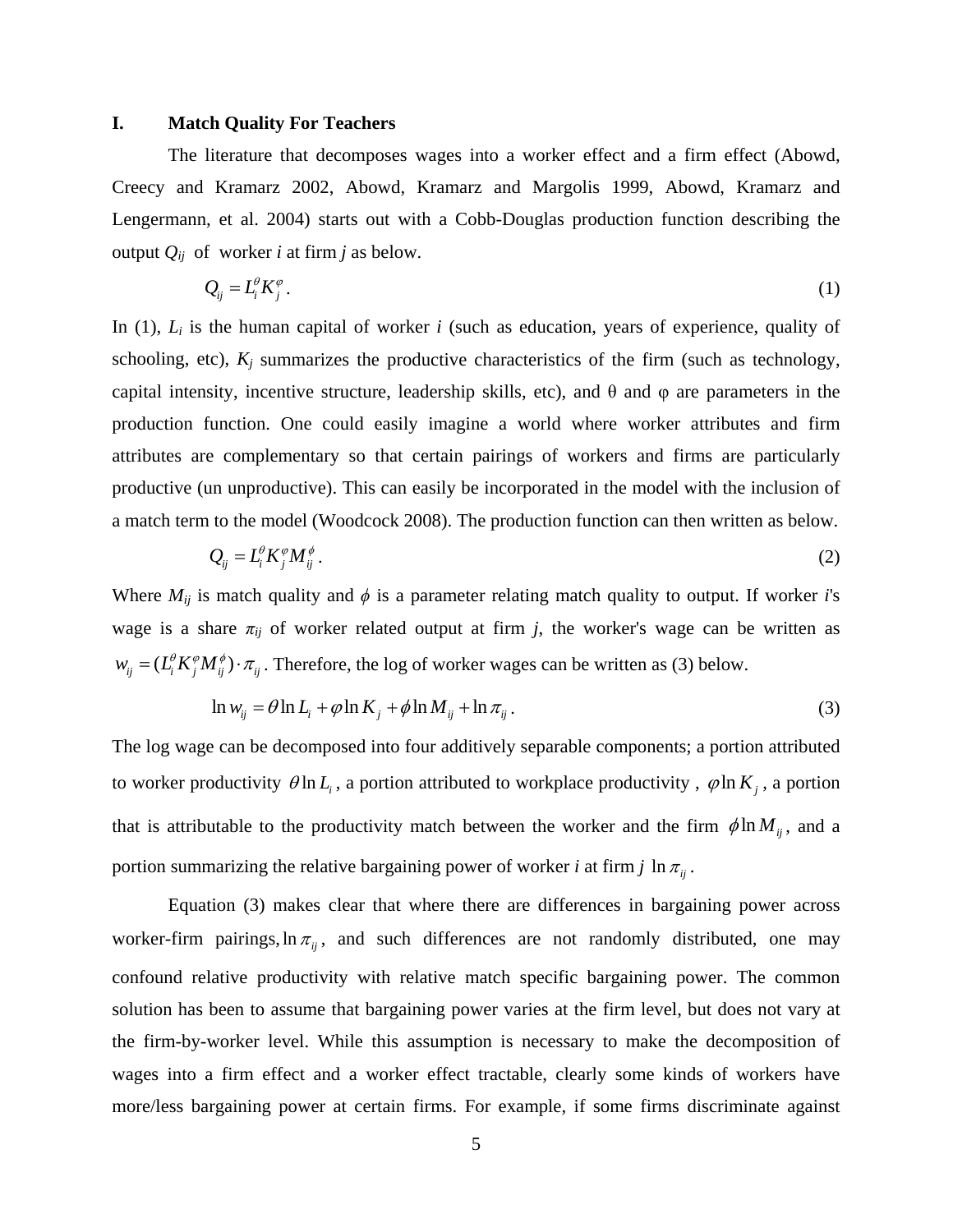female/black workers this would result in low  $\ln \pi_{ij}$  for female/black workers at discriminating firms. This discrimination could also lead to increased job separation among female/black workers leading one to wrongly infer a relationship between match quality and worker mobility.

 To further complicate matters, there are the additional concerns that (1) many theories of wage determination predict that wages have little relation to *contemporaneous* productivity, and (2) non-pecuniary benefits such as perks, working conditions, in-kind benefits, and deferred compensation are typically not measured, but are clearly an important part of a worker's total compensation that can be used by firms to attract and retain workers. These points underscore that using wage data to infer match quality has inherent limitations  $-$  motivating use of teacher (worker) data linked to schools (firms) and student outcomes (direct measures of output).

# **I.2** *The Production of Student Achievement*

 While value-added models are ubiquitous in the education literature, and estimates based on such models have great predictive power out-of-sample, it is helpful to explicitly lay out how the production technology of student achievement relates to the empirical models employed. Consider the following model of student achievement, where achievement is a function of the entire history of school and parental inputs and a student's endowment.

$$
T_{ijsa} = T_a[X_{ijs}(a), \mu_{i0}, \varepsilon_{ijsa}].
$$
\n<sup>(4)</sup>

In (5)  $T_{ijsa}$  is student *i*'s achievement with teacher *j* at school *s* at age *a*,  $X_{ijs}(a)$  is the history of parent and school supplied inputs up to age  $a$ ,  $\mu_{i0}$  is the student's natural endowment (ability) and  $\varepsilon_{i,iga}$  is an idiosyncratic error (other unmeasured inputs). Under the assumptions of additive separability of inputs and that lagged achievement is a summary statistic for the full history of family, school, and student inputs (including student ability), we can write (4) as (5) below.<sup>6</sup>

$$
T_{ijsa} = X_{ijsa} \alpha + \gamma T_{ia-1} + \eta_{ijsa} \quad . \tag{5}
$$

This value-added model in (5) is commonly used, and is the one employed in this paper. While there are several specifications used in the literature to estimate teacher value-added, as a practical matter, the predictive power of estimated teacher fixed effects are surprisingly robust across specifications (Kane and Staiger 2008).<sup>7</sup>

Explicitly incorporating teacher human capital, school technology, and the productivity

 $\overline{a}$ 

<sup>&</sup>lt;sup>6</sup> This will be true if coefficients on inputs are geometrically declining with distance (in age), and the impact of the ability endowment is geometrically declining at the same rate as inputs (Todd and Wolpin 2003).

<sup>&</sup>lt;sup>7</sup> All the results are robust to alternate ways of specifying the value-added model.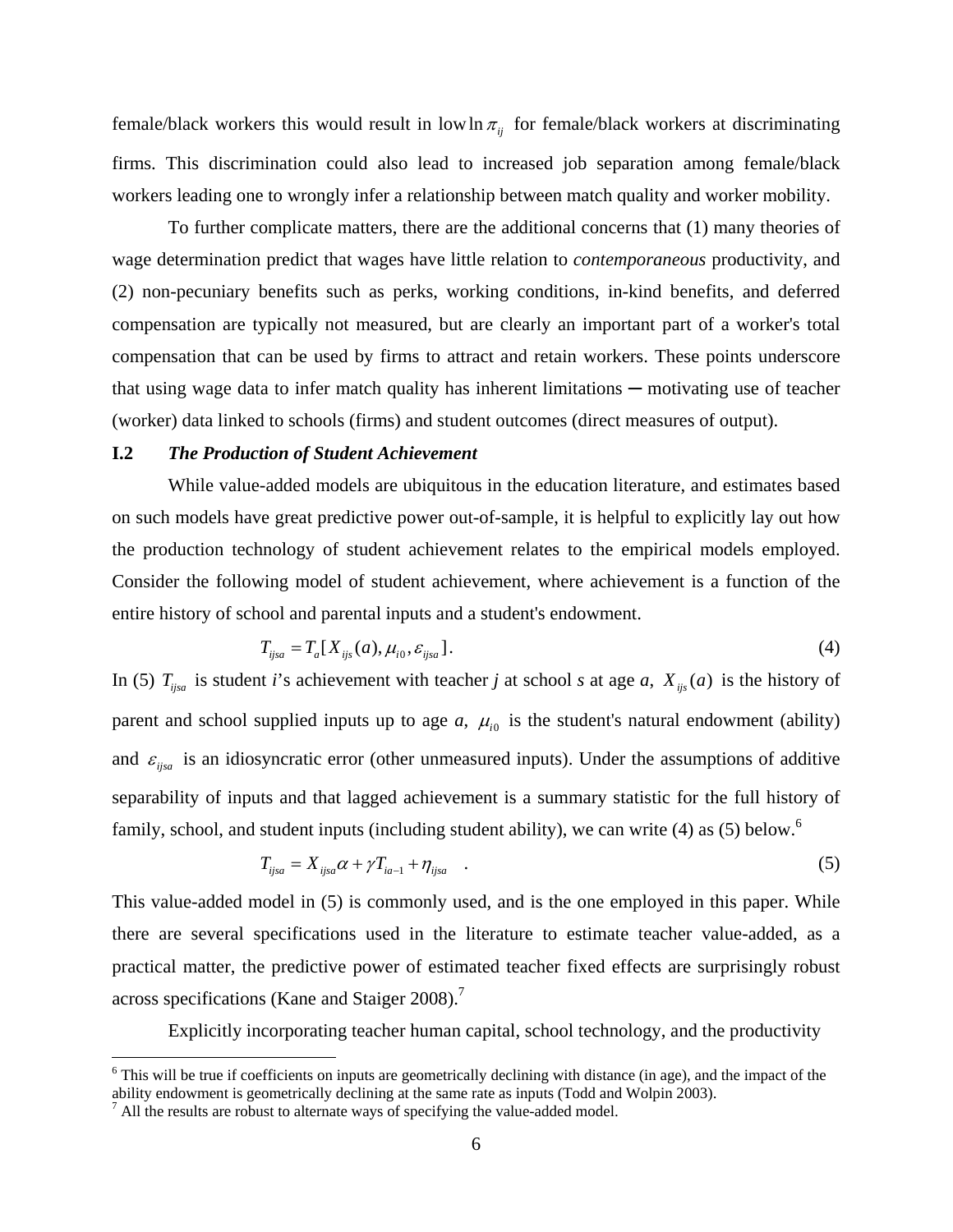of the specific teacher-school pairing as inputs into the model yields (6) below.

$$
T_{ijsa} = \gamma T_{ia-1} + X_{ijsa}\alpha + \theta_j + \theta_s + \theta_{sj} + \eta_{ijsa} \quad . \tag{6}
$$

Equation (6) is similar to equation (3) insofar as it contains three additively separable components; a portion attributed to worker (teacher) productivity  $\theta_i$ , a portion attributed to workplace (school) productivity  $\theta_{s}$ , and a portion that is attributable to the match between the worker and the firm  $\theta_{i}$ . The fundamental differences between equations (6) and (3) are that these school, teacher, and match specific components reflect differences in *actual* productivity, and there is no unobserved component related to the relative bargaining power of the worker in that particular firm. As such, the use of education data where productivity is observed may validate previous studies on match quality and provide some new and helpful insights.

#### **1.3** *Identifying Match Quality Empirically*

 With data on multiple teachers at multiple schools, one can estimate match (teacher-byschool) effects separately from teacher effects and school effects. To illustrate how this can be done, consider the ideal empirical setup where (a) each teacher is observed in all schools, and (b) there is zero correlation between *potential* match, teacher, and school effects.<sup>8</sup> Conditions (a) and (b), ensure that the mean match quality for each teacher is equal to zero, and that the mean match quality for each school is equal to zero so that the mean test scores (conditional on controls for student selection) of teacher *j* at school *s* would be a consistent estimate of match (teacher-byschool) effect  $\theta_{j_s}$ . Also, the mean of all the matches for teacher *j* (across all schools) would be a consistent estimate of teacher effect  $\theta_i$ , and the mean of all the matches for school *s* (across all teachers) would be a consistent estimate of school effect  $\theta_s$ . Operationally, one could obtain consistent estimates of teacher, school, and match effect with the familiar fixed-effects estimator.

 Identification of match effects comes from the fact that multiple teachers are observed switching across the same set of schools. To make this clear, consider two schools A and B and two teachers  $p = \{1, 2\}$ . The difference in outcomes when teacher p switches from school A to school B is  $(\theta_B - \theta_A) + (\theta_{pB} - \theta_{pA})$ . This reflects the difference in school effects between school A and B, plus the difference in match effects for teacher *p* between schools A and B. If there are

<u>.</u>

<sup>0 0</sup> 0  $\sigma_{\theta i}^2 I_i = 0$  $s \left| \right.$   $\left| \right.$   $\left| \right.$   $\left| \right.$   $\left| \right.$   $\left| \right.$   $\left| \right.$   $\left| \right.$   $\left| \right.$   $\left| \right.$   $\left| \right.$   $\left| \right.$   $\left| \right.$   $\left| \right.$   $\left| \right.$   $\left| \right.$   $\left| \right.$   $\left| \right.$   $\left| \right.$   $\left| \right.$   $\left| \right.$   $\left| \right.$   $\left| \right.$   $\left| \right.$   $\left|$ *I Cov*  $\theta_i$  |=| 0  $\sigma_{\theta_i}^2$ *I* 0  $\theta$  |  $\sigma$  $\theta$  =  $\theta$   $\sigma$ 

 $8$  Mathematically this condition means that 0 0  $j \mid \neg \mid$  <sup>*O*</sup>  $\theta$ *<sub>j</sub>I*  $j_s$  | |  $\cup$   $\cup$   $\cup$   $\theta j_s$ <sup> $\perp$ </sup>*M I* θ θ  $\begin{bmatrix} \theta_s \\ \theta_j \\ \theta_{j} \end{bmatrix} = \begin{bmatrix} \sigma_{\theta s}^2 I_s & 0 & 0 \\ 0 & \sigma_{\theta j}^2 I_j & 0 \\ 0 & 0 & \sigma_{\theta j s}^2 I_M \end{bmatrix}$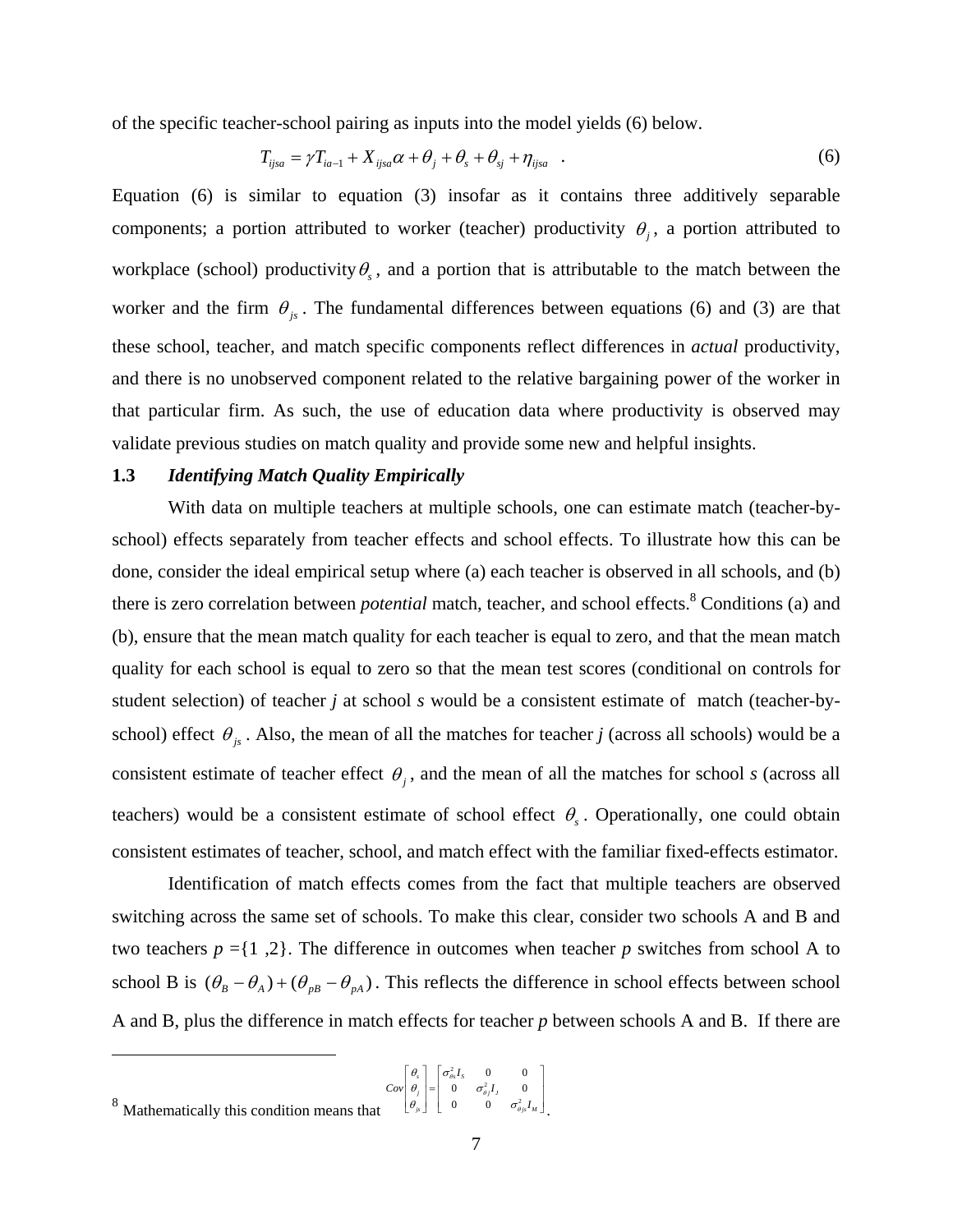no match effects, then  $\theta_{1B} - \theta_{1A} = 0$ , and the difference in expected outcomes associated with switching from A to B is equal to the difference in school effects only, and is the same for both teachers. That is, with no match effects  $E[\overline{Y}_{1B} - \overline{Y}_{1A}] = E[\overline{Y}_{2B} - \overline{Y}_{2A}] = \theta_B - \theta_A$ . However, with match effects, expected differences associated with switching from schools will not be the same for both types of teachers so that  $E[\overline{Y}_{1B} - \overline{Y}_{1A}] - E[\overline{Y}_{2B} - \overline{Y}_{2A}] \equiv \theta_{1B} - \theta_{1A} - (\theta_{2B} - \theta_{2A}) \neq 0$ .

 This shows that systematic performance differences associated with switching schools across teachers is how match effects can be identified empirically. The intuition can be illustrated with a simple example. Suppose school A has a strong principal who, *all else equal*, improves the outcomes all teachers by  $\delta$ . School A enrolls high-income students while school B enrolls average students. Teacher 1 teachers performs  $\mu_l$  better with high-income students while teacher 2 performs  $\mu_2$  worse (where  $|\mu_2| > |\delta|$ ). When teacher 1 switches from school B to A, her outcomes will be unambiguously better in school A than in B by  $\delta + \mu_l$ . However, when teacher 2 switches from school B to A, their outcomes are *worse* by  $\delta$ - $\mu_2$ . Even though there is a positive school effect  $\delta$  (due to the principal) that is enjoyed by all teachers, the difference in outcomes associated with switching schools is not the same teachers 1 and 2 because the match effect for school A is positive for teacher 1 and negative for teacher 2. It is this differential switching response that is the basis for indentifying match effects in this paper.

 The discussion above assumes that all teachers are observed in all schools. In reality, most teachers are observed in just a few schools. While this complicates estimation of match effects, the logic of the identification is most saliently illustrated in this idealized setting. In section IV, I detail my estimation approach that should uncover unbiased match effect estimates (for mobile teachers) under realistic assumptions about the distribution of teachers.

#### **I.4** *How Does One Interpret Match Quality for Teachers?*

 $\overline{a}$ 

 The discussion above makes explicit that match effects are those effects that specific to a particular teacher-school pairing and *is not* a school or teacher characteristic. While it may be difficult to disentangle a school with a large effect from a school that has many high quality matches *empirically*, these concepts are distinct. By the same logic, While it may be difficult to

<sup>&</sup>lt;sup>9</sup> With the assumptions that the mean of the match effects is equal to zero in expectation for each school and for each teacher these match estimates above can be computed. Specifically, these assumptions mean that in large samples

 $\theta_{1B} + \theta_{1A} = 0$  and  $\theta_{2B} + \theta_{2A} = 0$  and  $\theta_{1B} + \theta_{2B} = 0$  and  $\theta_{1A} + \theta_{2A} = 0$ . With four equations and four unknown it is trivial to solve for unique values of the match effects. In the example above  $\theta_{1B} = -\theta_{1A} = \theta_{2B} = -\theta_{1B} = (E[\overline{Y}_{1B} - \overline{Y}_{1A}] - E[\overline{Y}_{2B} - \overline{Y}_{2A}])/4$ .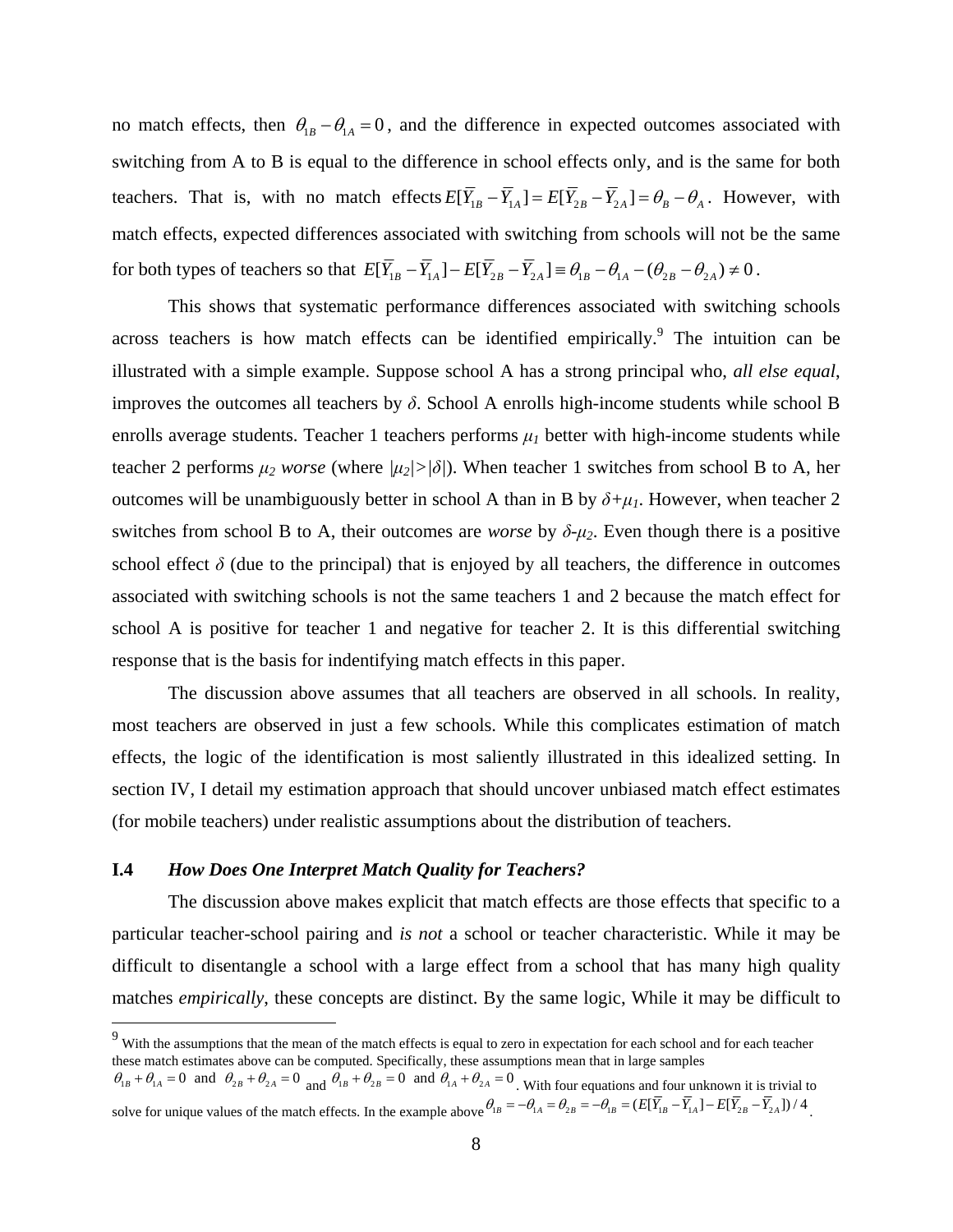disentangle a teacher with a large effect from a teacher that has many high quality matches empirically, these concepts are also distinct. In this paper, when I refer to match quality I am referring to the productivity associated with particular teacher-school parings that is often confounded with school or teacher quality in empirical applications. In section IV, I detail the difficulties of disentangling good matches from good schools and good teachers empirically, and I use this to motivate my preferred random effects empirical strategy to do so.

 A match effect is anything that makes a teacher more or less productive at one school versus another (that is not due to a characteristic of the school that affects all teachers equally). Anything that affects all teachers at a school equally would be part of a school effect (such as having high-achieving students, or strong leadership) and that only those combinations of characteristics that vary at the teacher-by-school level are part of a match effect. Such effects arise when there is heterogeneity in the marginal effectiveness of school inputs across teachers. For example, certain teachers being particularly good at teaching certain types of students (e.g. low-income, same race, affluent, high-motivation) that attend particular schools. Alternatively, certain schools may have a teaching philosophy (e.g. emphasis on high standards) or work culture (e.g. a culture of dialogue between teachers and administrators) in which certain teachers thrive and others do not. Also, there may be differences based on the characteristics of other employees (e.g. teachers may perform better when they are surrounded by teachers who share similar approaches to the profession, or with whom they can more easily relate). In sum, match quality captures systematic complementarities between particular teachers and particular schools. While identifying these match effects is my main objective, I aim to shed some light on the reasons for these effects in section VI.

# **I.5** *Why Would Teachers Care About Match Quality if they Do Not Get Higher Pay?*

 Teacher labor markets are an interesting context to study the relationship between match effects and worker mobility because teacher salary is, for the most part, based on a teacher's years of experience and level of education. Most theories of match quality are predicated on the notion that workers seek out high quality matches in order to increase their monetary compensation. As such, one may wonder why there would be any relationship between match quality and teacher mobility. I discuss why this is likely to be the case below.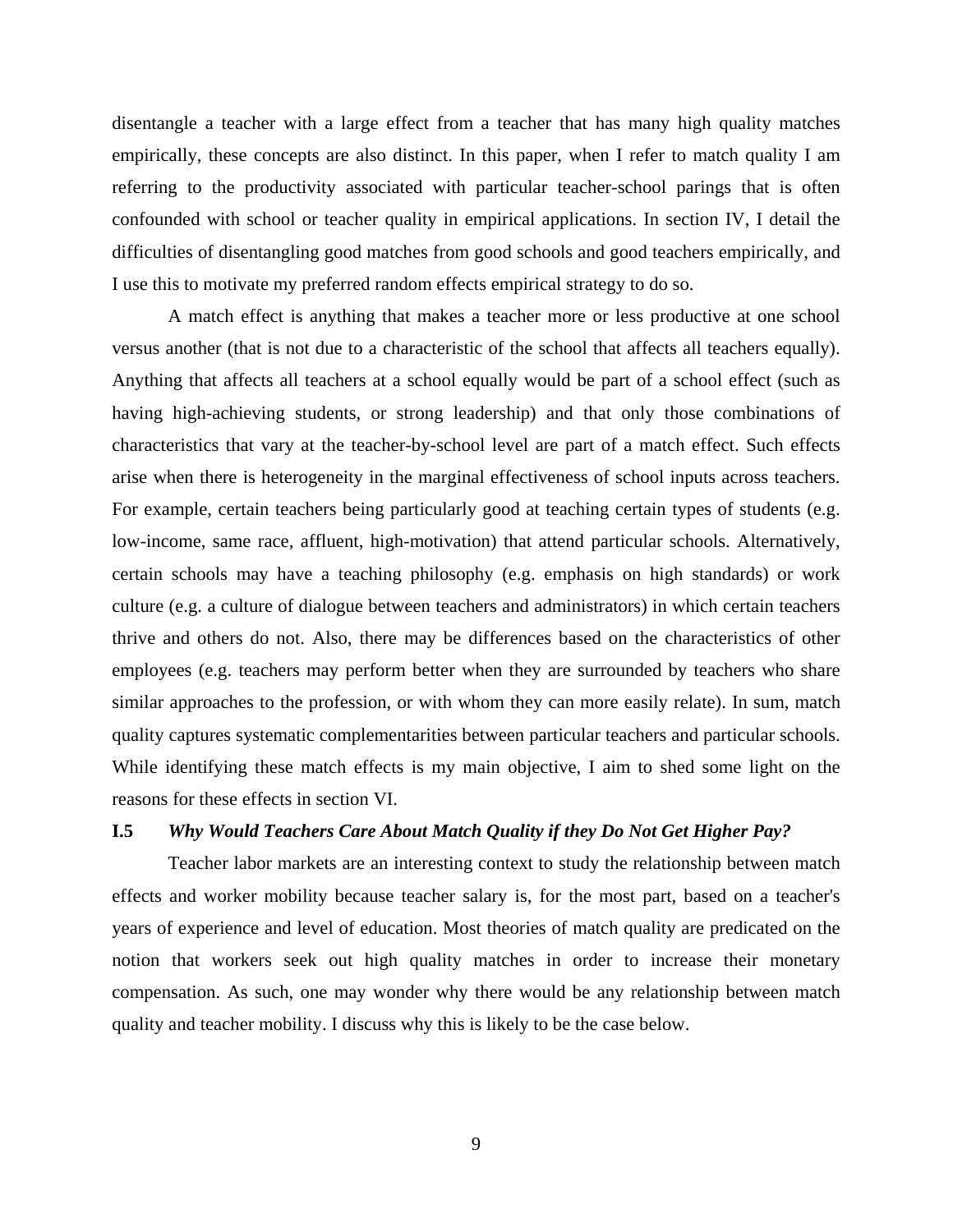It has been well recognized that the utility a worker derives from their job is associated with more than monetary compensation going as far back as Smith and Marshall.<sup>10</sup> A good recent illustration of this is the empirical fact that the unemployed are much less happy than the employed, and by more than their lower incomes would predict (Korpi 1997; Winkelmann and Winkelmann 1998; Di Tella, MacCulloch, and Oswald 2001). Also, it has also been found that one's ordinal rank in the wage hierarchy affects one's happiness conditional on ones level of pay (Brown, Gardner, and Oswald, 2006). Aside from these consumption aspects of the job, it is well accepted that workers care about working conditions, and that in-kind benefits make up a substantial part of a worker's compensation. As such, a worker's utility from her job is a function not only of her pay but also non-pecuniary benefits such as in-kind benefits, working conditions, prestige, job satisfaction, and other consumption benefits (Duncan, 1976).

 With this broader view of the benefits to employment, there are two reasons why workers may have incentives to seek out high quality matches even in a context in which match quality and pay are unrelated. The first is that employers can improve the working conditions and the benefits of high productivity workers whom they want to retain *en lieu* of increasing pay. For example, principals could assign teachers to more desirably committees, offer them extra positions to supplement their income, pay for more of their training costs, or appoint them to positions of leadership. Given that teachers often spend money out of pocket to pay for classroom supplies, another way principals can, and do, effectively increase teacher pay without giving a "raise" is to pay for such supplies. $^{11}$ 

 The second reason workers may seek high productivity matches is that workers may derive utility directly from being a high productivity worker. Insofar as teachers have some intrinsic motivation to teach, they may be happier at schools in which they are making a difference. This idea is outlined in Akerlof and Kranton (2005) who emphasize that military

1

 $10$  As stated by Smith "Wages vary by ease vs. hardship, cleanliness, honourableness." (Smith, Adam. 1776. Wealth of Nations. Chicago: University of Chicago Press). As stated by Marshall, "every occupation involves other disadvantages besides the fatigue of the work required in it, and every occupation offers other advantages besides the receipt of money wages. The true reward which an occupation offers to labour has to be calculated by deducting the money value of all its disadvantages from that of all its advantages" (Marshall, Alfred (1890) Principles of Economics).

<sup>&</sup>lt;sup>11</sup> According to the 2010 Retail Market Awareness Study released by the National School Supply and Equipment Association, public school teachers in the US spent more than \$1.33 billion out of pocket on school supplies and instructional materials during the 2009-2010 academic year. The average teacher surveyed said they \$936 on classroom materials during the 2007-2008 academic year.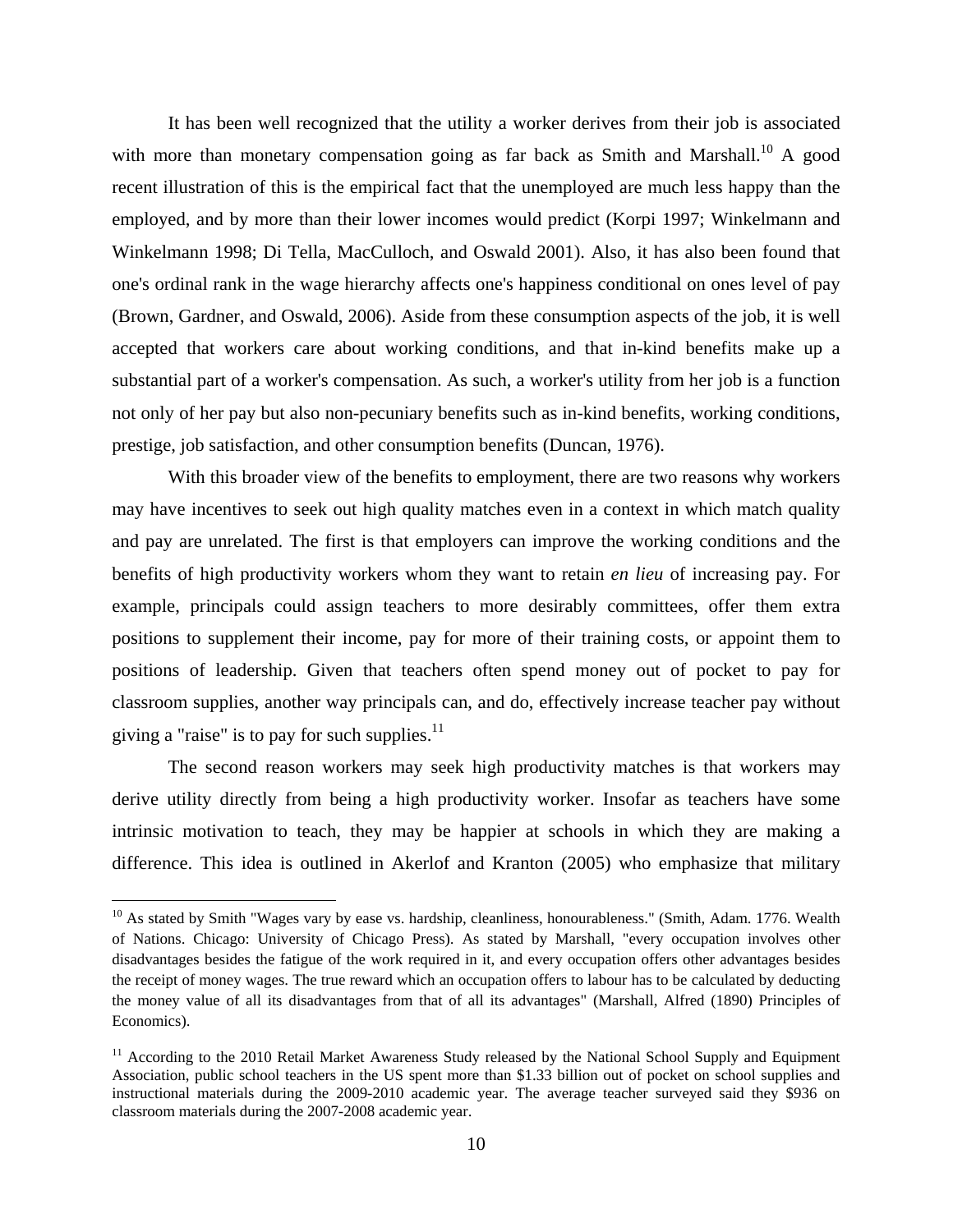officers believe in "service before self", and are willing to trade off monetary rewards for the non-pecuniary gains of being a military officer. Also, because workers may care about by their performance relative to colleagues, teachers may have incentives to move to schools where they have high match quality and are therefore less likely to be among the worst performing teachers.

 In sum, insofar as workers (teachers) might care about non-pecuniary aspects of the job, which are likely correlated with match quality, workers (teachers) have an incentive to seek out firms (schools) with which match quality is high, *irrespective of the level of pay*. As such, workers seeking out jobs with better non-pecuniary benefits may lead to very similar patterns as workers seeking higher paying jobs as long as match quality is systematically related to nonpecuniary benefits as suggested above.

# **II. Data**

1

This paper uses data on all third-grade through fifth-grade students in North Carolina from 1995 to 2006 from the North Carolina Education Research Data Center.<sup>12</sup> The student data include demographic characteristics, standardized test scores in math and reading, and codes allowing one to link the student test score data to information about the schools the students attend and the teachers who administered their tests. According to state regulation, the tests must be administered by a teacher, principal, or guidance counselor. Discussions with education officials in North Carolina indicate that tests are always administered by the students' own teachers when these teachers are present. To limit the sample to teachers who I am confident are the students' actual teachers, I include only students who are being administered the exam by a teacher who teaches math and reading to students in that grade, and I remove teachers who are co-teaching or have a teaching aide. This process yields roughly 1.37 million student-year observations. Summary statistics for these data are presented in Table 1.

The students are roughly 62 percent white 29.5 percent black, and are evenly divided between boys and girls. About 11 percent of students' parents did not finish high school, 43 percent had just a high school diploma, roughly 30 percent had some post-high school education but no four-year college degree, and roughly 14 percent of students had parents who have a four-

 $12$  These student-teacher linked data have been used by other researchers to look at the effect of teachers on student outcomes (Clotfelter, Ladd and Vigdor 2006, Clotfelter, Ladd and Vigdor 2007, Rothstein 2010) and the effect of student demographics on teacher quality (Jackson 2009).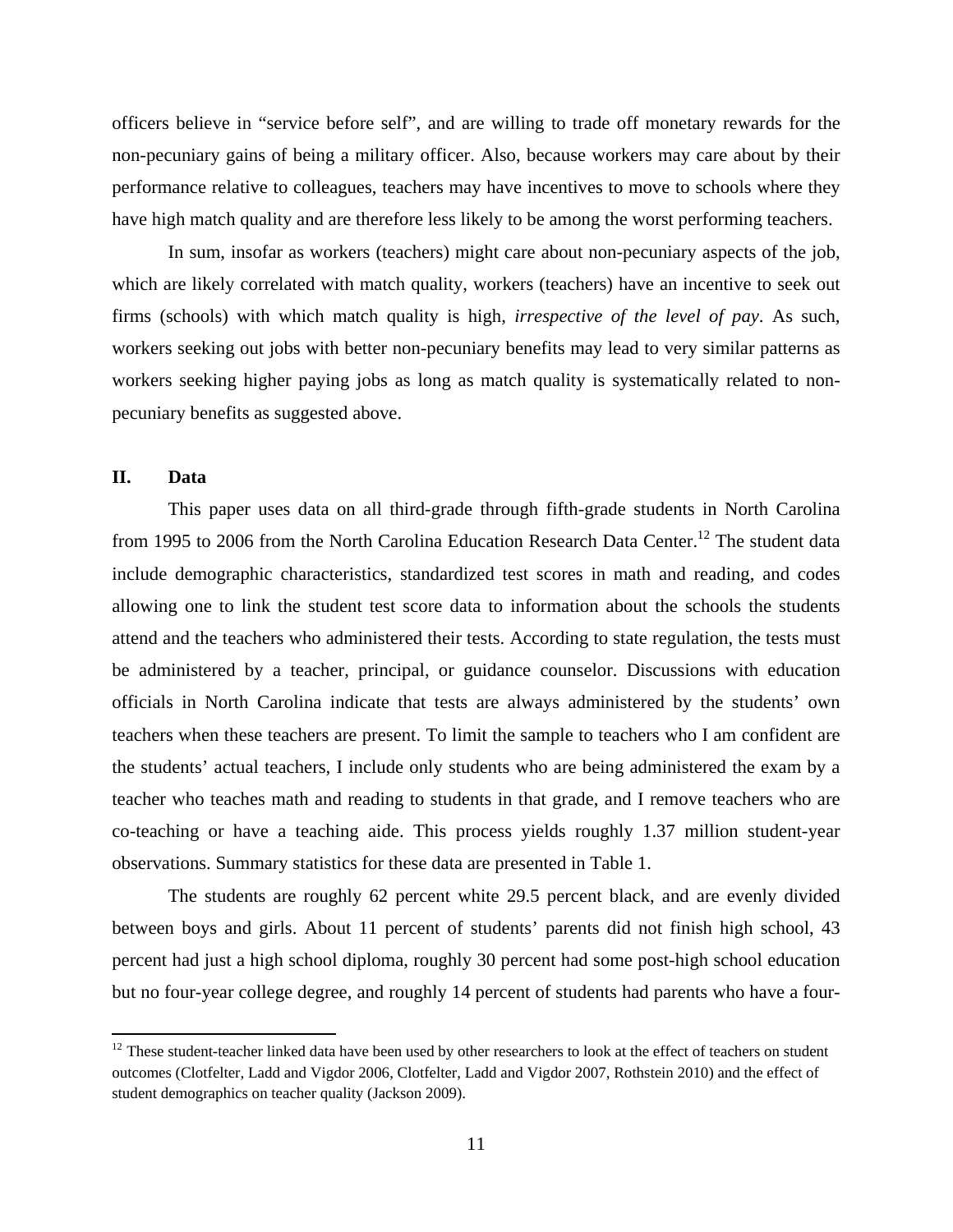year college degree or graduate degree as their highest level of education. The average class size is 23, with a standard deviation of 4. The test scores for reading and math have been standardized to have a mean of zero and unit variance, based on *all* students in that grade in that year.

About 92 percent of teachers is the sample are female, 83 percent are white, and 15 percent are black. The average teacher in the data has thirteen years of experience, and roughly 6 percent of the teachers have no experience.<sup>13</sup> Roughly 20 percent of teachers have advanced degrees. About 67 percent of the teachers in the sample have regular licensure as opposed to working under a provisional, temporary, emergency, or lateral entry license. I normalize scores on the Elementary Education or the Early Childhood Education tests that all North Carolina elementary school teachers are required to take, so that these scores have a mean of zero and unit variance for each year in the data. Teachers perform near the mean, with a standard deviation of 0.81. About 4 percent of teachers have National Board Certification.

 There are 27,498 teachers and 1545 schools in the final dataset. The average school is observed with 21.3 teachers while about 80 percent of teachers are observed in only one school. About 16 percent of teachers are observed in two schools, 2 percent in three schools, and about 1 percent in four or more schools. The average teacher is observed in the data for 3.26 years, and about 37 percent are observed for one year. There are 32,922 teacher-school matches observed in the data, and each match contains data from about 98 students and 4.2 classrooms, on average. Matches for mobile teachers contain on average 78 student observations and 3.4 classrooms.

#### **II.1** *A Descriptive Analysis of Teacher School Switching in North Carolina*

 To identify a match effect (a teacher-by-school effect) requires that one observe the same teacher in multiple schools. As such, the analysis is driven by the 19 percent of teachers observed in classrooms in multiple schools between 1995 and 2006. To deepen our understanding of the estimation sample, to motivate strategy, and to put the empirical findings into context, this section provides a descriptive analysis of teacher switching.

#### **II.1a** *Who are the mobile teachers?*

 $\overline{a}$ 

Because match quality is a within-teacher concept, match effects can only be estimated for mobile teachers and may not be representative of match effects for non-mobile teachers. While this does not affect the internal validity of the exercise, one may wonder how mobile

<sup>&</sup>lt;sup>13</sup> Teacher experience is based on the amount of experience credited to the teacher for the purposes of determining salary; therefore, it should reflect total teaching experience in any school district.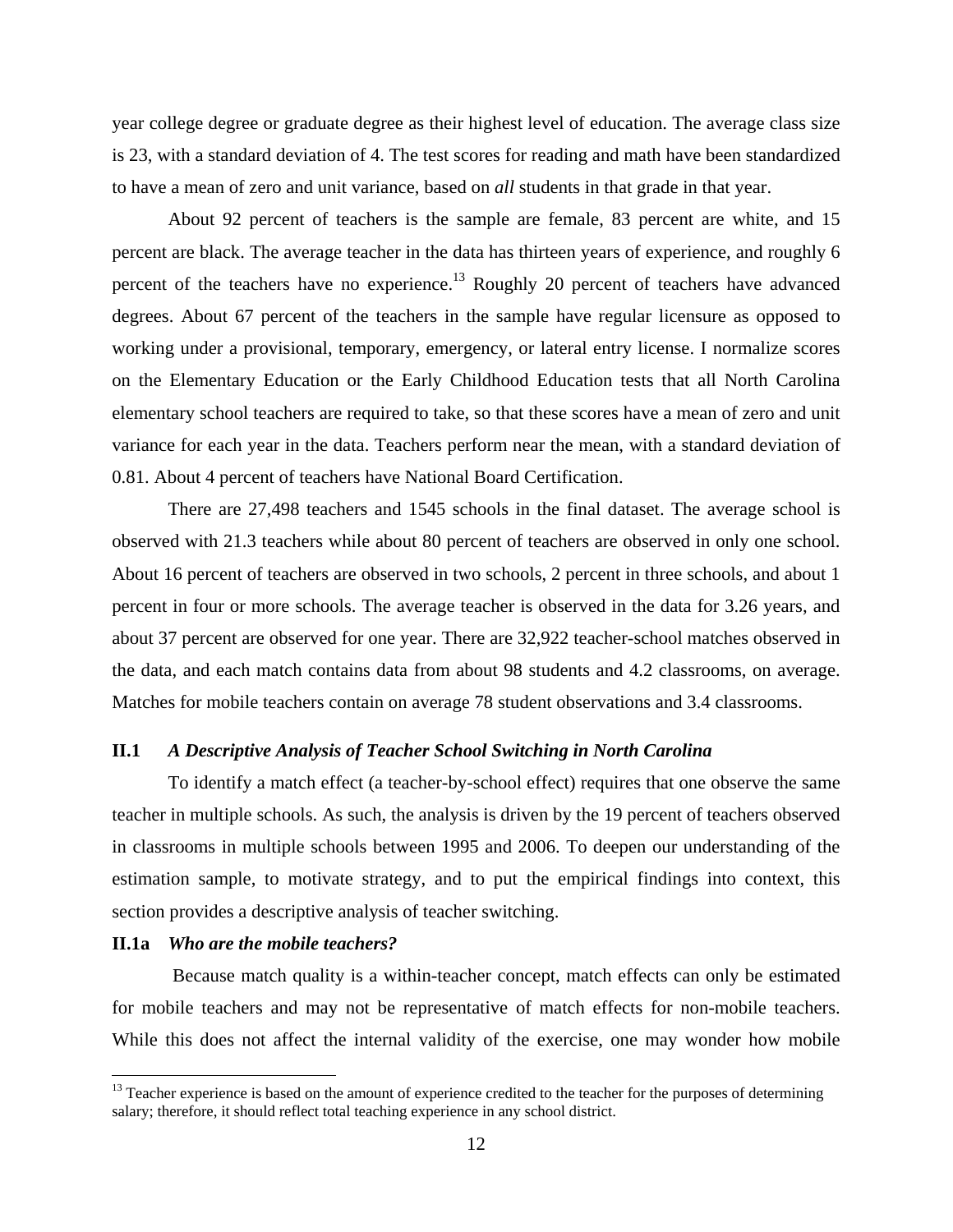teachers compare to the average teacher. To gain a sense of this, I estimate linear probability models for both (a) the likelihood that a teacher leaves her current school next year and (b) the likelihood that a teacher switches to another school next year, as a function of observable teacher characteristics. Specifically, I estimate the equation below by Ordinary Least Squares (OLS).

$$
Y_{jst} = T_{jt}\beta + \tau_t + \varepsilon_{jst} \tag{7}
$$

In (7),  $Y_{jst}$  is whether teacher *j* leaves her current school *s* at time *t*,  $T_{jt}$  are time varying teacher characteristics,  $\tau_t$  is a year fixed effect, and  $\varepsilon_{jst}$  is the idiosyncratic error term. I present these results in Table 2. Columns 1 and 2 present results for exiting her current school (for another school or out of the profession entirely), while columns 3 and 4 present results for switching to another public school in North Carolina (the relevant outcome for this analysis).

 The OLS results in column 1 show that first year teachers (the reference group) and teachers with fewer than 4 years experience are the most likely to leave their current schools, while teachers with between 10 and 24 years of experience are the least likely. While teachers with more than 25 years of experience are less mobile than those with fewer than 10 years of experience, they are more likely to leave their current schools than teachers with between 10 and 24 years of experience. This pattern of results suggests that older teachers have stronger attachment to teaching (possibly due to having found a high quality match) but that very senior teachers are more mobile because they are more likely to retire.

 An analysis of teacher switching (as opposed to merely leaving ones current school) confirms this conclusion. The OLS results in column 3 show that the likelihood of switching schools is monotonically decreasing in experience, which is consistent with more experienced teachers finding better matches and remaining in these schools until they retire (it is also consistent with teachers acquiring school specific human capital). These estimates imply that the sample of switching teachers are most likely to be those with fewer than 10 years of experience, and less likely to be teachers with more than 24 years of experiencing.

 On average, teachers with higher licensure scores and teachers with an advanced degree are more likely to exit their current school but no more likely to switch schools. Also, teachers with a regular teaching license are 15 percentage points *less* likely to leave their current school but 4.2 percentage point *more* likely to switch schools. Because obtaining regular licensure is investing in job-specific skills (but *not* firm specific skills) this pattern is consistent with having a regular teaching license being a good proxy for attachment to the teaching profession, therefore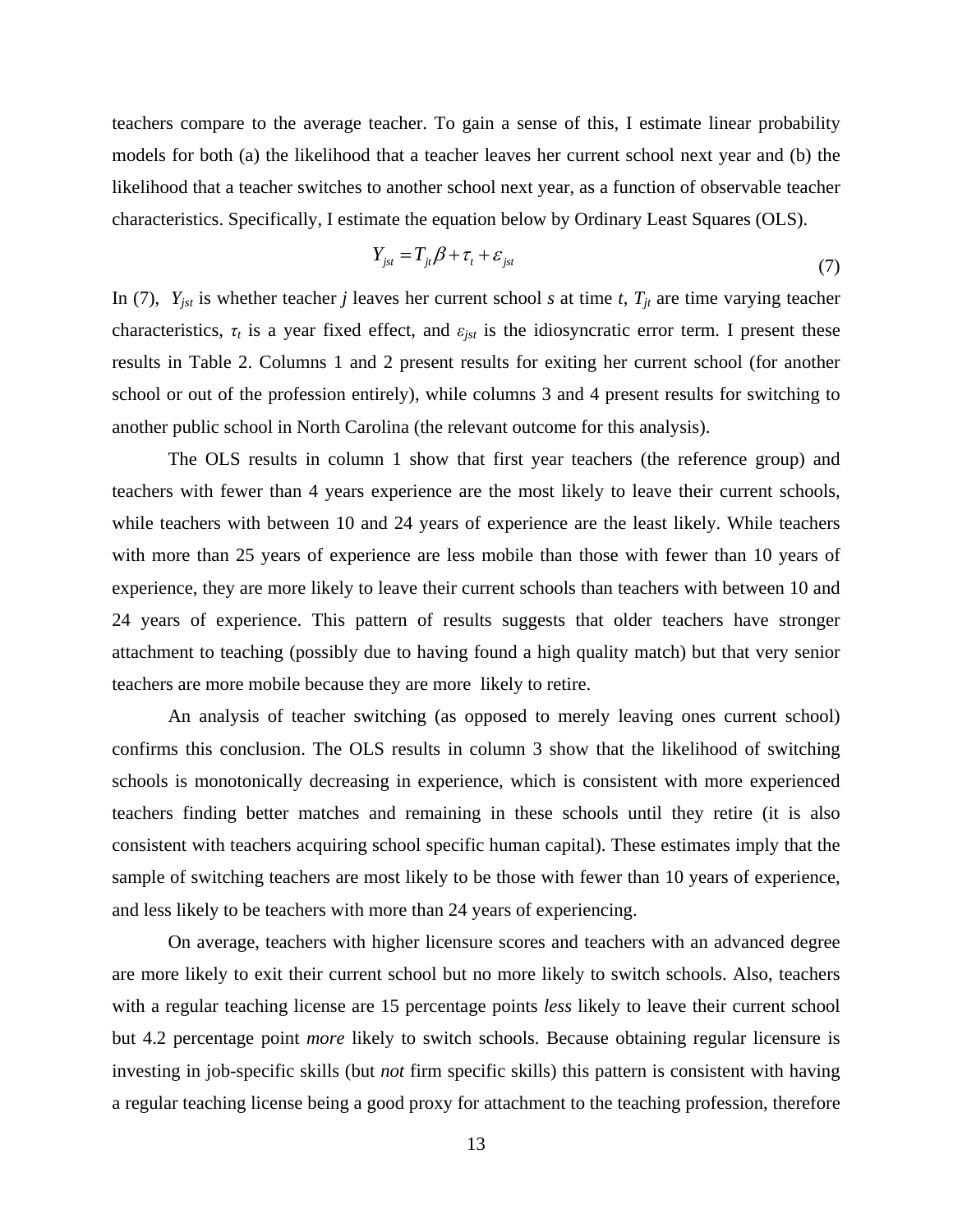increasing the need to find a good match. The estimates suggests that the sample of switchers are more likely to be regularly licensed teachers than the average teacher.

 To assuage concerns that these relationships reflect the fact that mobile teachers differ from non-mobile teacher in their school locations, and certain schools have higher teacher turnover than others, in columns 2 and 6 I present results that also include school fixed-effects comparing mobile teachers to other teachers from the same school. The coefficients on the teacher characteristics are largely unchanged.

#### **II.1b** *How do destination schools differ from sending schools?*

Because a large part of the analysis involves comparing teacher performance in one school to their performance in another, it is instructive to describe how the schools teacher move to differ from those they leave. I present the difference in school characteristics between a teacher's school the year before and after she switches schools. Specifically, for each characteristic  $X_{ij}$ , for teachers who switch schools in year *t*, I present  $\Delta X_{ij} = X_{ij't-1} - X_{ijt}$ , and I test for the statistical significance of these differences. To see if the patterns of school switching are different for different kinds of teachers, I present theses differences for all teachers, and also for sub-samples of teachers. These comparisons are presented in Table 3.

 On average teachers move to schools where mean classroom reading scores are 5 percent of a standard deviation higher, school level reading test scores are 2.3 percent of standard deviation higher, and classes are 0.23 students smaller. Also, teachers move to schools where the percent minority in their class is 1.5 percentage points lower, the percentage of black students in the school is 2.5 percentage points lower, and the percentage of low income students is 3.8 percentage points lower. These teachers also experience a 7.3 percent pay increase after a move. Looking at urbanicity it does not appear that many teachers are switching out of large cities into other areas, but they are more likely to switch out of schools in mid sized cities and town into rural areas. The patterns here are consistent with the notion that teachers tend to leave low performing schools that serve low-income ethnic minority students for higher achievement schools with fewer low-income students and fewer minority students.

 Columns 2 and 3 show results for white and non-white teachers respectively. While all teachers experience a pay increase and go to schools with fewer low-income students after a move, white teachers go to schools with higher-achieving students and more white students, and non-white teachers move to schools that have similar levels of achievement and more black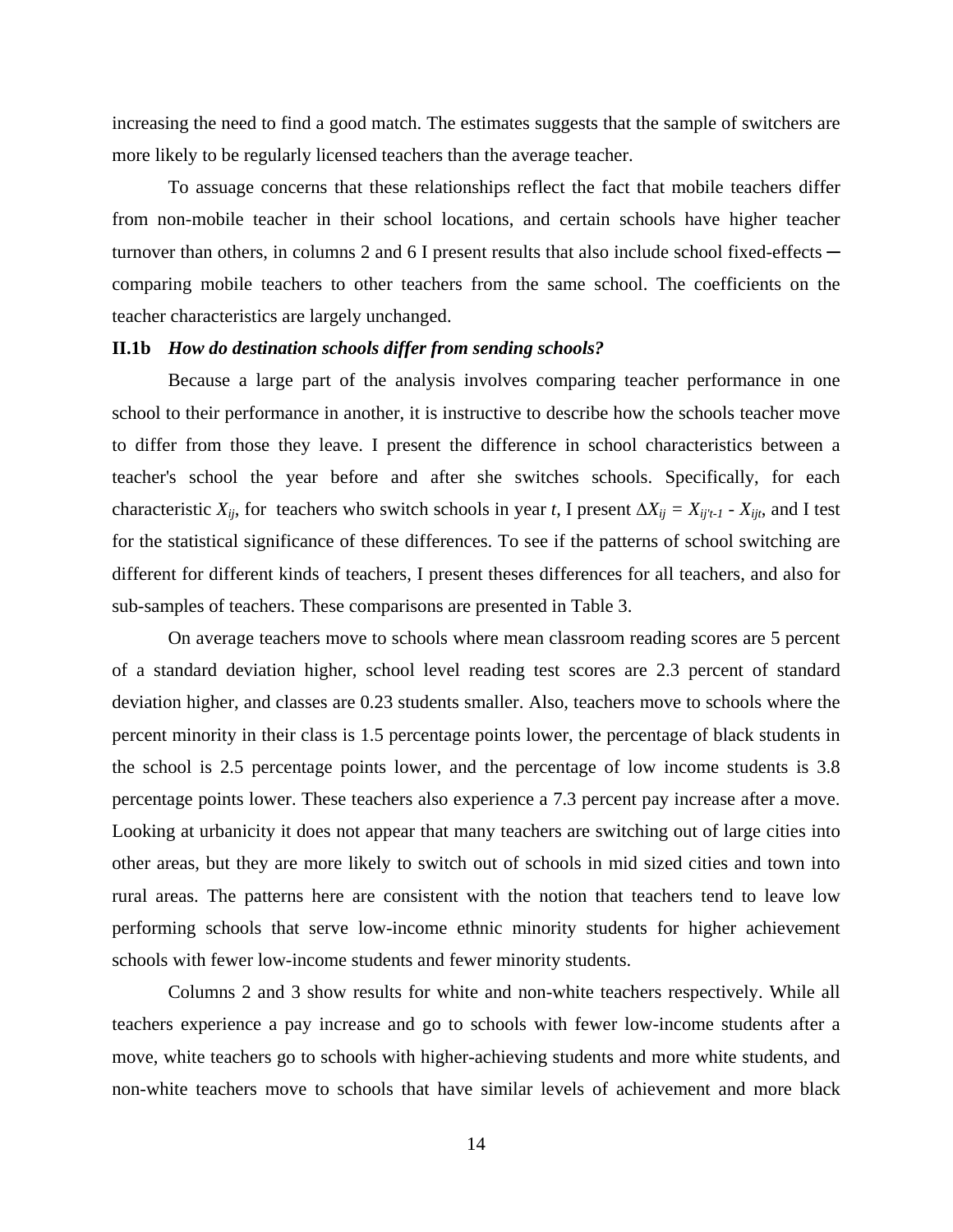students. Also, non-white teachers are more likely to switch into inner-city schools while white teachers are not. This same general pattern of switching differing by race has been found by Hanushek, Kain and Rivkin (2004) using data from Texas.

 There are some minor differences in the switching patterns of teachers with high scores on their licensure exam and those with low scores. Teachers with high scores experience larger increase in student achievement, smaller decreases in the percentage of black students, and are less likely to move into a less urbanized environment after a move than low scoring teachers. Comparing the patterns of by teacher experience also reveals some interesting differences. Inexperienced teachers (fewer than 5 years) experience much larger increases in student achievement after a move (an increase of 11 percent of a standard deviation in reading scores) than do veteran teachers (more than 10 years). Also, veteran teachers move to schools where mean class sizes are 0.366 smaller while inexperienced teachers see no change after a move on average. Both groups tend to leave schools with low-income students, but teachers with fewer than five years experience see larger decreases in the percent black at their new school than experienced teachers. While inexperienced teachers appear to be switching largely out of towns, experienced teachers are switching out of mid sized cities and urban fringes.

 It is clear that not all teachers are switching to or from the same schools, and that there are likely to be several schools at which we see different teachers switching in and out. This fact plays a central role in my identification strategy.

#### **III. Evidence of the Existence of Match Effects**

 Canonical models of worker mobility yield the prediction that workers move from jobs where their match quality is low so that their match quality will be higher, on average, at the job they move to than the one they left. One can test this key prediction by seeing if teacher valueadded improves after a move relative to before. Note: if teacher mobility is unrelated to match quality, *even if there are match effects*, there would be no systematic difference in teacher effectiveness before compared to after a move. Finding that teachers perform systematically better after a move is sufficient but not necessary evidence for the existence of productivity match effects because it would be evidence both that match effects exist, and that teachers tend to leave schools with low match quality. I test this prediction empirically by mapping-out teacher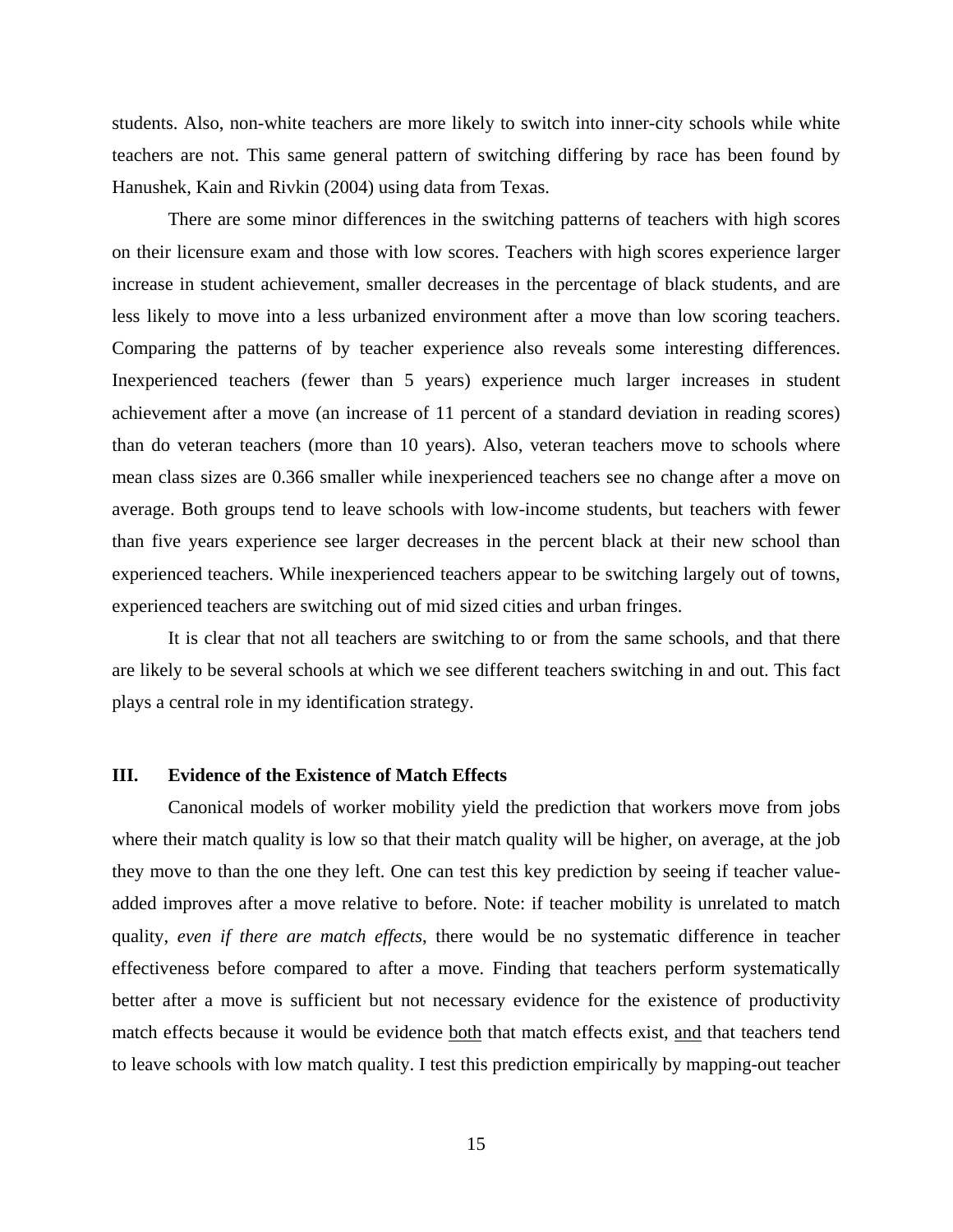effectiveness before and after a move. To do this, I estimate the following by OLS.<sup>14</sup>

$$
T_{ijsy} = \gamma T_{iy-1} + X_{ijsy}\alpha + \sum_{\tau=-10}^{9} I_{t=\tau} \cdot \pi_{\tau} + \theta_j + \eta_{ijsy} \quad . \tag{8}
$$

In (8)  $T_{ijsy}$  is student *i*'s achievement with teacher *j* at school *s* in year y,  $X_{ijsy}$  is a vector of control variables (student race, gender, parental education, limited English proficiency, the gender and racial match between the student and the teacher, class size, and teacher experience), and  $\theta_i$  is a teacher fixed-effect. In (8)  $\pi_i$  is the effect on student achievement of having a teacher who is *τ* years from leaving her current school (for example  $\pi_2$  is the effect for a teacher who will leave her current school in 2 years and  $\pi_{+2}$  is the effect for a teacher who left another school two years ago). The reference year (i.e. the omitted category) is the year before a teacher switches schools. In this Difference in Difference model, the "years before move" and "years after move" variables map out changes in outcomes for teachers who switch schools relative to changes in outcomes for teachers who do not switch schools over the same time period.

 As illustrated in section II, teachers tend to move to schools with higher student achievement than the schools they left. While controlling for student attributes should account for differences in achievement across schools, to ensure that any pre- and post-move differences are not driven by unmeasured achievement differences across schools, I also estimate equation (8) including school fixed-effects. In such models, none of the effects can be driven by level differences across schools that affect all teachers equally (as this is absorbed by the school effect). As such, any within-teacher differences in performance associated with a move across schools must be due to a differential response to schools across teachers (i.e. match effects).

 While including school fixed-effects removes mean differences in outcomes across schools, one may also worry that *time varying* school characteristics affect both teacher performance and teacher mobility. For example, if a school changes principals (or experiences some negative shock) in year *t-1*, this may cause some teachers to have poor performance in year *t-1* and cause them to leave the school in year *t*. This could lead one to wrongly infer that teachers are more effective after a move than before. To address this issue, I also estimate models that include school-by-year fixed-effects (that is, a year fixed effect for each school so that comparisons are made among teachers at the same school in the same year) to control for

1

 $14$  Equation (8) follows naturally from equation (7), where the age subscript for the student is replaced with the more general year subscript that is defined for teachers, schools, and students.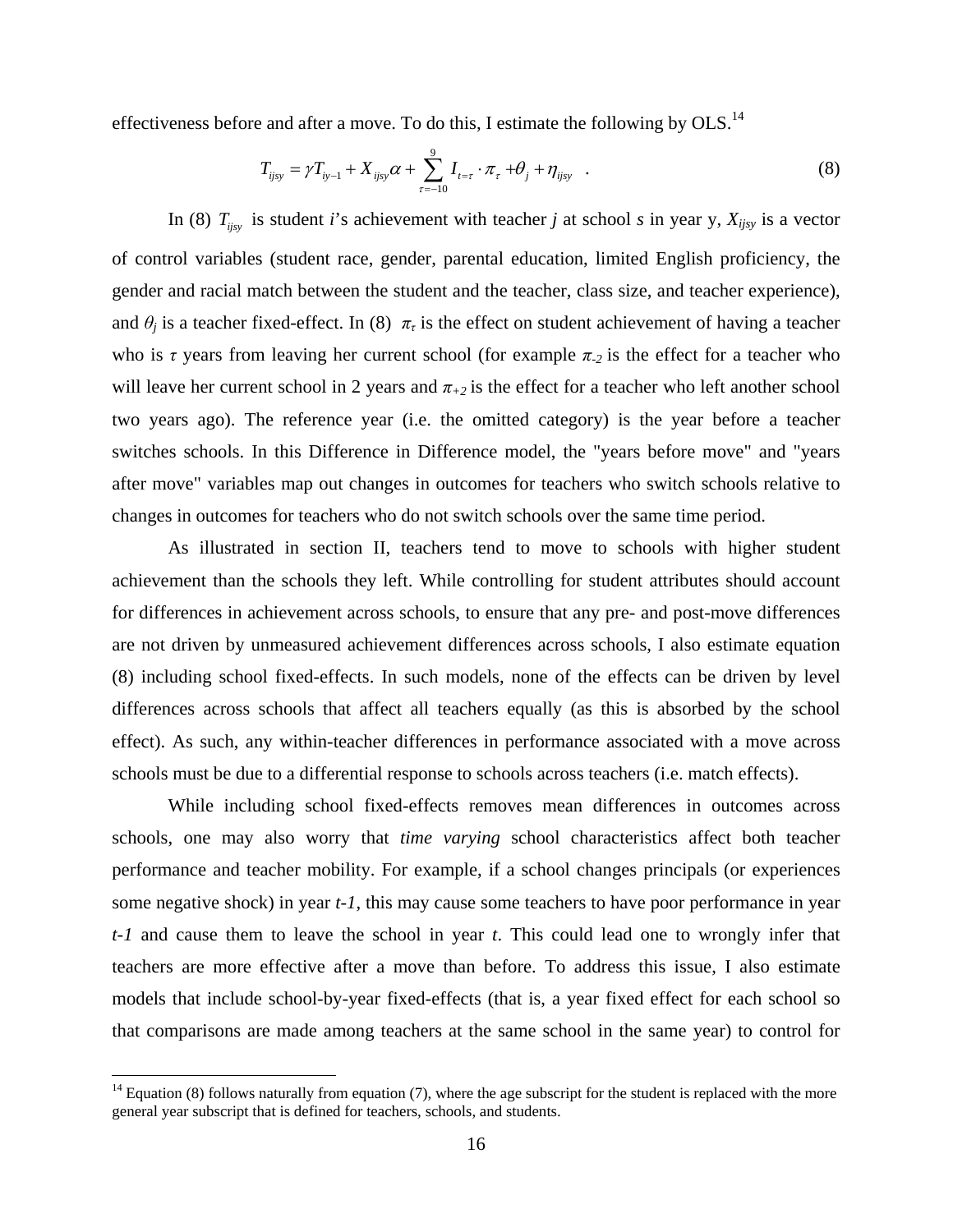any school specific events that may affect teacher effectiveness and could be correlated with teacher mobility. As such, to map-out teacher effectiveness over time while accounting for time varying differences in outcomes across schools, I estimate the following by OLS.<sup>15</sup>

$$
T_{ijsy} = \gamma T_{iy-1} + X_{ijsy}\alpha + \sum_{\tau=-10}^{9} I_{t=\tau} \cdot \pi_{\tau} + \theta_j + \theta_{s\times y} + \eta_{ijsy} \quad . \tag{9}
$$

All variables are defined as before and *θs×y* is a school-by-year fixed effect. Because this model includes *both* school-by-year fixed effects and teacher fixed effects, this DID model compares a teacher's outcomes before a move to her outcomes after a move while taking into account average outcomes of the schools (in a particular year) she moved to and from.

#### *A Test for Endogenous Teacher Mobility*

 In all papers on worker mobility there is the concern that worker productivity is endogenous to worker mobility. It is important to point out that teachers switching because their performance is poor *is not* considered endogenous mobility in this context and is exactly the kind of mobility I aim to characterize. The worry would be if productivity before a switch is endogenous to the switch. Specifically, the worry is that if teachers anticipate that they will leave their current job in one year, they may reduce their effort the year before a move to a new school. In such a scenario, one would observe that productivity is low before a move and wrongly infer that a teacher was leaving a low productivity match. In this scenario, one would expect teacher effectiveness to be uncharacteristically low one or two years immediately prior to a switch, and for there to be some systematic pattern in teacher effeteness prior to the year a teacher moves. If there were some trending in teacher effectiveness prior to a move, if some unobserved event lead to both lower effectiveness prior to a move and the move itself, or if teachers were likely to reduce work effort in anticipation of a move, then the pre-movement year variables should have some predictive power. As such, the finding that the "years-before-move" effects have no explanatory power over a simple pre vs. post model would be evidence that teacher effectiveness is exogenous to teacher mobility and that one can interpret teacher-by-school differences in performance as being the result of match quality.

# **III.1** *Findings*

 $\overline{a}$ 

The "years since move" and "years until move" indicator variable coefficient estimates

<sup>&</sup>lt;sup>15</sup> Equation (7) follows naturally from equation (6), where the age subscript for the student is replaced with the more general year subscript that is defined for teachers, schools, and students.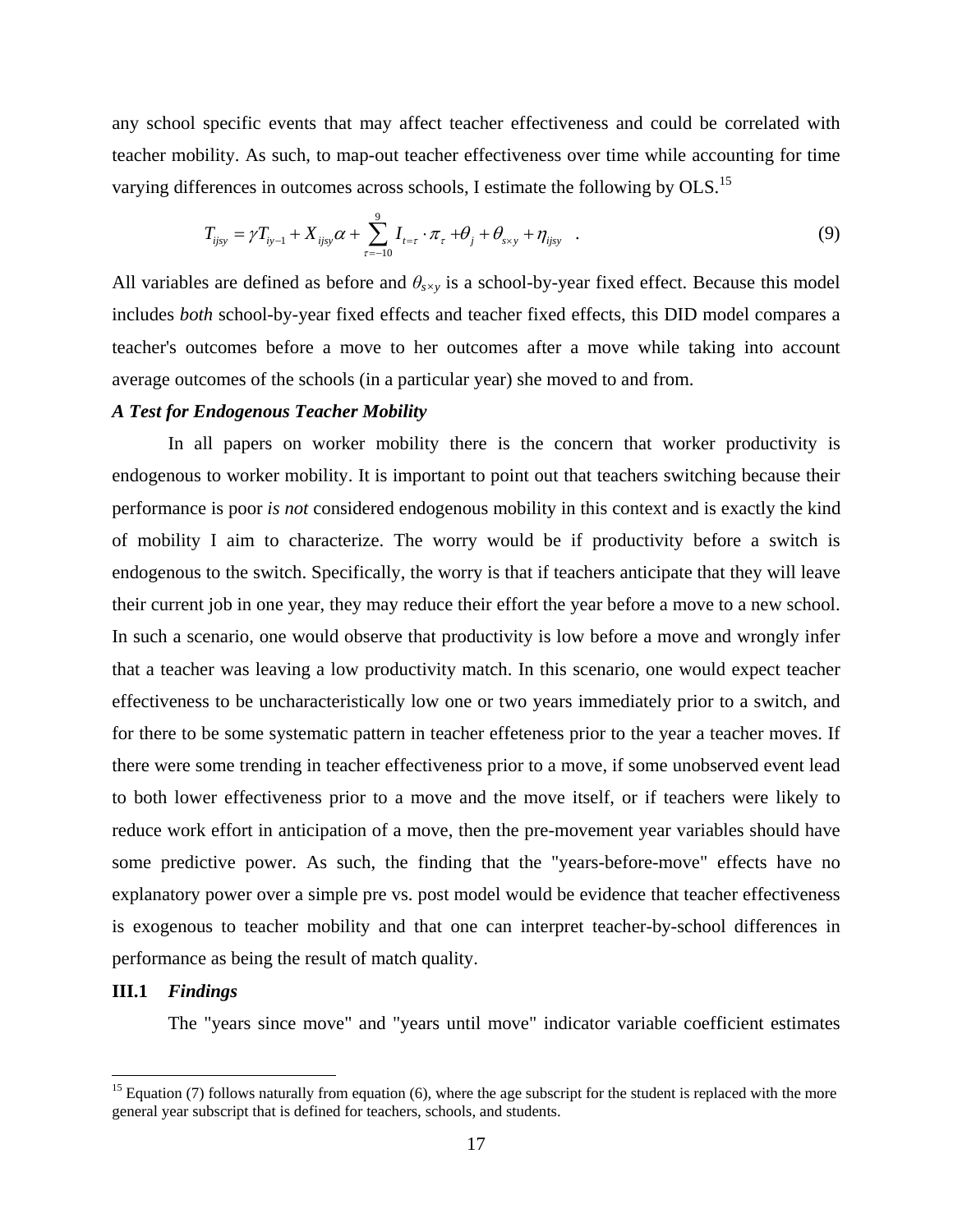from equation (8) are presented in Table 4. *All models indicator variables for each year of teacher experience* so that any estimated effects are not driven by teachers being more experienced after a move than before. *All models* include grade fixed effects, year fixed effects, controls for student race, gender, parental education, and limited English proficiency status, indicators for the gender and racial match between the student and the teacher, teacher experience, and the class size.

 The basic within-teacher results show that teachers perform better after a switch than before. Relative to the year before a move, all the post-move indicator variables have positive coefficients for both subjects, while the pre-move indicator variables are either negative or close to zero and positive. This is indicative of the existence of match effects, and shows that teachers move from schools where the productivity of the match between them and the school is low. The point estimates suggest that at a teacher increases test scores by about 2.5 percent and 1.4 percent of a standard deviation more at her new school than at her old school in math and reading, respectively (columns 2 and 6).<sup>16</sup> Columns 3 and 7 show the results that also include school fixed effects, while columns 4 and 8 show the results that also include school-by-year fixed effects. Across all these models the point estimates are largely unchanged indicating that the estimate outcome differences before and after a move are not spuriously driven by teachers moving from low achievement to high achievement schools and not driven by school-wide events that would affect both teacher mobility and teacher performance.

 In the preferred models, for both subjects one cannot reject the null hypothesis that all pre-move year effects are the same (the *p*-value associated with the test of the joint significance of the pre-move year indicator variables are 0.62 and 0.26 for math and reading, respectively), while one rejects the null hypothesis that post move performance is the same as performance the year before a move at the 1 percent level (the *p*-value for joint significance of the post move indicator variables are 0.0003 and 0.007 for math and reading, respectively). For both subjects while there is little evidence of endogenous teacher mobility, teacher effectiveness is significantly different after a move than before. Moreover, these effect are not driven by differences in the types of schools teachers move from or to.

 $\overline{a}$ 

<sup>&</sup>lt;sup>16</sup> Columns 1 and 5 show the results with test score growth as the dependent variable with teacher fixed effects for math and reading, respectively. The results are largely unchanged. This is to deal with the worry that measurement error in a lagged dependent variable can lead to bias in a quasi-differenced model.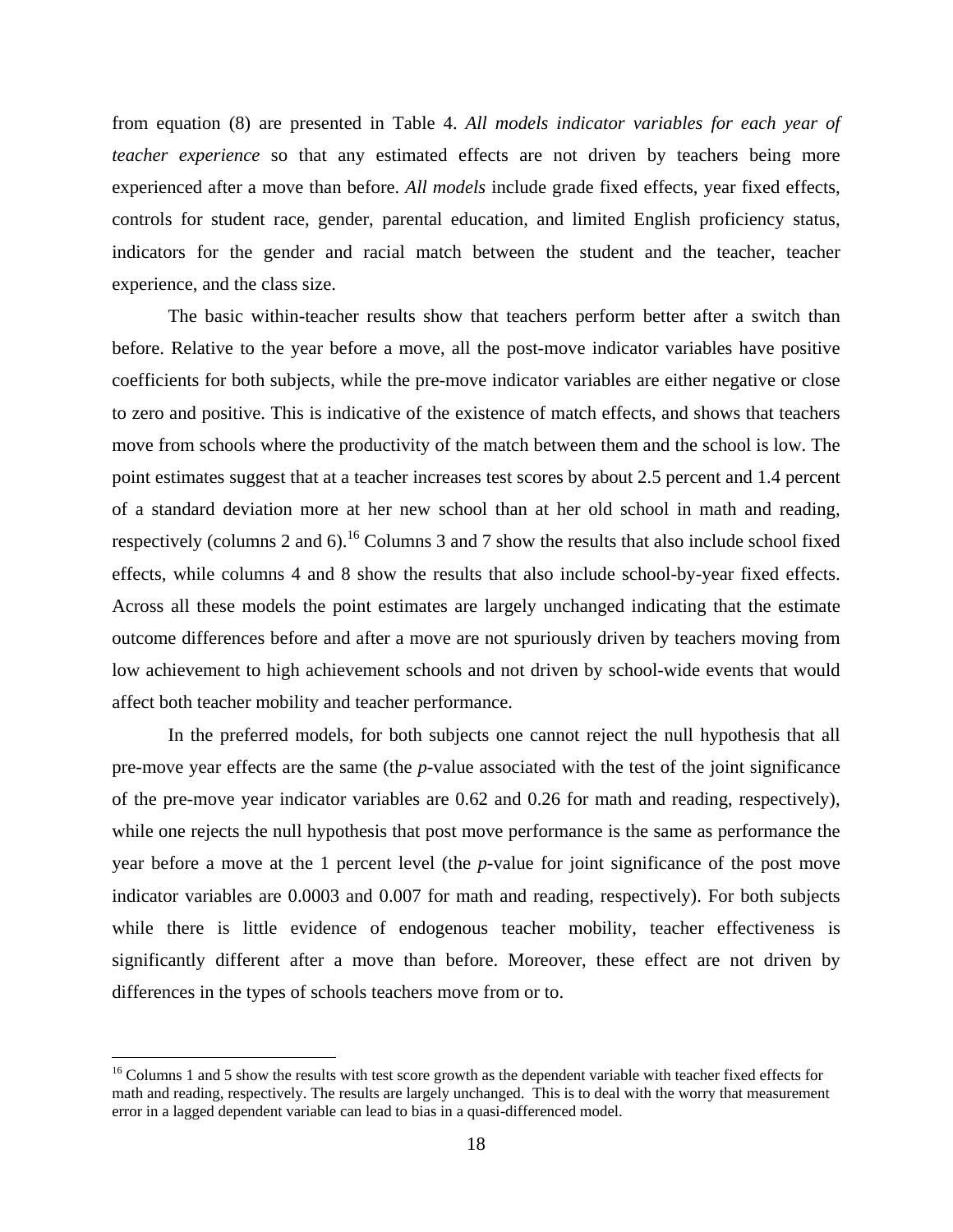To illustrate how teacher effectiveness evolves over time, Figure 1 plots the estimated teacher effectiveness 8 years before and after a move both for models with no school effects and with school-by-year effects (from Table 4). Figure 1 makes clear visually what the statistical tests indicate. That is, irrespective of the specification, in both subjects teacher effectiveness does not exhibit any statistically significant trending or dip in years prior to a move, and teachers are more effective after a move than before. The lack of any pre-move decline in effectiveness is consistent with teacher effectiveness being exogenous to teacher mobility.

#### *Could dynamic student selection drive these results?*

 Even though neither endogenous teacher mobility or effectiveness likely drive the beforeafter patterns in the data, one may worry about *student* selection. Sorting of students could drive the results if (a) students who are assigned to teachers who will leave the school the following year are systematically worse in unobserved dimensions than those who are not, and/or (b) students who are assigned to teachers at the teacher's new school are better in unobserved dimensions. The fact that there is no "Ashenfelter" type dip in outcomes before a move is *primafacie* evidence that this is not driving the results. However, one can test this directly.

 To test for student sorting in *unobserved* dimensions directly, one can see if (a) students in year *y* who will receive a teacher in year *y+1* who will leave the school between year *y+1* and *y+2* have worse outcomes than those who will not, and (b) if students in year *y* who will have a teacher in year  $y+1$  that transferred from another school between years y and  $y+1$  have better outcomes than those who do not. To do this I estimate a model similar to equation (7) but replacing the "years since/until move" variables with indicators for the mobility status of a student's *future* teacher (the year  $y+1$  mobility status of a student's time  $y+1$  teacher).<sup>17</sup> The coefficient on the variable denoting whether the student's teacher next year will leave the following year is  $0.0008$  ( $p$ -value = 0.879) and the coefficient on a variable denoting whether the student's teacher next year will be a new transfer from another school is  $-0.0039$  (*p*-value  $=$ 0.18). Not only can one not reject the null hypothesis of no student sorting by teacher mobility status at traditional levels of significance, but the estimated coefficients are close to zero, and the signs are opposite of what would be required for student sorting to generate the patterns in Figure 1. As such, it appears that the improved outcomes observed after a teacher switches schools is not an artifact of dynamic student sorting.

 $\overline{a}$ 

 $17$  This is a modified version of the test presented in Rothstein (2010).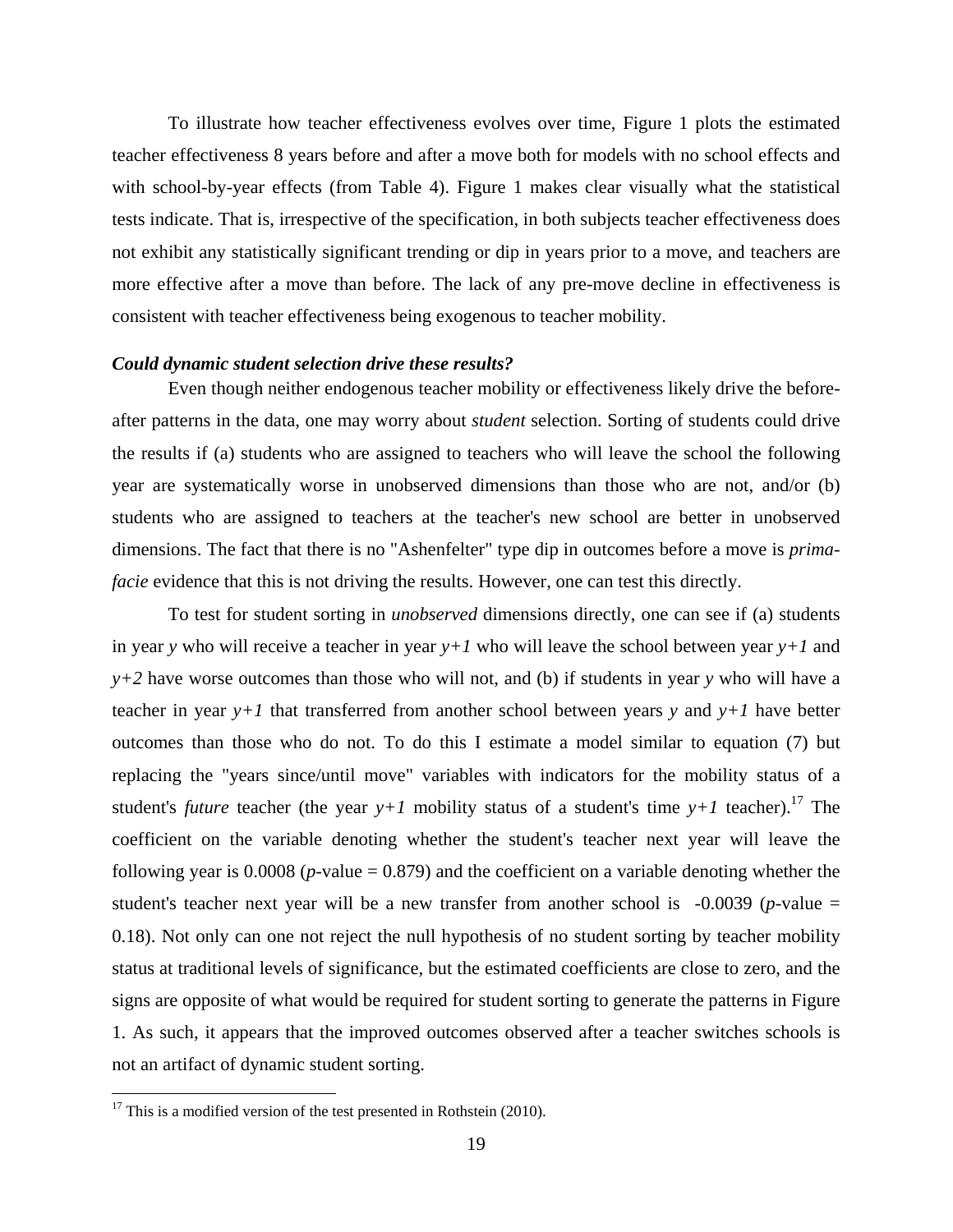In sum, the results provide compelling evidence of the existence of match effects. Also, the fact that teachers are more effective after they move to a new school than before they move is consistent with models of worker mobility where workers tend to leave jobs with low match quality. Having established that match effects likely do exist for teachers, in section IV I estimate the match effects directly and quantify the magnitudes of teacher, school, and match effects.

#### **IV. Estimating Match Effects and Estimating the Importance of Match Effects**

 As discussed in Section 1.4, in the ideal empirical setup, after accounting for possible student selection, the mean of all the matches for teacher *j* (across schools) would be a consistent estimate of the teacher effect  $\theta_i$ , the mean of all the matches for school *j* (across teachers) would be a consistent estimate of the school effect  $\theta_s$ , and the mean for teacher *j* at schools *s* would be a consistent estimate of the match effect  $\theta_{i}$ . Operationally, these estimates could be obtained using a fixed-effects estimator. However, because teachers are typically observed in only a few schools, the likelihood that match effects average out to zero for each teacher is unlikely. This will lead to small sample bias in the teacher, school, and match effect estimates. In this section, I describe a match fixed effects strategy and detail these shortcomings. Motivated by the limitations of the match fixed effects approach, I also propose an Empirical Baye's random match effects strategy that does not rely on large sample properties. I detail these two approaches, highlight important differences between the two, and show that the main conclusions do not hinge on how one estimates school, teacher, and match quality.

# **IV.1** *Orthogonal Match Fixed Effects*

 The first approach is to estimate *orthogonal match fixed effects*. To do this one estimates a model with school fixed effects and teacher fixed effects and then defines match quality as the mean residual for teacher *j* at school *s*. Specifically I estimate (9) below and define the match effect  $\overline{e}_{is}$ , as the mean value of the residual for each teacher-school pair.

$$
T_{ijsy} = \gamma T_{iy-1} + X_{ijsy}\alpha + \theta_j + \theta_s + \eta_{ijsy} \quad . \tag{9}
$$

Because match effects are computed from residuals, the estimated match effects are orthogonal to teacher and school effects by construction. Also that the mean match quality for each teacher is equal to zero and the mean match quality for each school is equal to zero *by construction*.

This approach, while straightforward, has two undesirable properties: (1) This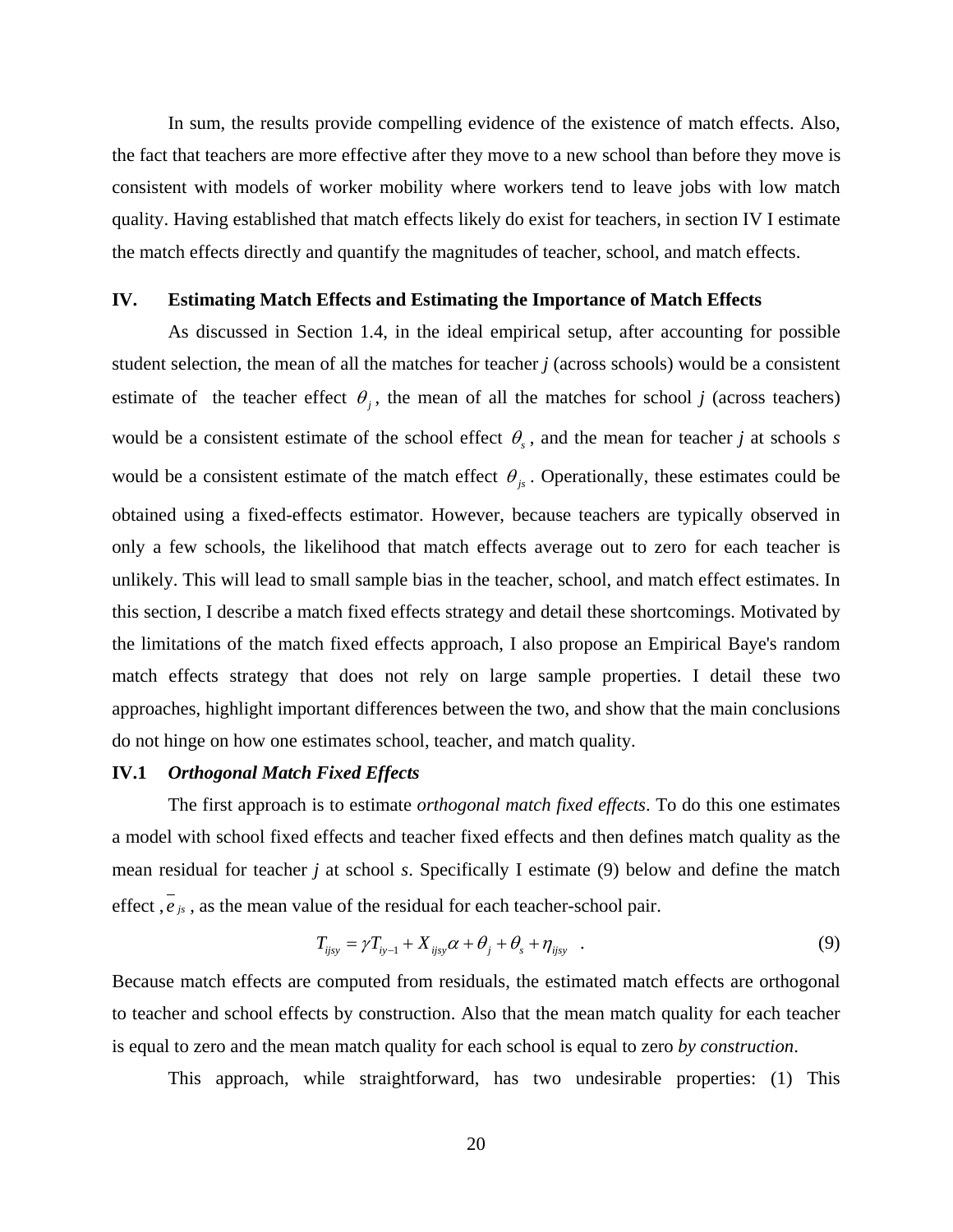mechanically loads match quality that may be correlated with the teacher effect (in small samples) on to the teacher effect and loads match quality that may be correlated with the school effect (in small samples) on to the school effect. This will lead one to understate the importance of match effects, overstate the importance of teacher and school effects, and makes it impossible to determine how much of what we estimate as a teacher effect may be a match effect; (2) the firm, school, and match effects are estimated with error so that the variance of the estimated effects will not accurately reflect the variance of true teacher, school, and match quality.

 For the reasons above, the variance of the estimated match fixed effects will understate the importance of match quality. However, they do have an intuitive interpretation. The orthogonal match effects have the interpretation of being the observed within-teacher variation in performance that can be attributed to working in different school environments *for mobile teachers*. I detail how to uncover estimates of the variance of true teacher, school, and match quality in a fixed effects framework below.

#### *Fixed Effect Based Estimates of the True Variance*

 Because the raw fixed effect estimates will be biased and are estimated with noise, I estimate a series of covariances to uncover the true variability of teacher, school, and match effects. This is done in two steps. First, I estimate an achievement model like (10) with teacherby-school-by-year fixed effects (i.e. classroom fixed effects).

$$
T_{ijsy} = \gamma T_{iy-1} + X_{ijsy}\alpha + \theta_{jsy} + \eta_{ijsy} \quad . \tag{10}
$$

The classroom fixed effect term  $\theta_{\text{iv}}$  contains a piece attributed to the school, the teacher, and the match between the teacher and the school (that is  $\theta_{jsy} = \theta_s + \theta_j + \theta_{js} + \lambda_{jsy}$ ). Under the assumption that the teacher, school, and match effect are uncorrelated in the data, one can estimate the true variance of the teacher, school, and match effects with a series of covariances.

 Specifically, the covariance of classroom effects one year apart within teachers and across schools is the variance of the persistent teacher component common across schooling environments,  $Cov(\theta_{jsy}, \theta_{jsy+1}) = \sigma^2$ , Similarly, the covariance of classroom effects one year apart across teachers and within schools is the variance of the persistent school component common to all teachers,  $Cov(\theta_{jsy}, \theta_{j'sy+1}) \equiv \sigma^2$ , Finally, the covariance of classroom effects one year apart within teachers and within schools is the variance of the persistent teacher component, the common school component and the component specific to the match between teachers and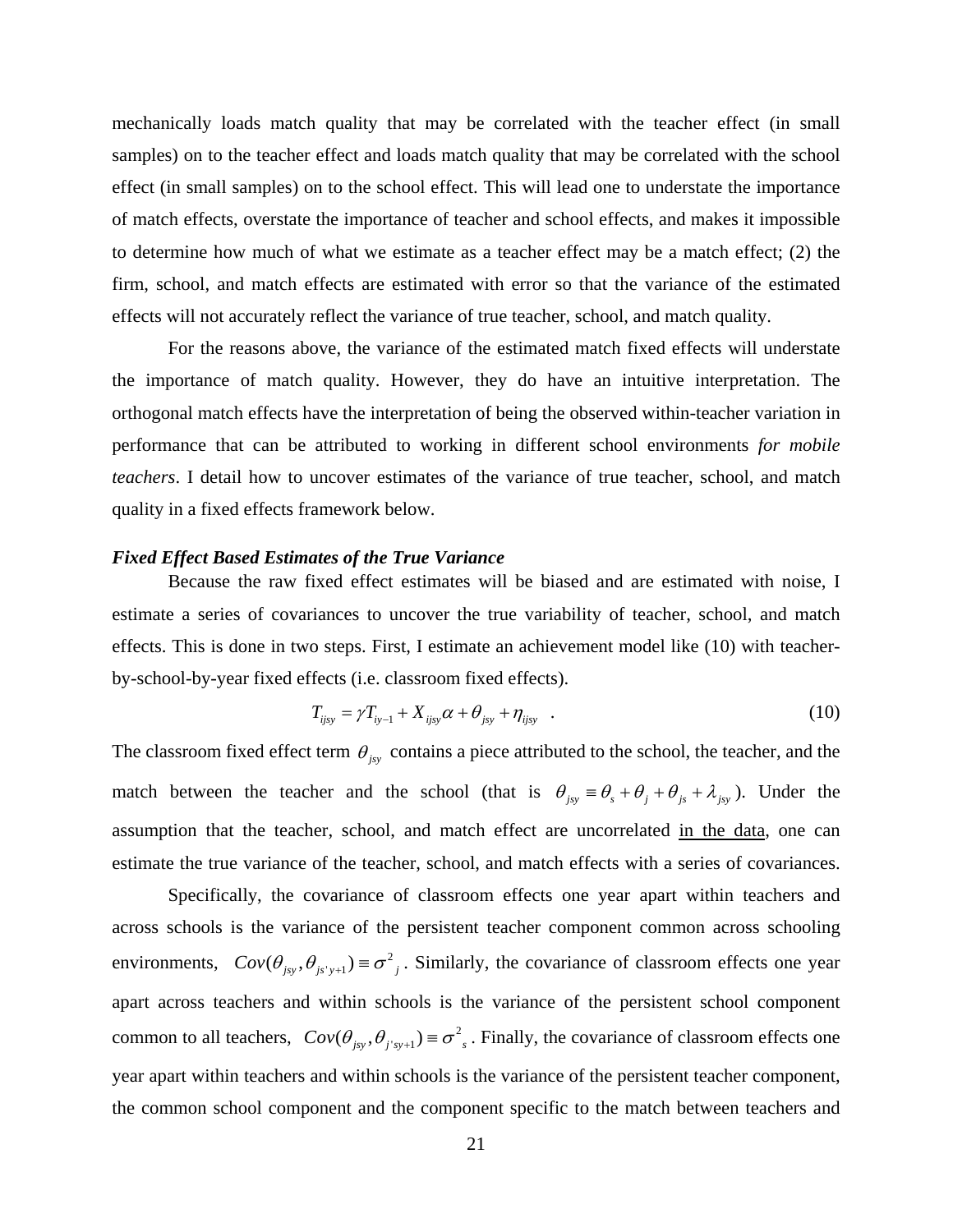schools,  $Cov(\theta_{jsy}, \theta_{jsy+1}) \equiv \sigma_{s}^{2} + \sigma_{j}^{2} + \sigma_{jsy}^{2}$ . As such, one can obtain an estimate of the variance of match effects from  $Cov(\theta_{jsy}, \theta_{jsy+1}) - Cov(\theta_{jsy}, \theta_{jsy+1}) - Cov(\theta_{jsy}, \theta_{j'sy+1}) \equiv \sigma^2_{js}$ .

 To illustrate how ignoring the importance of match effect could lead one to overestimate the importance of teacher effects, I also show naive estimates of the variance of teacher effects under the assumption that match effect are equal to zero. Specifically, if there were no match effects then the covariance across classrooms for the same teacher at the same school will only reflect the teacher effect and the school effect so that with the estimated school variance one would estimate that  $\sigma_j^{naive} = Cov(\theta_{jsv}, \theta_{jsv+1}) - Cov(\theta_{jsv}, \theta_{j'sv+1})$ . Again, because these estimates assume that the mean of match quality is zero for each teacher *in the data*, these estimates understate the importance of matches and overstate that of teachers.<sup>18</sup> This shortcoming motivates my use of a maximum likelihood random effects approach to estimating match effects.

# **IV.2** *Maximum Likelihood Random Match Effects*

 $\overline{a}$ 

 The second approach is to estimate *random match effects*. For this, one estimates teacher, school, and teacher-by-school effects simultaneously using a mixed-effects estimator. This is done in two steps. First, I estimate an achievement model like (11) with teacher-by-school fixed effects (i.e. match fixed effects).

$$
T_{ijsy} = \gamma T_{iy-1} + X_{ijsy}\alpha + \theta_{js} + \eta_{ijsy} \quad . \tag{11}
$$

Note that by estimating a model with match fixed-effects I do not assume that the teacher, school, and match effects are uncorrelated with the included covariates. Then, I take the combined error term  $\theta_{is} + \eta_{ijsy}$  (the match effect and the idiosyncratic error term) and estimate a random effects model to decompose the combined residual into a school effect, a teacher effect, and a teacher-by-school effect.

 This random effects estimator estimates the variances of the teacher, school, and teacherby-school effects by Maximum Likelihood under the assumption of joint normality with the covariance structure described in (12), the assumption that the random effects are uncorrelated with the covariates conditional on the estimated first stage coefficients described in (13), and

 $18$  For example, if a teacher has two good matches, this covariance approach will attribute covariance across schools to the persistent teacher effect when in fact the matches are positively correlated in sample. With a large number of matches per teacher, this would not pose a problem. However, in small samples this leads to biased estimates.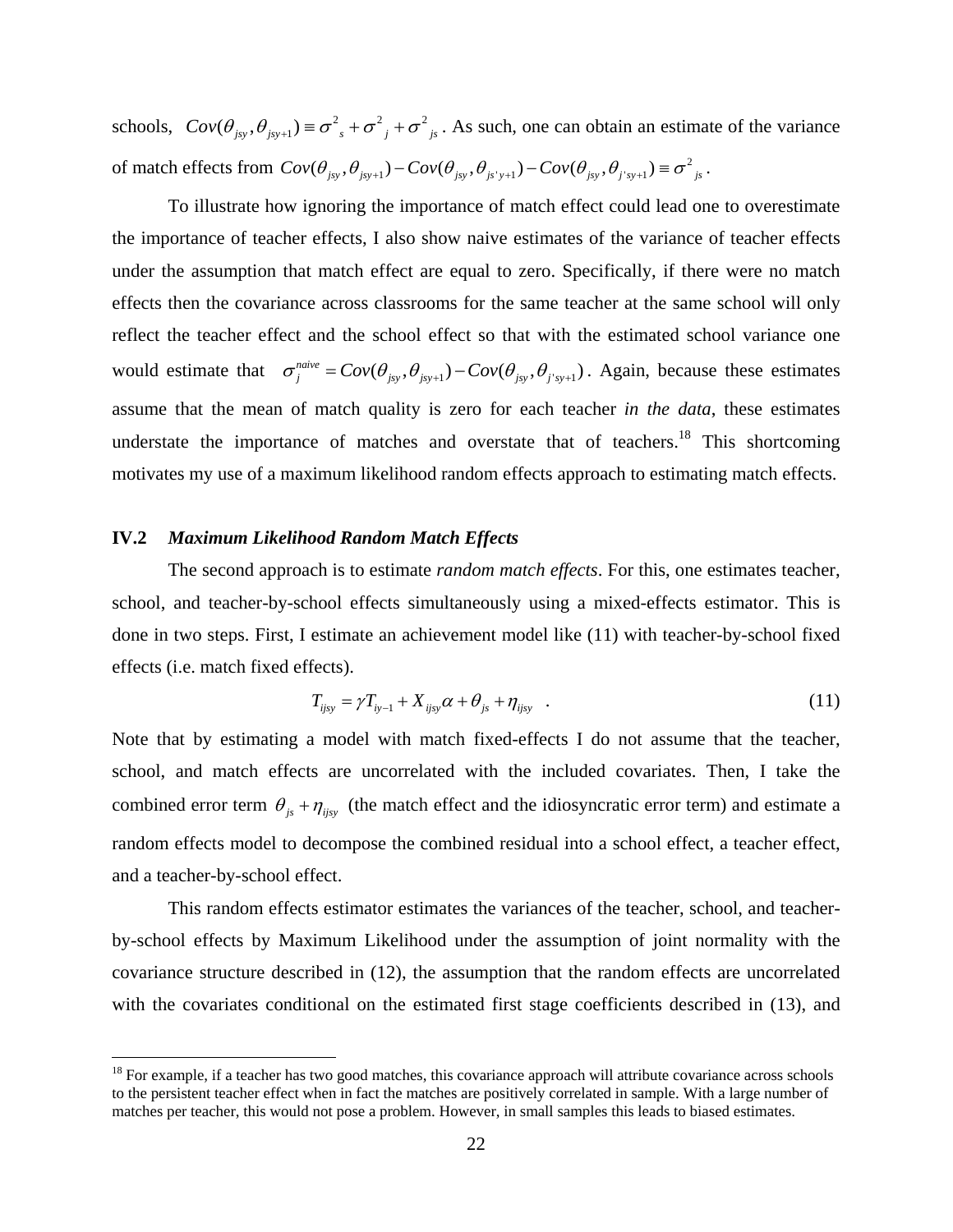*under the fixed effects identifying assumption* that the idiosyncratic error term  $\eta_{ij}$  is uncorrelated with the random effects.

$$
Cov\begin{bmatrix} \theta_s \\ \theta_j \\ \theta_{js} \end{bmatrix} = \begin{bmatrix} \sigma_{\theta s}^2 I_s & 0 & 0 \\ 0 & \sigma_{\theta j}^2 I_j & 0 \\ 0 & 0 & \sigma_{\theta js}^2 I_M \end{bmatrix}.
$$
 (12)

$$
E[\theta_s | \hat{\gamma}, \hat{\alpha}, T, X] = E[\theta_j | \hat{\gamma}, \hat{\alpha}, T, X] = E[\theta_{js} | \hat{\gamma}, \hat{\alpha}, T, X] = 0
$$
\n(13)

 Similar to the orthogonal match fixed effects approach, teacher, school, and match effects are identified largely by those mobile teachers who are observed in different schools for which the variance on outcomes can be decomposed into a piece specific to the teacher ad another piece specific to the match between the teacher and the school. However, unlike the orthogonal match approach that assumes that the *actual match, school, and teacher effects observed in the data* are uncorrelated, the random match effects approach assumes that the *potential* match, school, and teacher effects (that one would observe if all teachers were observed in all schools) are uncorrelated, but that the actual match, school, and teacher effects observed in small samples (where teachers are observed in a few schools) can be correlated. Specifically, the random effects approach apportions variation between the teacher, school, and match effects to minimize mean squared error. I describe the mechanics of this in Section IV.2.

 In addition to the fact that the identifying assumptions of the random effects estimator are more plausible than the more familiar fixed effects approach, this mixed effects procedure is desirable for four reasons; (1) Because the combined residuals are obtained from a model with teacher-by-school fixed effects, the orthogonality condition is satisfied as long as the fixed effects identification assumptions are satisfied; (2) The estimates of the variance of the effects are the maximum likelihood estimates and will not be overstated due to estimation error; (3) This procedure does not mechanically impose the restriction that the mean of the match effects is equal to zero for all teachers (and all schools), but rather apportions variation between the teacher, school, and match effects to minimize mean squared error; (4) Because the match effects and teacher effects are estimated simultaneously, match effects, school effects and teacher effects compete for explanatory power so that one can disentangle good schools and good teachers from those that are correlated with high quality matches (in the data) and one can gauge how much of what we typically estimate to be a teacher effect can be explained by match quality.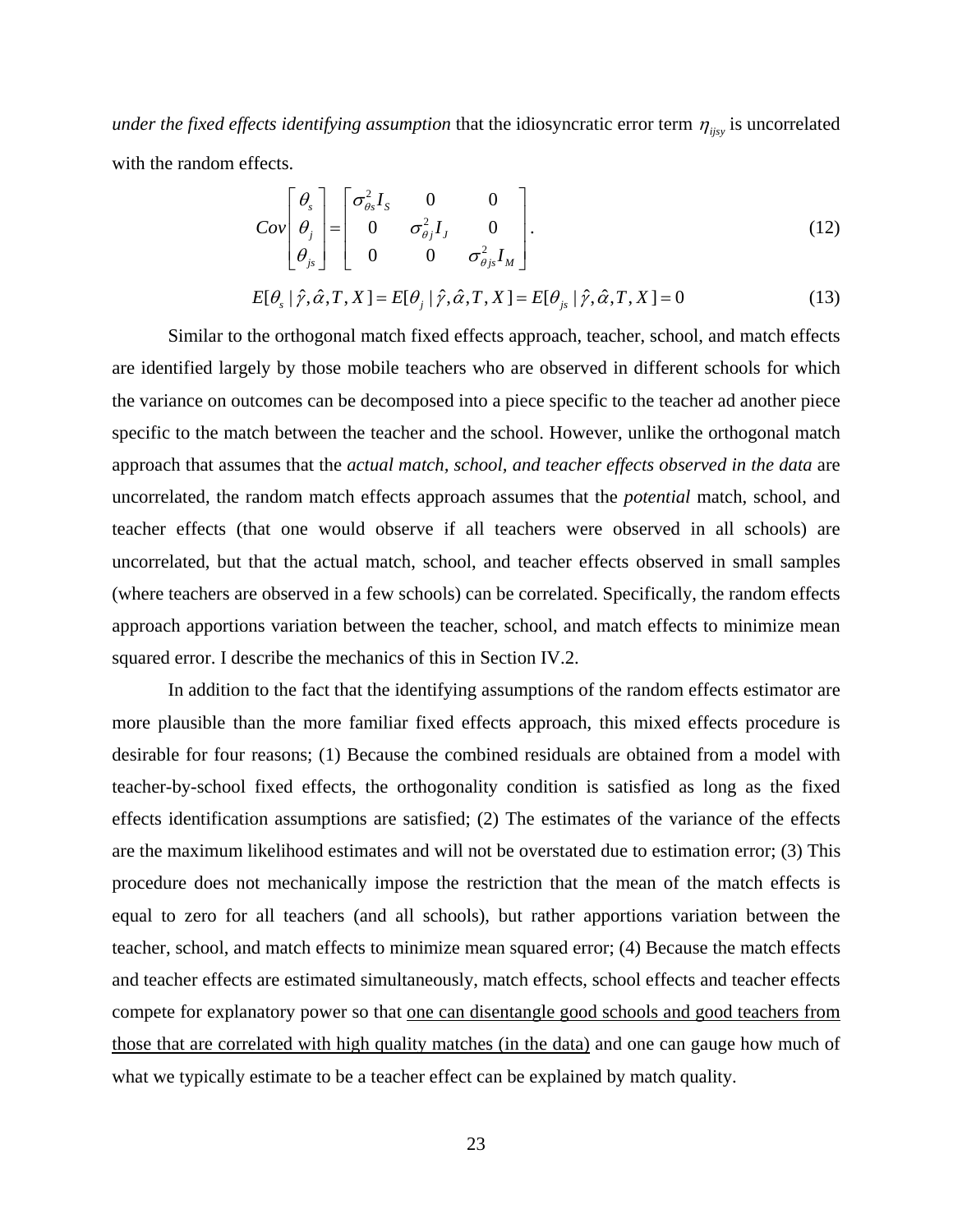#### **IV.3** *Intuition for the mechanics of the orthogonal and mixed match effects estimators*

 If all teachers were observed in all schools (that is, one were able to observe all the possible matches in the data), then one could use a fixed effects estimator to precisely estimate school, teacher and match effects because the orthogonality condition in (12) would be satisfied *in the data*, there would be enough variation to cleanly identify good matches from good teachers and good schools, and there would be enough observations so that all the estimates would be precise. However, in the real world this is not the case.

 Generally, we observe several teachers at the same school so that estimation of school effects is not problematic. However, most teachers are not observed in most schools and many teachers are only observed in a small number of schools, leading to uncertainty in how much of the variation to attribute to teachers, schools or matches. The difference between the orthogonal match fixed effects and the maximum likelihood random match effects is best illustrated by showing by example how these two estimators deal with this uncertainty.

 Consider a teacher who is observed with two matches, both of which are positive and large. This could be because (a) the teacher has a very large positive teacher effect, (b) the teacher was very lucky and drew two very large positive matches, or (c) the teacher drew a large teacher effect and two positive match effects (but none of the draws are very large). With only two observed matches for this teacher, there is no way to know *for certain* which state of the world generated the observed data. I detail how each of the estimators deal with uncertainty associated with this scenario to provide intuition for how and why these estimates differ, and why the random maximum likelihood estimates of match effects are more desirable.

 The orthogonal match fixed effect model mechanically imposes the condition that the mean of the match effects is zero for each teacher. This precludes the possibility of two positive matches ruling out situations (b) and (c). That is, the orthogonal fixed effects model assumes situation (a) and attributes the average of the match effects to teachers. This example illustrates that unless teachers are observed in many schools (where the mean zero match quality assumption may hold for each teacher), the importance of match effects *will be* understated and that of teacher effects overstated in orthogonal match fixed effects models. Moreover, the example illustrates that the estimated orthogonal teacher and match fixed-effects will be biased.

 The random match effects model differs from the orthogonal match effects model in that the estimator distributes the excess variation to both the teacher and match effects in a way that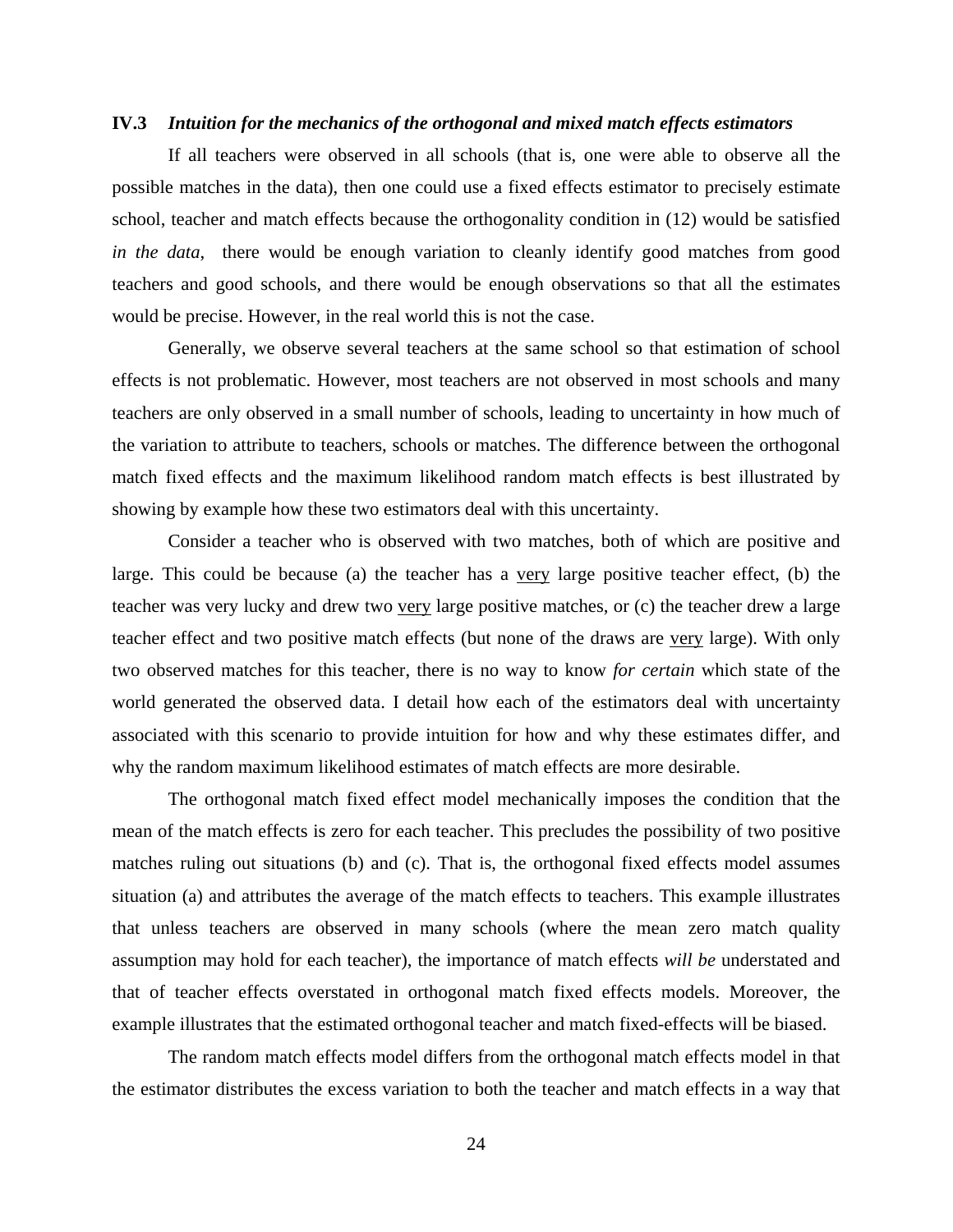minimizes mean squared error (rather than loading it all on the teacher). The larger/smaller is the estimated variance of the teacher effects relative to the variance of match effects, and the greater/less is its relative precision, the more/less of the excess variation is attributed to the teacher effect. More generally, excess variability is distributed among the effects in proportion to their estimated variance and the precision with which those variances are estimated. The intuition for this is can be illustrated by how it deals with the scenario from above.

 Consider again the teacher who is observed with two large positive matches. This could be because of situations (a), (b) or (c) from above. With only two observed matches for this teacher, there is no way to know *for certain* which state of the world generated the observed data. However, if the variance of teacher effects is large relative to the variance of match effects, then it is more likely that this person drew a very large teacher effect than two very large match effects, and therefore the model will attribute more of the excess variation to the teacher effect. Conversely, if the variance of match effects is large relative to the variance of teacher effects, then it is more likely that this person drew two very large match effects than a very large teacher effect, and therefore the model will attribute more of the excess variation to the match effects. This example illustrates how the mixed effect estimator uses distributional information (obtained from the mobile teachers) to create the Best Linear Unbiased Predictions (BLUPS) of the teacher and match effects (rather than mechanically attributing the excess variation to teachers as in the orthogonal match model). The resulting random effect estimates are Empirical Baye's.

 Both models identify match effects from the variability in teacher performance across schools (for mobile teachers) but they differ in how they resolve uncertainty about the sources of variability in the data. The orthogonal match fixed effects are the estimates obtained when one ascribes any uncertain variation to the teacher, while the random effect estimates are what one obtains when the model apportions some of the variability to the match and some to the teacher in a way that is most consistent with the distributional assumptions of the model. In principle, both models should yield consistent estimates *in large samples*, however, in small samples (as is the case in the real world) the fixed-effect estimates will be biased.

# **IV.4** *Estimated Variability of Match Effects*

 In Table 5, I present (1) the estimated standard deviations of the raw school, teacher, and the match effects under the orthogonal fixed effects approach, (2) the covariance-based estimates of the standard deviations of teacher, school, and match effects, and (3) the maximum likelihood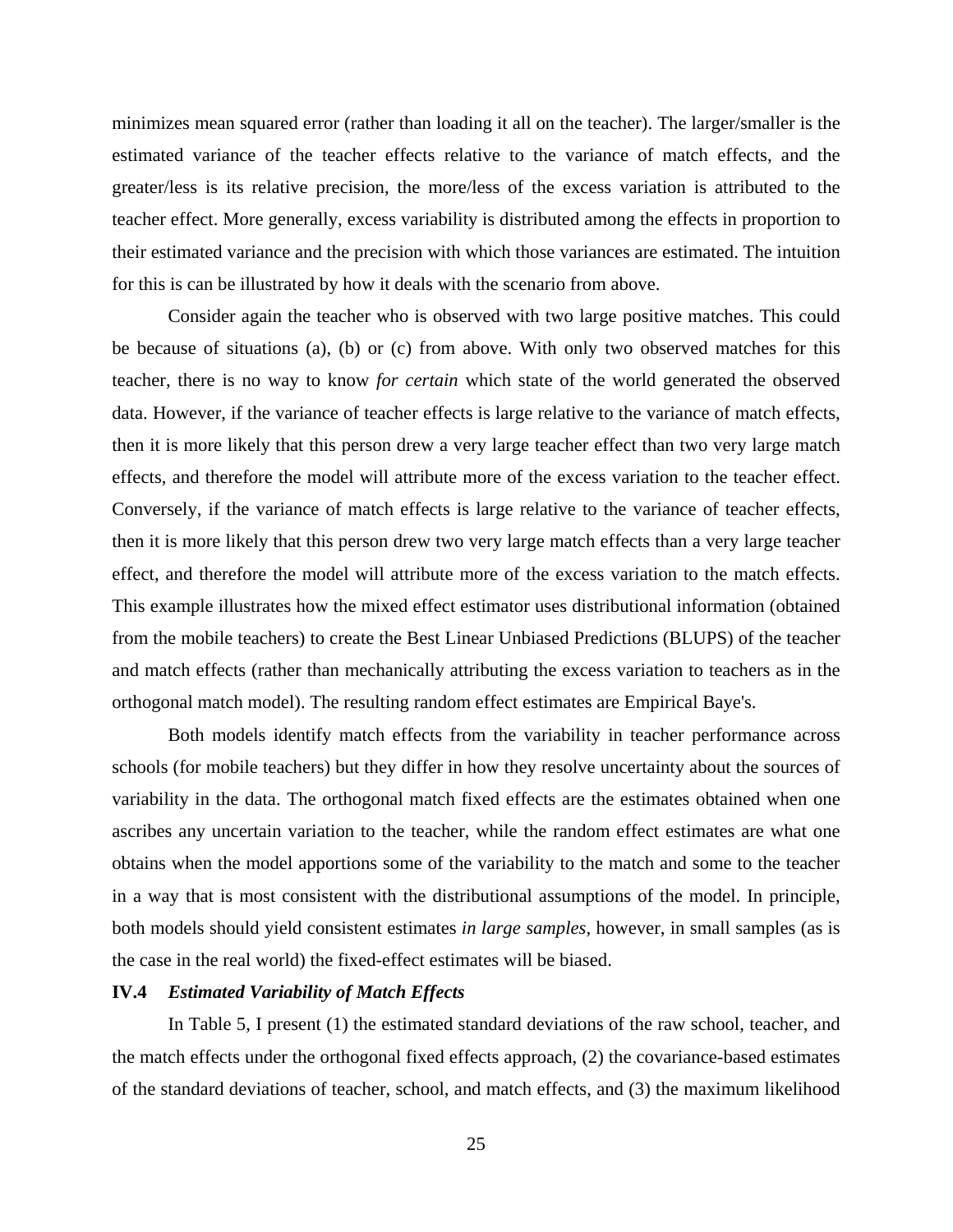estimates of the standard deviations of the teacher, school, and match effects. For comparison purposes, I also present estimates of the variability of school and teacher quality under the null hypothesis of no match effects. The units are in standard deviations of student achievement.

 In models that do not include match effects, the standard deviations of the raw teacher and school fixed effects for math are 0.35 and 0.22, respectively. For reading, the standard deviations of the raw teacher and school fixed effects are 0.356 and 0.247, respectively. As one expects, in models that allow for orthogonal match fixed effects, the standard deviation of the estimated school and teacher effects are virtually unchanged.<sup>19</sup> The standard deviations of the raw match fixed effects are 0.11 for math and 0.118 for reading. As discussed above, this understates the true importance of match quality and overstates the true importance of teacher quality. However, if one were to take the estimates at face value, one would conclude that match quality is about half as important as school quality and one-third as important as teacher quality. This as a lower-bound estimate of the relative importance of match quality for mobile teachers.

 The third and fourth columns present the estimates of the true variability of teacher, school, and match effects based on covariance across classrooms. In models that assume that match effect are equal to zero (i.e. covariance across classrooms for same teacher in the same school are due only to teacher and school effects) the estimated standard deviation of true teacher math quality is 0.1667, and that of schools is 0.0882. These estimates are similar to shrinkage estimates of teacher and school effect in other studies. In models that allow for match effects (i.e. covariance across classrooms for same teacher in the same school are due to teacher effects, school effects, and match effects) the estimated standard deviation of true teacher math quality is 0.1498 (about 10 percent smaller), and that of schools is unchanged. The estimated standard deviation of true match quality in math is 0.0892. These results suggest that about 10 percent of what we typically call a teacher effect in math is actually a match effect, and that the explanatory power of match quality in math is about 60 percent of that of teacher quality.

 In reading the relative importance of match effects is even larger. In models that assume that match effect are equal to zero, the estimated standard deviation of true teacher quality in reading is 0.1095, and that of schools is 0.0504. In models that allow for match effects, the estimated standard deviation of the true teacher quality in reading is 0.0569 (almost 50 percent

 $\overline{a}$ 

 $19$  It is important to note that the results are similar but not identical with the inclusion of match fixed effects because in the first stage of the orthogonal match fixed effect estimator match fixed effects are included. Where orthogonal match effects are not estimated, only teacher and school fixed effects are included in the first stage.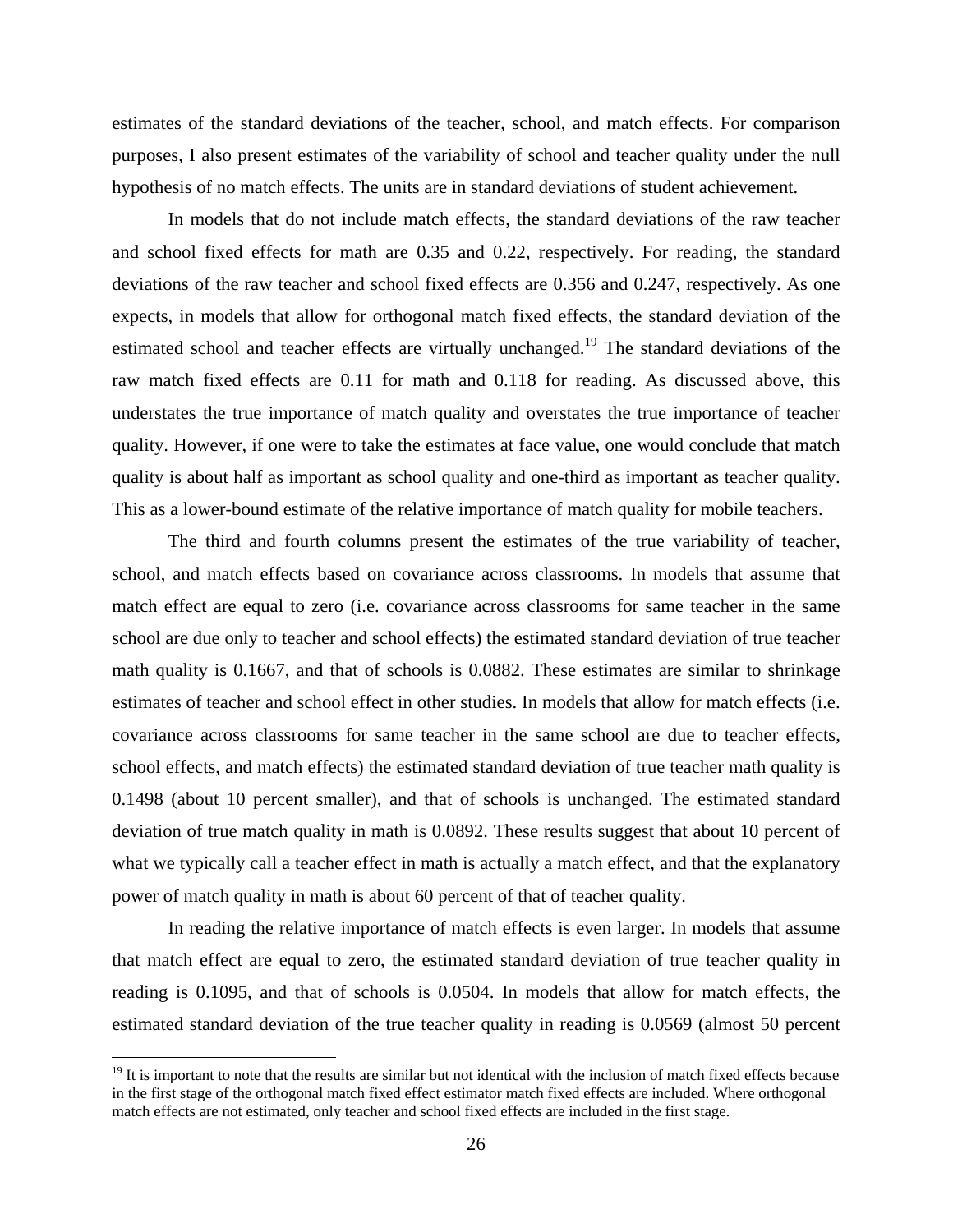smaller). The estimated standard deviation of match effects in reading is  $0.0878 -$  suggesting that about half of what we typically call a teacher effect in reading is actually a match effect, and the explanatory power of match quality in reading is *greater* than that of teacher quality.

 The fifth and sixth columns presents maximum likelihood estimates of the variability of the true effects. The mixed effects estimator suggests that with no match effects, the standard deviations of teacher quality for math and reading are 0.19 and 0.11, respectively, and that the standard deviations of school quality for math and reading are 0.106 and 0.0926, respectively. These estimates are similar to the covariance based estimates, providing confidence in the variability estimates, and underscoring the importance accounting for estimation error. In the mixed effect model that allows for match effects (that can be correlated with school or teacher effects) the standard deviation of true school effects falls to 0.099 for math and to 0.0655 in reading — suggesting that match quality can "explain away" about 7 percent of school effects in math and 30 percent of school effects in reading. Where match effects are included, the standard deviation of true teacher effects falls to  $0.141$  for math and to  $0.0837$  in reading — suggesting that match quality "explains away" about 25 percent of teacher effects in both subjects. The maximum likelihood estimate of the standard deviation of match effects is 0.1302 for math and 0.077 for reading. As such, match effects have about 90 percent of the explanatory power of teacher effects and are more important than school effects for both subjects.

 In sum, the results in Table 5 show that *for mobile teachers* the variability in performance within teachers across schools is about on third as large as the variability in performance across teachers. Estimates of covariance across classrooms show that the variability of teacher quality that persists *across* schools is about half that of the variability that persists across classrooms *within* schools for the same teacher such that match quality is between 60 percent and 150 percent as important as teacher quality in determining student achievement. Consistent with the classroom covariance results, the maximum likelihood estimates indicate that match effects are as important as teacher effects, and that match quality can "explain away" about one quarter of the variability in what is typically estimated to be teacher quality.

 Having established that match quality exists using data on actual measures of productivity, and that match quality is an important determinant of student achieving *among mobile teacher*, one may wonder if match quality predicts mobility as most theoretical models predict. This is particularly interesting in the teacher labor market context because teacher wages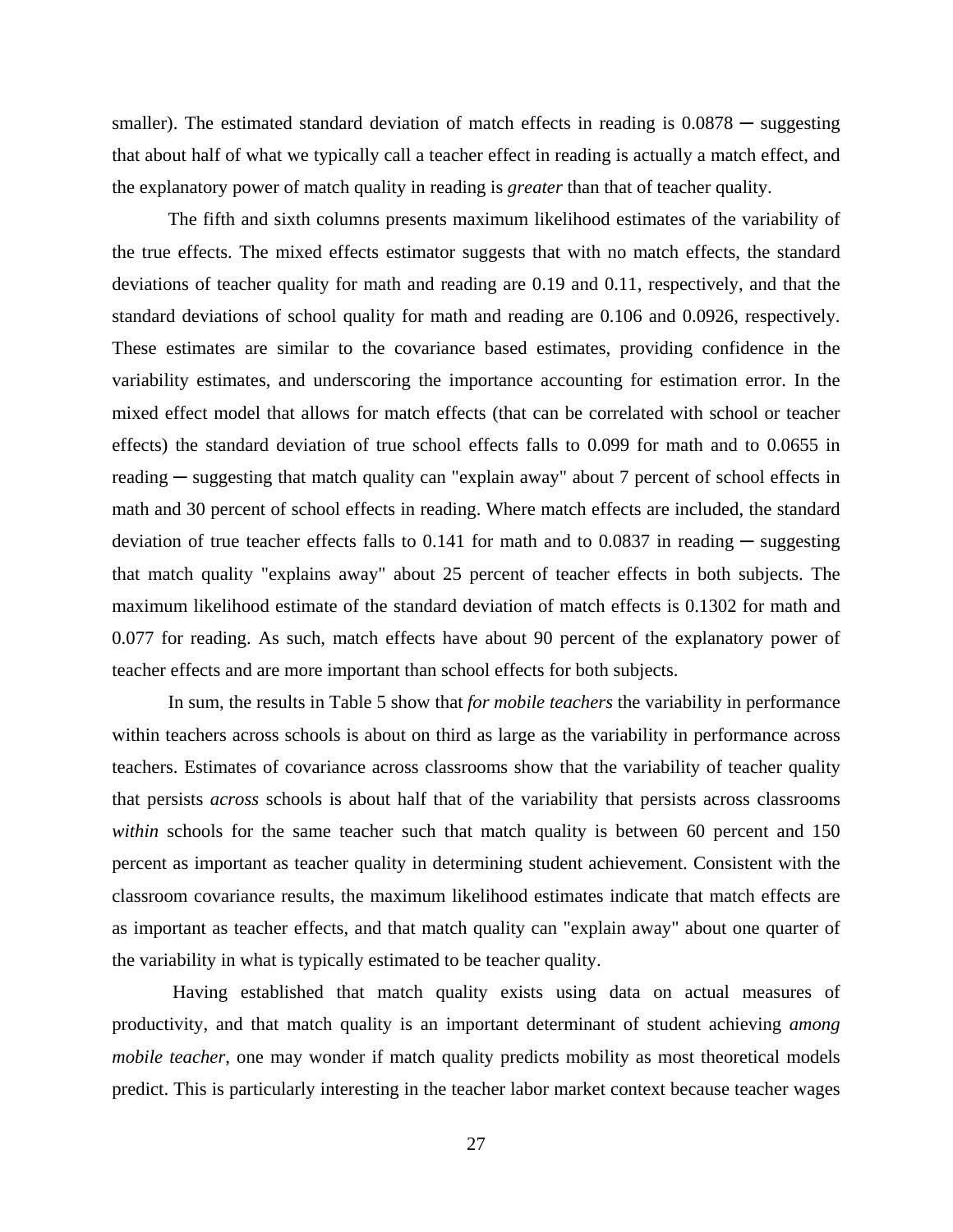and match quality are unrelated, so that any relationship between match quality and teacher mobility would imply that non-pecuniary aspects of the job that are correlated with match quality are important determinants of worker mobility. I investigate these issues in the following section.

#### **V. Does Match Quality Predict Teacher Mobility**

 Many models of job mobility predict that match quality should be correlated with teacher mobility. As such, it will be instructive to see if estimated match quality (based on actual productivity) predicts teacher mobility. The documented differences in performance before and after a move imply that teachers switch from bad matches to better matches, however, it does not speak to the effect of match quality on overall turnover (i.e. both switching and exit) and does not also account for other school characteristics that might predict turnover.

 To test whether match quality predicts teacher mobility I merge in both the preferred estimated random match estimates (the BLUPs) and the estimated orthogonal match fixed-effects with teacher-level mobility data, and see whether teacher mobility is associated with the match quality at her current school. Specifically I estimate (14) below by OLS.

$$
Leave_{j_{sy+1}} = \alpha_1 X_{j_y} + \alpha_2 X_{sy} + \overline{\theta}_{js} + \pi_j + \pi_s + \varepsilon_{j_{sy}} \tag{14}
$$

Where *Leave*<sub>isy+1</sub> is an indicator variable equal to 1 if the teacher leaves her current school in year *y* (i.e. teacher *j* at school *s* at time *y* is not in school *s* at time  $y+1$ ),  $X_{jy}$  is a set of time varying teacher level covariates,  $X_{sy}$  is a set of time varying school level covariates,  $\theta_{js}$  is the estimated teacher-by-school match quality,  $\pi_s$  and  $\pi_j$  are teacher fixed effects and school fixed effects respectively, and *εjsy* is the idiosyncratic error term. In this model, the coefficient on match quality measures how much less (or more) likely a teacher is to leave her current school as a function of the match quality between her and the school. A negative coefficient would imply that teachers with high match quality are less likely to leave their current schools (after controlling for observable teacher and school characteristics).

 For comparison proposes, I estimate models both with and without teacher and school fixed effects. Teacher effects are included to account for the possibility that teachers with high match quality may also be less mobile for other unobserved reasons, and school effects are included to account for the possibility that schools with high match quality may be more desirable for unobserved reasons. As such, (14) tests for whether *a given teacher* (who moved at least once in the data) was more or less likely to remain in her current school where the estimated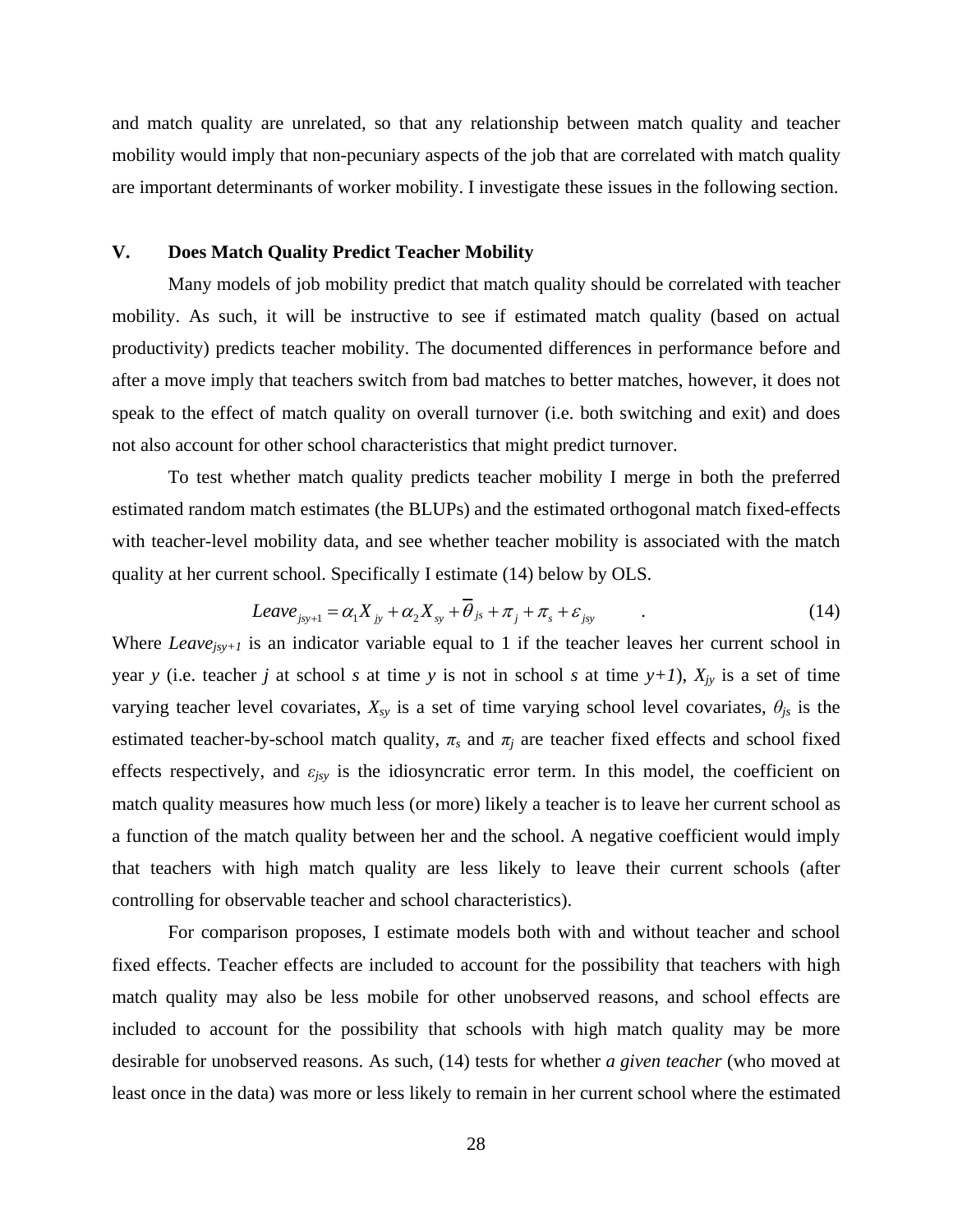match quality is higher, *taking into account that certain schools may have high or low mobility and high or low match quality on average*. Results of these models are presented in Table 6.

 The observable teacher and school characteristics predict mobility as one would expect. Teachers are more likely to leave low-income schools with high shares of minority students and low student achievement, and teachers are less likely to leave their school if their salary is high. First year teachers are the least mobile (in terms of exit, not switching) and teachers with more than 25 years of experience are the most likely to exit.<sup>20</sup>

 Across *all* models, higher match quality is associated with being less likely to leave. In the preferred models (that include both teacher and school fixed effects) presented in columns 5 and 6, the coefficients suggest that a one standard deviation increase in math and reading match quality reduces turnover by about 5.3 and 3.2 percentage points, respectively— an effect similar to that of a 20 percent increase in salary. Relative to a base turnover of about 25 percent, this represents about a 20 percent decrease.

 To assuage worries that these patterns are driven by the particulars of the maximum likelihood random effect estimates, columns 7 and 8 show the preferred mobility regressions replacing the random match effects with the estimated orthogonal fixed match effects. The coefficients on the match fixed effects for both subjects are negative and statistically significant at the one percent level─ indicating that irrespective of how one estimates match effects, teachers are more likely to stay in schools with which match productivity is high.<sup>21</sup>

 In sum, consistent with classic models of match quality and mobility, teachers (workers) are less likely to leave their current school when match quality is high. This relationship is robust to including controls for school characteristics, teacher characteristics, and time invariant teacher fixed effects and school fixed effects. This is consistent with recent findings that those teachers who leave inner city schools are those who were the least effective at that school (E. A. Hanushek, J. F. Kain, et al. 2005, Sass and Feng 2008, Jackson and Cowan 2010). Importantly, these relationships persist conditional on teacher salary so that match quality affects teacher mobility for reasons unrelated to pay. This suggests that non-pecuniary job aspects (such as working conditions, job satisfaction, or in-kind benefits) that are correlated with match effects

 $\overline{a}$ 

 $20$  These results are consistent with studies on the determinants of teacher mobility (Hanushek, Kain and Rivkin 2004, Lankford, Loeb and Wyckoff 2002, Jackson 2009).

 $2004$ , Lankrota, Loco and Wyckon 2002, such  $202$ ,  $\frac{2004}{1}$  The point estimates on the fixed effects are smaller than those of the random effects because the fixed effects are estimated with error. In contrast, the random match effects are "shrunken" to reflect estimation error so that the coefficients do not suffer from attenuation bias and are therefore larger than those on the match fixed effects.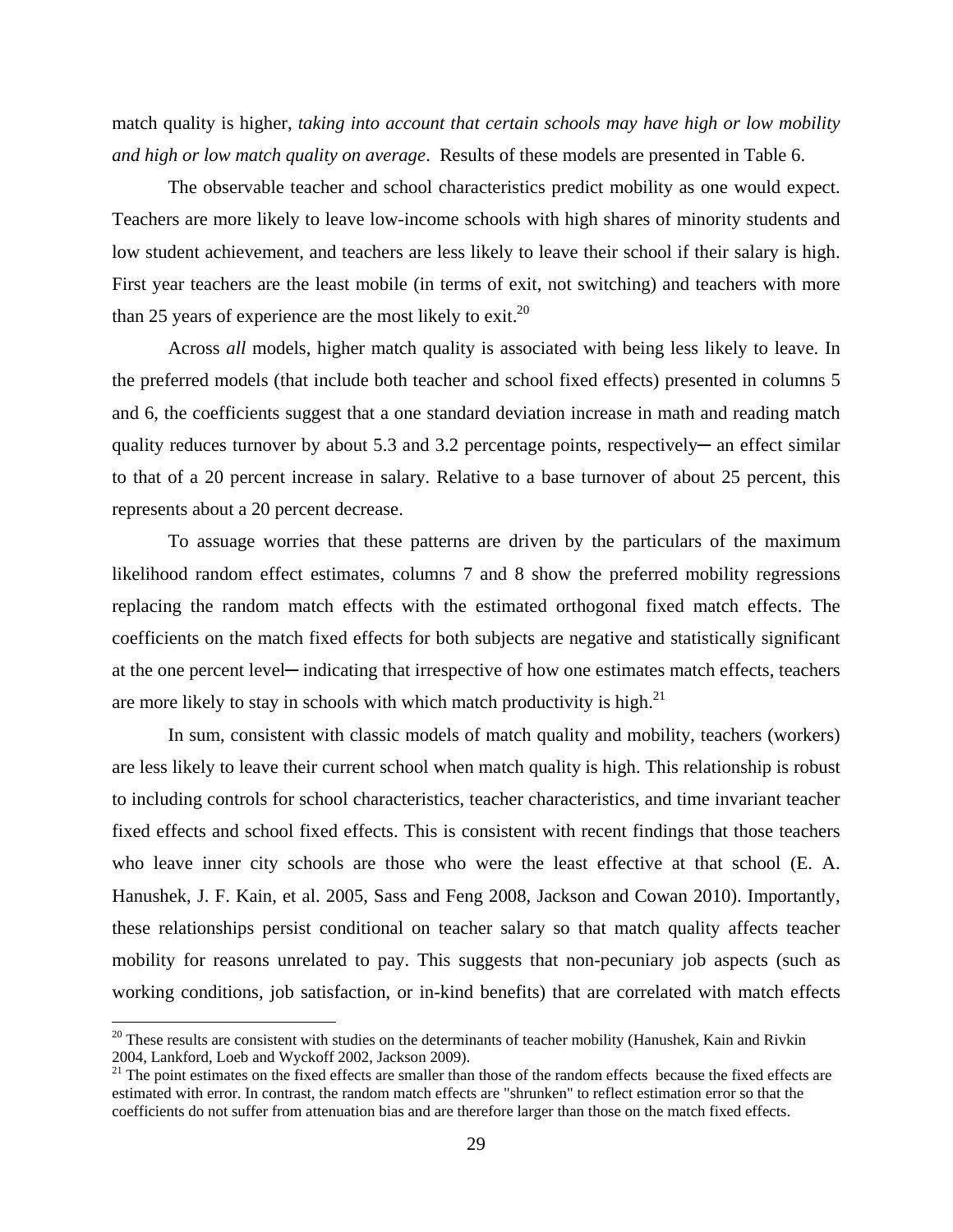exert an important effect on teacher mobility decisions.

#### **VI. The Correlates of Match Quality**

 The previous sections suggest that productivity match effects exist, are qualitatively important, and are predictive of teacher mobility. In an attempt to gain a deeper understanding of these match effects I do two things. First, I regress the random match effects on observable teacher and school characteristics to get a sense of what kinds of schools and what kinds of teachers are associated with high match quality. This allows me to test one of the central predictions of most models of worker mobility, i.e. that match quality is increasing in experience. Then I take advantage of a workplace conditions survey (conducted in 2002, 2004 and 2006) to see if average teacher responses at the school level are correlated with average match quality at the school. These data are sub-optimal in that I can link teachers survey responses to individual schools but not teachers. However, this allows for more detailed information on school conditions than is typically available. With multiple years of survey data, I am also able to see if *changes* in mean survey responses about workplace conditions are correlated with *changes* in average match quality within schools over time— removing the effect of any potentially confounding unobserved, time-invariant school characteristics that are related to both match quality and workplace conditions.

 Table 7 presents the observable correlates of match quality. Columns 1 and 6 indicate that teachers with more years of experience have higher match quality in both math and reading. *Note that teacher experience is already accounted for when estimating match effect so that this is not due to more experienced teachers moving to better matches over time*. One important pattern to note is that unlike the relationship between experience and student achievement which is increasing at low levels, is flat between 10 and 20 years, and then declines after 20 years of experience, the effect of experience on match quality is monotonically increasing. In conjunction with the fact that school switching decreases monotonically with experience (section II) this is consistent with the notion that as teachers gain more years of experience they are more likely to have settled into a school with a high productivity match.

 To assess whether this relationship between years of experience and match quality reflects a composition effect (i.e. teachers with good matches being more likely to remain in the profession and have more years of experience) or teachers moving to schools with higher match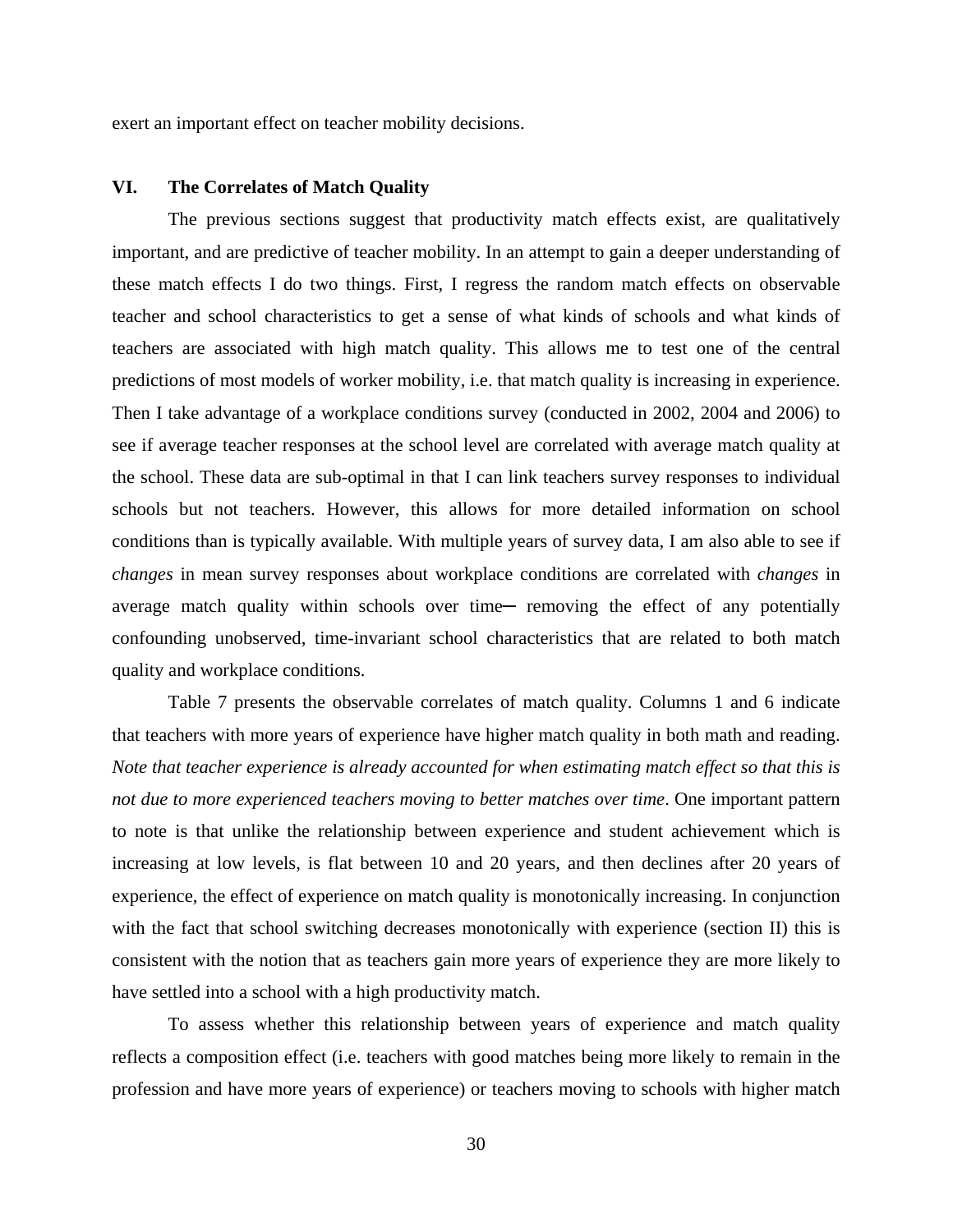quality over time, I estimate this relationship with the inclusion of teacher fixed-effects. This within-teacher estimate documents the relationship between match quality and experience *among those mobile teachers who switch schools over time*. I present the estimated coefficients in Figure 2 (all estimates are relative to first year teachers and are significant at the 5 percent level). Consistent with the pre and post comparisons depicted in Figure 1, Figure 2 shows that the positive relationship between match quality and experience is due *in part* to teachers moving from schools with lower quality matches to schools with higher quality matches. However, even within teachers, match quality in increasing in experiencing  $-$  compelling evidence of the validity of canonical models of job search involving match quality.

 Columns 2 and 7 show that certified teachers, teachers with regular licensure, and teachers with higher scores on their license exams have better matches in both math and reading. For both subjects, possessing an advanced degree is associated with lower match quality, and white teachers have higher match quality in math than other teachers. These results imply that at least part of the reason more experienced teachers, teachers who have a regular license, certified teachers, and white teachers may be associated with better student outcomes is due to the fact that such teachers have higher match quality. This pattern is consistent with a world in which teachers with fewer teaching options have lower match quality on average as they have less scope for finding a high quality match.

 Columns 5 and 10 include both school and teacher characteristics. The results indicate that relative to schools in large towns, average match quality is lower in both math and reading in small towns, large cities, and rural areas. Match quality is positively associated with school size for both math and reading (possibly due to greater scope for classroom specialization), and the percentage of white students at the school is associated with higher match quality in reading. It is worth pointing out that while several relationships between observable teacher and school characteristics and match quality are statistically significant, these covariates can only explain about two percent of the variation in match quality.

 In Table 8 I look for the relationship between teacher responses to the workplace conditions survey and match quality. Because this survey is designed to preserve anonymity, the data cannot be linked to individual teachers. They can however be linked to schools. The survey asked teachers questions about leadership quality, time allocation, school standard, opportunities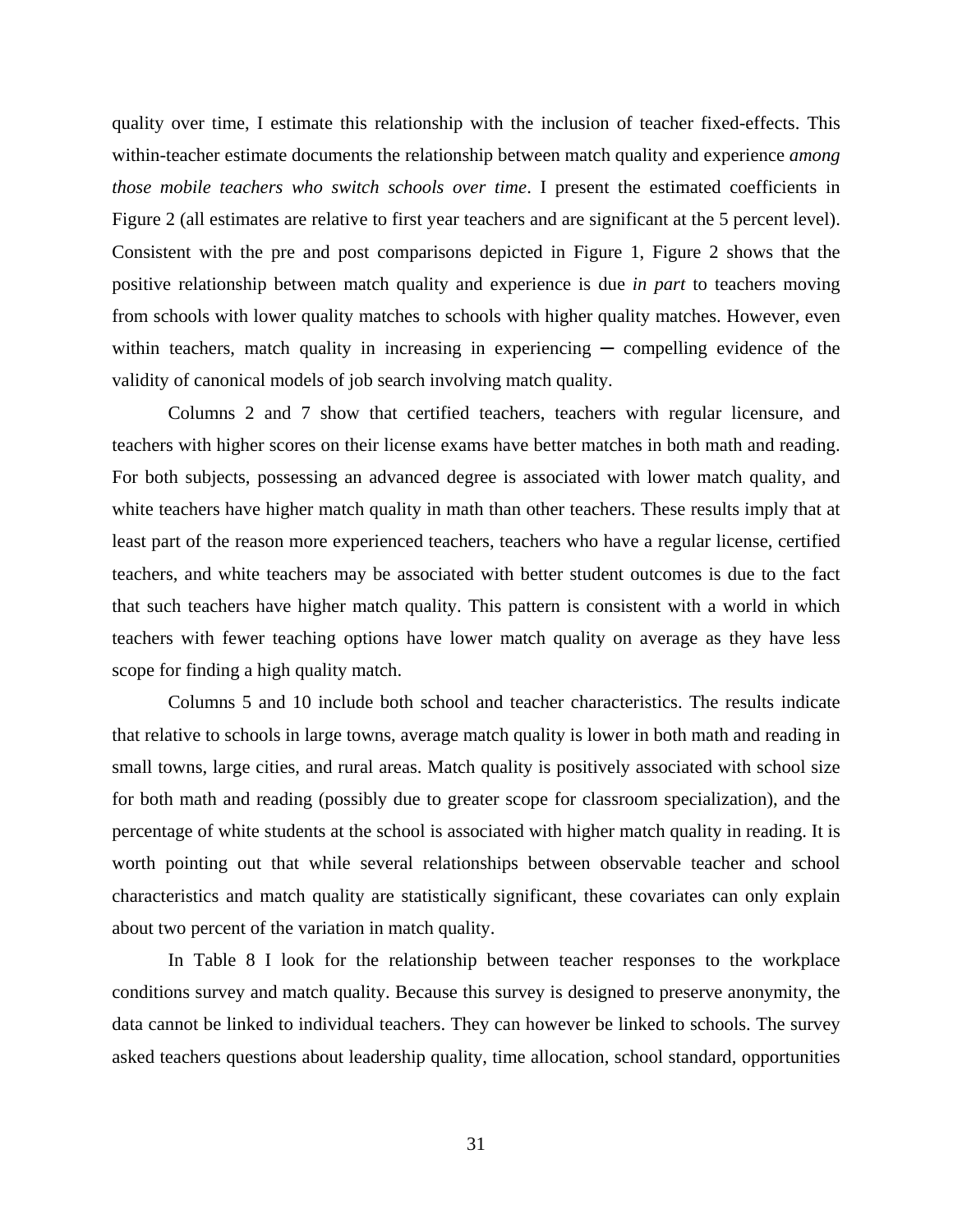for professional development, and the management style of the school.<sup>22</sup> Respondents were asked to state how much they agreed with particular statements on a 5 point scale in 2002 and a 6 point scale in 2004 and 2006 (where higher values indicate agreement). To allow for comparability across survey years, I normalized all responses to be mean zero and unit variance for each survey. I then take the mean of these responses to each question at the school level to see if these workplace survey responses correlate with match quality at the school.

 Columns 3 and 7 present the cross-sectional relationship between mean responses and match quality in math and reading, respectively. Surprisingly, for both math and reading, scores on "Principal is a strong and supportive leader" are associated with lower match quality. Also common across both subjects, "teachers are held to high standards" and "there is an atmosphere of mutual respect at school" are associated with higher match quality. Additionally, for reading, responses to a few questions are statistically significant but follow no consistent pattern. One problem with interpreting this cross-sectional relationship is that other unobserved school factors may explain both match quality and teacher responses to the surveys. For example, schools that have poor match quality may also be those to which particularly strong principals are assigned, making it appear that strong principals cause lower match quality. One way to deal with this concern is to include school fixed-effects to see if *changes* in survey responses within a school over time are correlated with *changes* in match quality within a school over time.

 In columns 4 and 8, I present results that include school fixed effects and survey year fixed effects. These results are much more consistent across subjects and none of the results have the unexpected sign. The results indicate that for both subjects agreement with "Teachers have time to collaborate with colleagues", "Teachers are held to high standards", and "New teachers have effective mentors" are statistically significantly associated with higher match quality. However, the combined R-squared of the survey responses and the fixed effects is only 0.08 for reading and  $0.09$  for math  $-$  suggesting that school characteristics may account for a relatively small share of match quality. This is unsurprising because match quality is, by definition, an interaction between teachers and schools rather than a school or teacher specific attribute.

 Given that researchers have found that teacher effectiveness might depend on the match between the teacher and her students (Dee 2004, 2005; Ouazad 2008) and may depend on the

 $\overline{a}$ 

 $22$  While there were 38 questions, many of them were asking essentially the same thing. As such, I removed largely redundant questions resulting in 11 questions.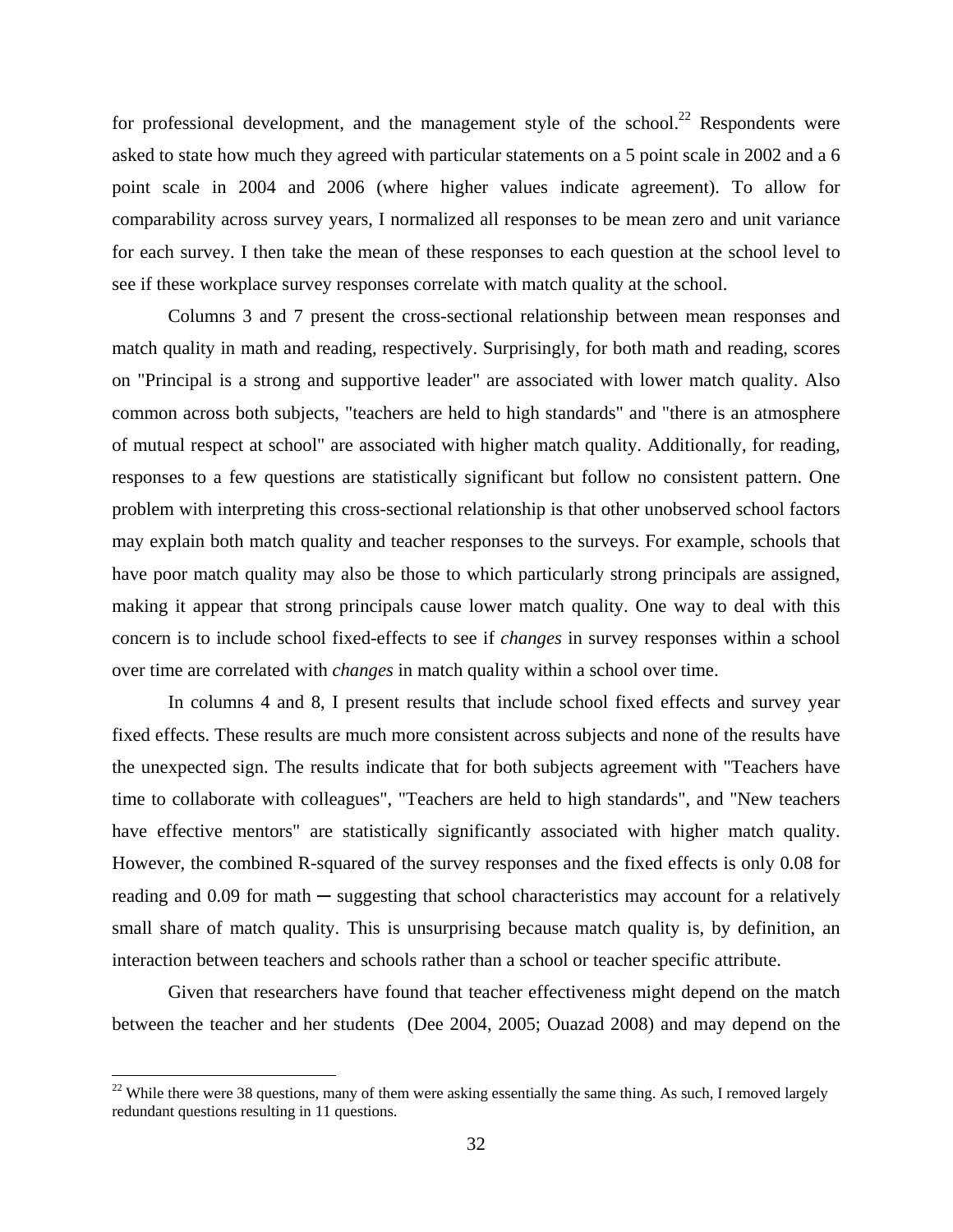characteristics of her colleagues (Jackson and Bruegmann 2009) I also estimate models that interact observable teacher characteristics with observable characteristics of the students and interact observable teacher characteristics with observable characteristics of other teachers (not shown). Such models yield nothing systematic and explain little of the variation in match quality.

#### **VII. Conclusions**

 I document that teachers perform better in the classroom after a move to another school than before the move. I present a test of endogenous teacher mobility and I find that teacher effectiveness is likely orthogonal to teacher mobility. Also, I test for student selection and find that students are not differentially selected into classrooms for teachers who will switch school or those who have switched schools. Both these tests lend credibility to the findings.

 I then provide the first estimates of match effects using direct measures of worker productivity (as opposed to inferring them from wages) and find that match quality is as important in determining student achievement as teacher quality. The results indicate that the inclusion of match effect reduces the explanatory power of teacher effects by between 10 and 50 percent— indicating that part of what we typically interpret as a teacher quality effect may in fact be a match quality effect that is not portable across schooling environments. Supporting canonical models of worker mobility, teachers at schools with which match quality is high are less likely to exit their schools than those with low match quality (even though there is no relationship between productivity and wages for teachers). I also find that match quality increases in experience, and school *switching* decreases monotonically with experience patterns consistent with workers switching jobs until they find a high quality match.

 These results are important for the literature on worker mobility because they validate previous theoretical and empirical work on worker mobility using wages to infer match quality. Also, I find that match quality predicts mobility in a context where there is no relationship between wages and productivity  $-$  suggesting that the reduced turnover at jobs with high match quality is not merely due to worker responses to high wages and that workers may value high productivity matches for reasons other than monetary compensation (such as unmeasured in-kind benefits, work conditions, satisfaction, or social validation associated with performing well).

 While I am unable to identify observable teacher or school characteristics that explain a substantial portion of the match effects, the results do provide compelling evidence of match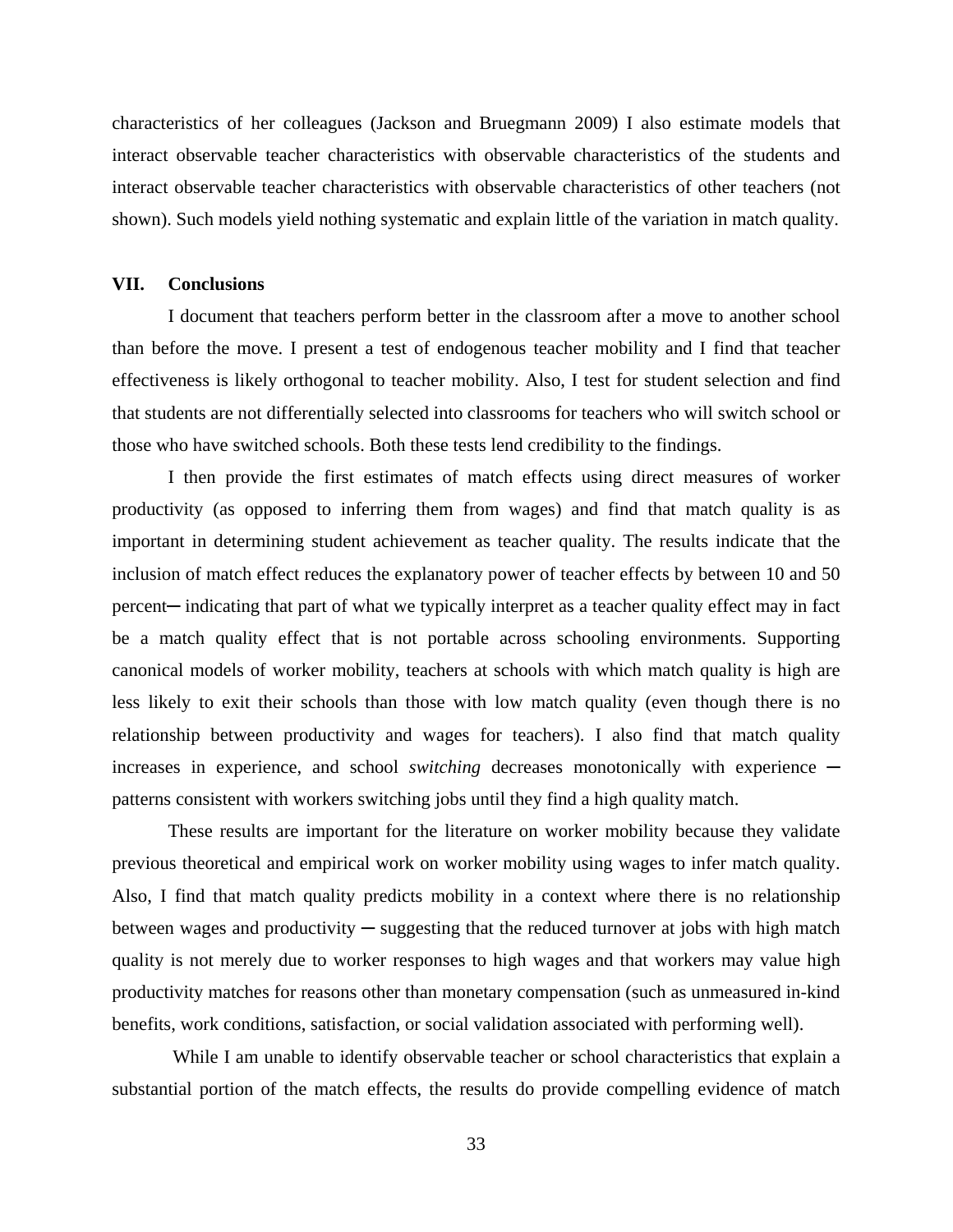effects, and show that they are predictive of worker mobility. This has important policy implications. The fact that a teacher who performs well in one school may not be as effective in another means that policy-makers should be cautious about identifying strong teachers in one school and moving them to another. Also, the fact that match quality can explain away a sizable portion of the variability of what we typically consider teacher quality means that policy simulations based on teacher quality estimates that do not account for match quality could be quite inaccurate, and that one must consider the working environment in which teachers operate in hiring and firing decisions. From a macroeconomic standpoint, the fact that match quality may be an important determinant of student achievement suggests that student achievement can be increased by achieving the optimal allocation of teachers to schools. Fortunately, the results indicate that teachers tend to leave schools at which they are poorly matched, so that teacher turnover (which is generally considered a bad thing) may in fact move us closer to that optimal allocation, and could have some benefits *all else equal*.

#### **References**

- Aaronson, Daniel, Lisa Barrow, and William Sander. "Teachers and Student Achievement in the Chicago Public High Schools." *Journal of Labor Economics* 25 (2007): 95-135.
- Abowd, J. M., F. Kramarz, and D. N. Margolis. "High wage workers and high wage firms." *Econometrica* 67, no. 2 (1999): 251–33.
- Abowd, J. M., F. Kramarz, P. Lengermann, and S. Perez-Duarte. "Are good workers employed by good firms? A test of a simple assortative matching model for France and the United States." *mimeo*, 2004.
- Abowd, John M., Robert H. Creecy, and Francis Kramarz. "Computing Person and Firm Effects Using Linked Longitudinal Employer-Employee Data." *U.S. Census Bureau Technical Paper TP-2002-06*, 2002.
- Akerlof, George A., and Rachel E. Kranton. "Identity and the Economics of Organizations." *Journal of Economic Perspectives* 19, no. 1 (2005): 9-32.
- Altonji, J. G., and R. A. Shakotko. "Do wages rise with job seniority?" *Review of Economic Studies* 54, no. 3 (1987): 437-459.
- Anthony, Emily, and Dan Goldhaber. "Can teacher quality be effectively assessed? National board certification as a signal of effective teaching." *Review of Economics and Statistics* 89, no. 1 (2007): 134–50.
- Bartel, A. P., and G. J. Borjas. "Wage growth and job turnover: An empirical analysis." In *Studies in Labor Markets*, 65-90. Chicago: NBER, 1981.
- Brewer, Dominic J., and Dan D. Goldhaber. "Does teacher certification matter? High school teacher certification status and student achievement." *Educational Evaluation and Policy Analysis* 22, no. 2 (2000): 129–45.
- Brewer, Dominic J., and Ronald G. Ehrenberg. "Do school and teacher characteristics matter? Evidence from high school and beyond." *Economics of Education Review* 13, no. 1 (1994): 1–17.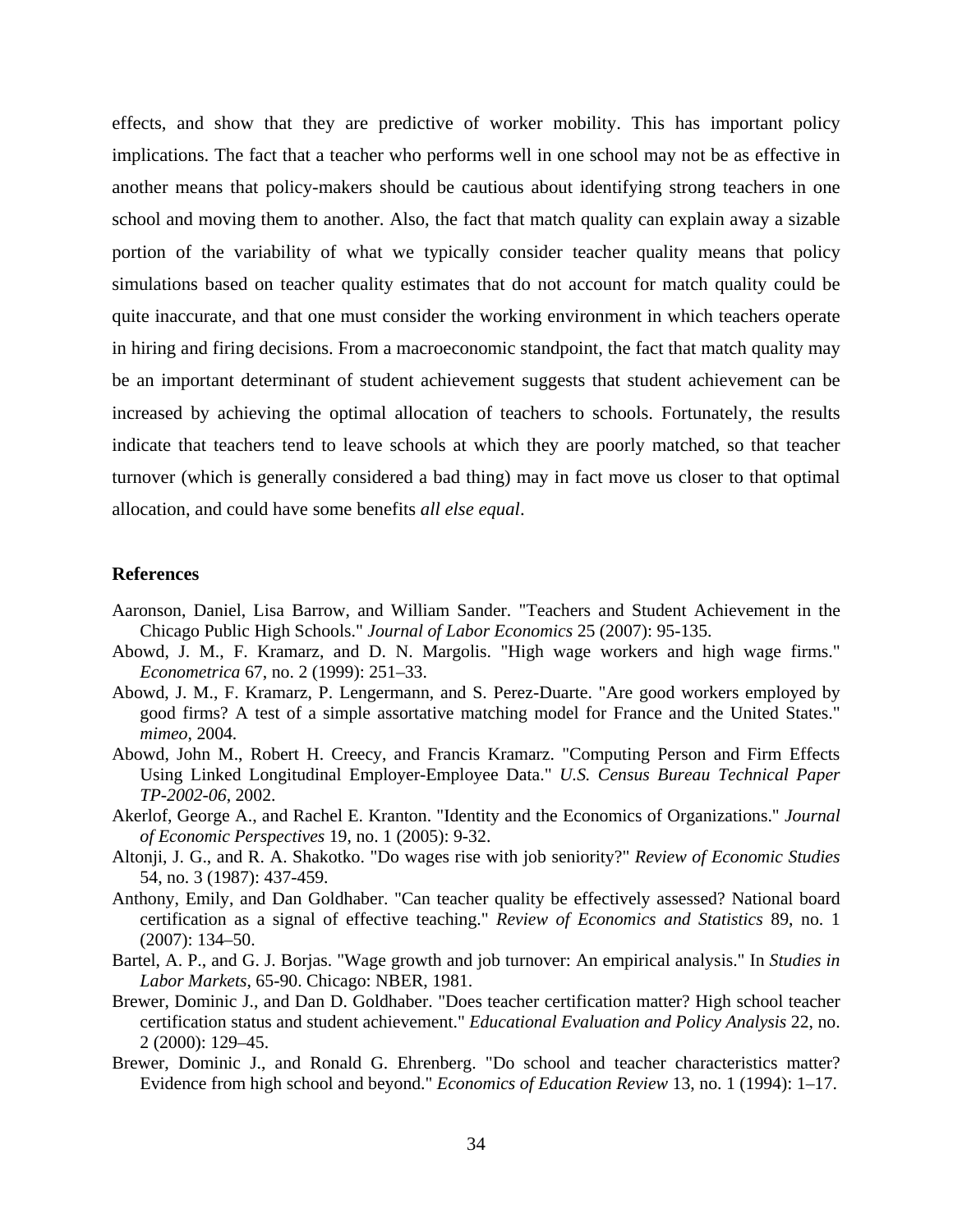- Brown, Gordon D.A., Jonathan Gardner, and Andrew Oswald. "Does Wage Rank Affect Employees' Wellbeing?" *University of Warwick Working Paper*, 2006.
- Burdett, Kenneth. "A Theory of Employee Job Search and Quit Rates." *American Economic Review* 68 (1978): 212-220.
- Clotfelter, Charles T., Helen F. Ladd, and Jacob L. Vigdor. "How and why do teacher credentials matter for student achievement?" *NBER Working Paper 12828*, 2007.
- Clotfelter, Charles T., Helen F. Ladd, and Jacob L. Vigdor. "Who teaches whom? Race and the distribution of novice teachers." *Economics of Education Review* 24, no. 2 (2006): 377–92.
- Dee, Thomas S. "A teacher like me: Does race, ethnicity, or gender matter?" *American Economic Review* (95) 2 (2005): 158-165.
- Dee, Thomas S. "Teachers, race, and student achievement in a randomized experiment." *Review of Economics and Statistics* 86, no. 1 (2004): 195-210.
- Di Tella, R., R . J. MacCulloch, and J. A. Oswald. "Preferences Over Inflation and Unemployment: Evidence from Surveys of Happiness." *American Economic Review* 91, no. 1 (2001): 335-341.
- Duncan, Greg J. "Earnings Functions and Nonpecuniary Benefits." *The Journal of Human Resources* 11, no. 4 (1976): 462-483.
- Hanushek, Eric A. "Assessing the effects of school resources on student performance: An update." *Educational Evaluation and Policy Analysis* 19, no. 2 (1997): 141–64.
- Hanushek, Eric A., John F. Kain, Daniel M. O'Brien, and Steven Rivkin. "The Market for Teacher Quality." *NBER working paper 11154*, 2005.
- Hanushek, Eric A., John Kain, and Steven Rivkin. "Why Public Schools Lose Teachers." *Journal of Human Resources* 39, no. 2 (2004): 326-354.
- Jackson, C. Kirabo. "Student Demographics, Teacher Sorting, and Teacher Qualty: Evidence From the End of School Desegregation." *Journal of Labor Economics* 27, no. 2 (2009): 213-256.
- Jackson, C. Kirabo, and Elias Bruegmann. "Teaching Students and Teaching Each Other: The Importance of Peer Learning for Teachers." *American Economic Journal: Applied Economics* 1, no. 4 (2009): 85-108.
- Jackson, C. Kirabo, and James Cowan. "School Competition and Teacher Quality: Evidence from Charter School Entry in North Carolina." *Cornell university mimeo*, 2010.
- Jacob, Brian A., and Lars Lefgren. "Can Principals Identify Effective Teachers? Evidence on Subjective Performance Evaluation in Education." *Journal of Labor Economics* 26, no. 1 (2008): 101–36.
- Johnson, W. "A Theory of Job Shopping." *The Quarterly Journal of Economics* 92 (1978): 261-277.
- Jovanovic, Boyan. "Job Matching and the Theory of Turnover." *Journal of Political Econoomy*, no. 87 (1979): 972–990.
- Kane, Thomas, and Douglas Staiger. "Estimating Teacher Impacts on Student Achievement: An Experimental Evaluation." *NBER working paper 14607*, 2008.
- Korpi, T. "Is Well–Being Related to Employment Status? Unemployment, Labor Market Policies and Subjective Well-Being among Swedish Youth." *Labour Economics* 4, no. 2 (1997): 125-147.
- Lankford, Hamilton, Susanna Loeb, and James Wyckoff. "Teacher sorting and the plight of urban schools: A descriptive analysis." *Educational Evaluation and Policy Analysis* 24, no. 1 (2002): 37- 62.
- Mincer, Jacob, and Boyan Jovanovic. "Labor Mobility and Wages." In *Studies in Labor Markets*, 21- 64. NBER, 1981.
- Mortensen, Dale. "Specific Capital and Labor Turnover." *The Bell Journal of Economics* 9 (1998): 572-586.
- Nagypal, E. "Learning by doing vs. learning about match quality: Can we tell them apart?" *Review of Economic Studies* 74 (2007): 537-566.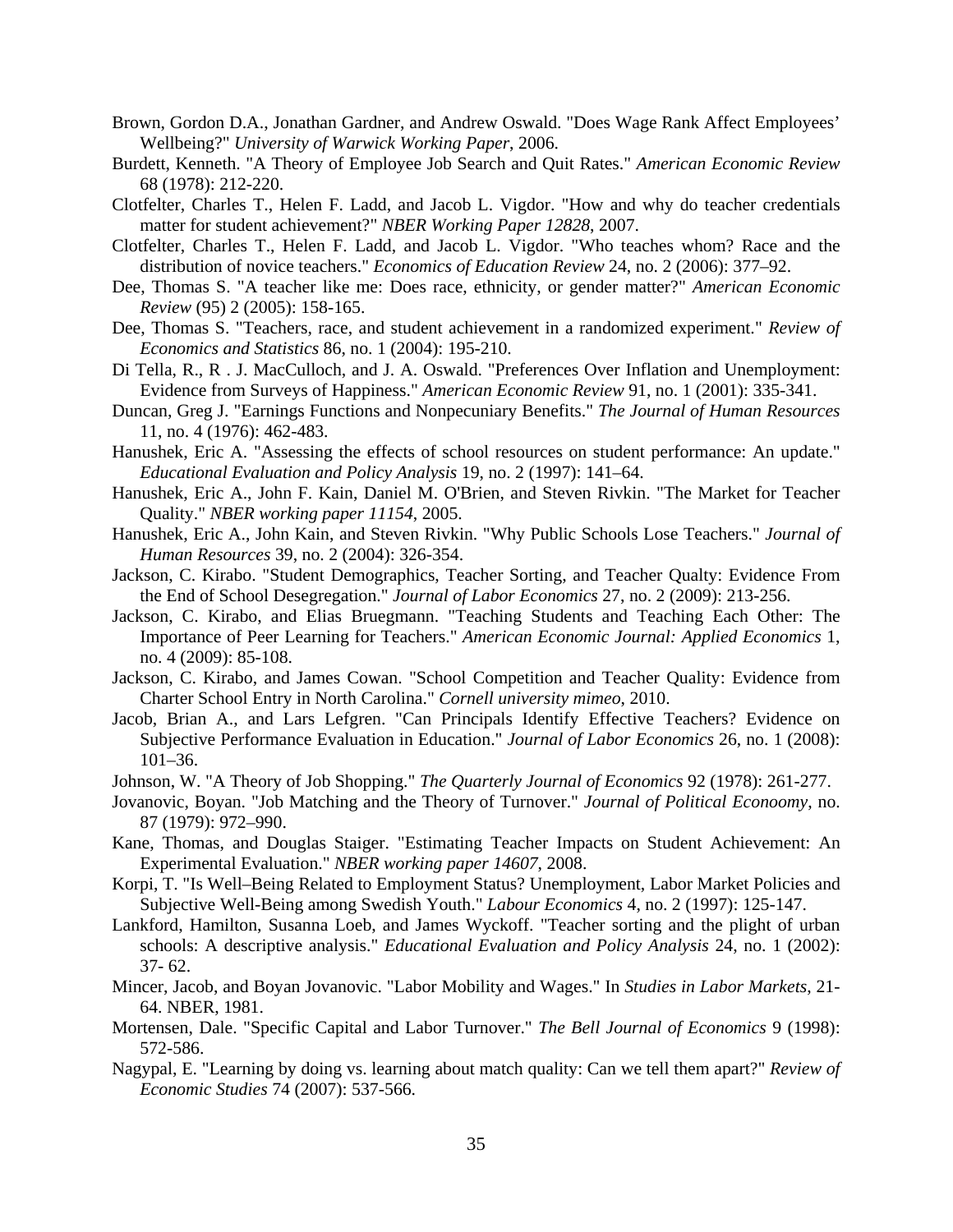- Neal, Derek. "The complexity of job mobility among young men." *Journal of Labor Economics* 17 (1999): 237–261.
- Ost, Ben. "How Do Teachers Improve? The Relative Importance of Specific and General Human Capital." *Cornell mimeo*, 2009.
- Ouazad, Amine. "Assessed by a teacher like me: Race, gender and subjective evaluations." *CEE Discussion Paper 0098*, 2008.
- Rivkin, Steven G., Eric A. Hanushek, and John F. Kain. "Teachers, Schools, and Academic Achievement." *Econometrica* 73, no. 2 (2005): 417-458.
- Rockoff, Jonah E. "The Impact of Individual Teachers on Student Achievement: Evidence from Panel Data." *American Economic Review* 94, no. 2 (2004): 247-52.
- Rothstein, Jesse. "Teacher Quality in Educational Production: Tracking, Decay, and Student Achievement." *Quarterly Journal of Economics*, 2010.
- Sass, Timothy, and Li Feng. "Teacher Quality and Teacher Mobility." *Florida State University working paper*, 2008.
- Todd, Petra, and Kenneth Wolpin. "On the Specification and Estimation of the Production Function for Cognitive Achievement." *The Economic Journal*, (2003) 113: F3-F33.
- Topel, R. H., and M. P. Ward. "Job mobility and the careers of young men." *Quarterly Journal of Economics* 107, no. 2 (1992): 439-479.
- Winkelmann, L., and R. Winkelmann. "Why Are the Unemployed So Unhappy?" *Economica* 65, no. 257 (1998): 1-15.
- Woodcock, Simon D. "Match Effects." *Simon Fraser University mimeo*, 2008.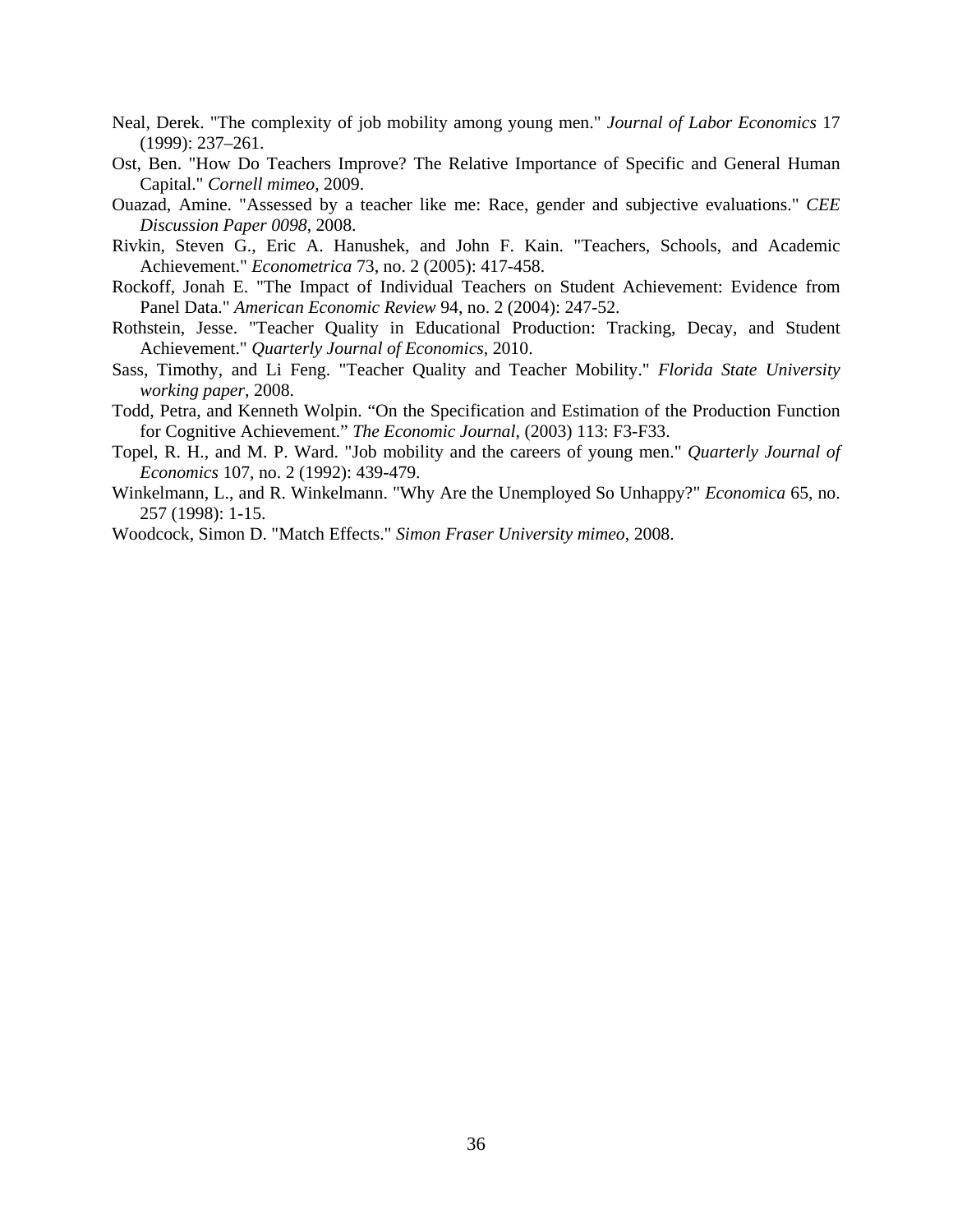# **Tables and Figures**

| Variable                                 | <b>Observations</b> | Mean     | <b>Standard Deviation</b> |
|------------------------------------------|---------------------|----------|---------------------------|
| <b>Unit of Observation: Student-Year</b> |                     |          |                           |
| <b>Math Scores</b>                       | 1361473             | 0.033    | 0.984                     |
| <b>Reading Scores</b>                    | 1355313             | 0.022    | 0.984                     |
| Change in Math Score                     | 1258483             | 0.006    | 0.583                     |
| Change in Reading Score                  | 1250179             | 0.001    | 0.613                     |
| <b>Black</b>                             | 1372098             | 0.295    | 0.456                     |
| White                                    | 1372098             | 0.621    | 0.485                     |
| Female                                   | 1372098             | 0.493    | 0.500                     |
| Parent Ed.: No HS Degree                 | 1372098             | 0.107    | 0.309                     |
| Parent Ed.: HS Degree                    | 1372098             | 0.428    | 0.495                     |
| Parent Ed.: Some College                 | 1372098             | 0.315    | 0.464                     |
| Parent Ed.: College Degree               | 1372098             | 0.143    | 0.350                     |
| Same Race                                | 1372098             | 0.649    | 0.477                     |
| Same Sex                                 | 1372098             | 0.496    | 0.500                     |
| <b>Class Size</b>                        | 1372098             | 23.054   | 4.053                     |
| <b>Unit of Observation: Teacher-Year</b> |                     |          |                           |
| Experience                               | 91243               | 12.798   | 9.949                     |
| Experience 0                             | 92511               | 0.063    | 0.242                     |
| Experience 1 to 3                        | 92511               | 0.165    | 0.371                     |
| Experience 4 to 9                        | 92511               | 0.230    | 0.421                     |
| Experience 10 to 24                      | 92511               | 0.365    | 0.481                     |
| Experience 25+                           | 92511               | 0.164    | 0.371                     |
| <b>Teacher Exam Score</b>                | 92511               | $-0.012$ | 0.812                     |
| <b>Advanced Degree</b>                   | 92511               | 0.197    | 0.398                     |
| <b>Regular Licensure</b>                 | 92511               | 0.670    | 0.470                     |
| Certified                                | 92511               | 0.039    | 0.194                     |

**Table 1:** *Summary Statistics*

Notes: The few teachers with more than 50 years of experience are coded as having 50 years of experience.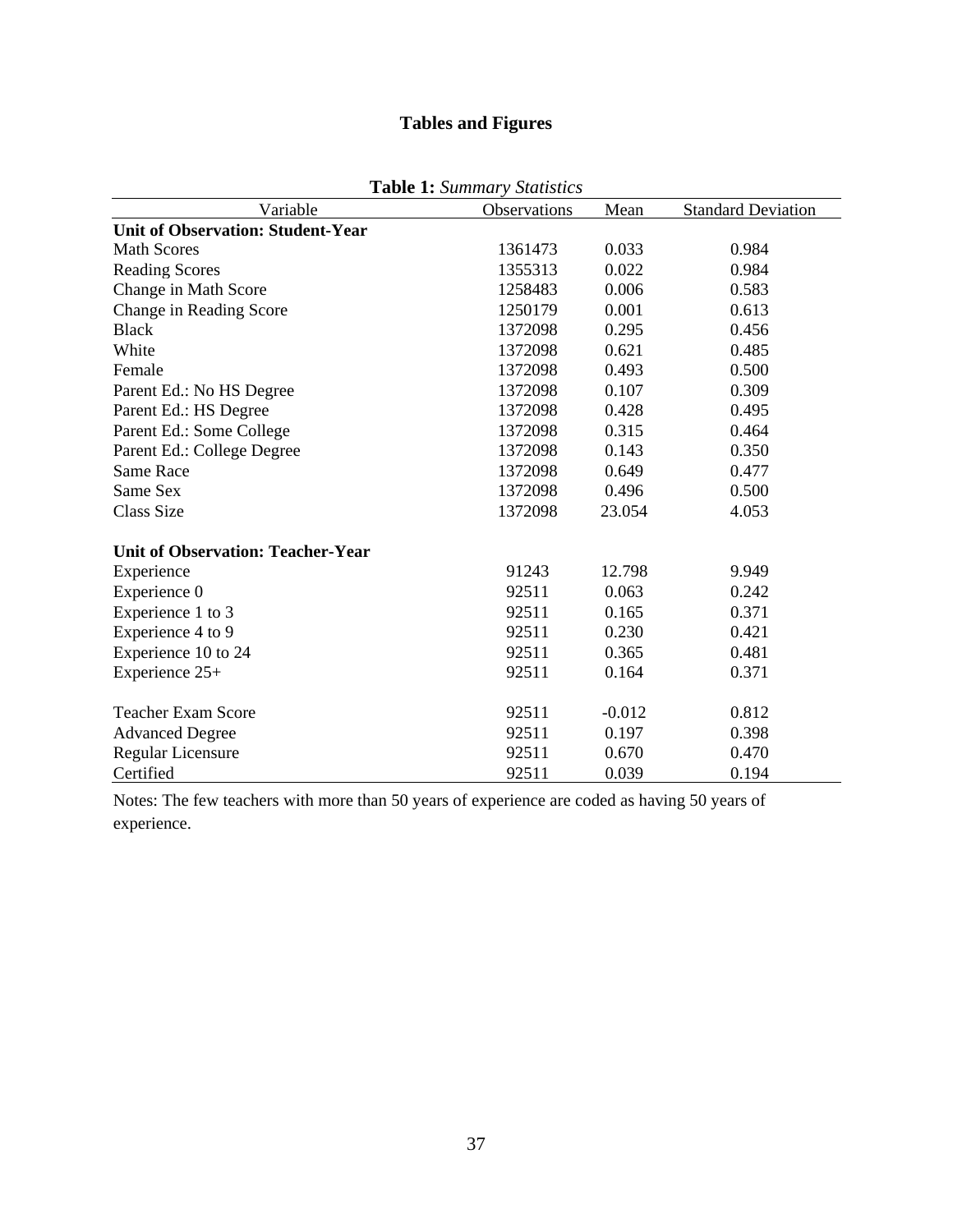|                        |                | 2                     | 3              | 4                        |  |  |  |
|------------------------|----------------|-----------------------|----------------|--------------------------|--|--|--|
|                        |                | Exit School in 1 year |                | Switch Schools in 1 year |  |  |  |
| Experience: 1 to 3     | 0.015          | 0.026                 | $-0.002$       | $-0.003$                 |  |  |  |
|                        | $[0.009]+$     | $[0.009]**$           | [0.005]        | [0.005]                  |  |  |  |
| Experience: 4 to 9     | $-0.023$       | $-0.001$              | $-0.006$       | $-0.007$                 |  |  |  |
|                        | $[0.009]*$     | [0.009]               | [0.005]        | [0.006]                  |  |  |  |
| Experience: 10 to 24   | $-0.102$       | $-0.068$              | $-0.015$       | $-0.012$                 |  |  |  |
|                        | $[0.009]**$    | $[0.009]**$           | $[0.005]**$    | $[0.005]*$               |  |  |  |
| Experience: 25+        | $-0.064$       | $-0.029$              | $-0.057$       | $-0.054$                 |  |  |  |
|                        | $[0.009]**$    | $[0.010]**$           | $[0.006]$ **   | $[0.006]$ **             |  |  |  |
| Licensure Score        | $-0.004$       | 0.001                 | $-0.007$       | $-0.003$                 |  |  |  |
|                        | [0.003]        | [0.003]               | $[0.001]$ **   | $[0.002]*$               |  |  |  |
| <b>Advanced Degree</b> | 0.031          | 0.031                 | 0.003          | 0.003                    |  |  |  |
|                        | $[0.006]$ **   | $[0.006]$ **          | [0.003]        | [0.003]                  |  |  |  |
| <b>Regular License</b> | $-0.19$        | $-0.178$              | 0.034          | 0.045                    |  |  |  |
|                        | $[0.008]$ **   | $[0.008]**$           | $[0.005]**$    | $[0.005]$ **             |  |  |  |
| Year FX                | <b>YES</b>     | <b>YES</b>            | <b>YES</b>     | <b>YES</b>               |  |  |  |
| School FX              | N <sub>O</sub> | <b>YES</b>            | N <sub>O</sub> | <b>YES</b>               |  |  |  |
| Observations           | 75303          | 75303                 | 89856          | 89856                    |  |  |  |
| R-squared              | 0.03           | 0.08                  | 0.17           | 0.2                      |  |  |  |

**Table 2:** *Relationship Between School Switching and Teacher Characteristics*

Robust standard errors in brackets are adjusted for clustering at the teacher level.

+ significant at 10%; \* significant at 5%; \*\* significant at 1%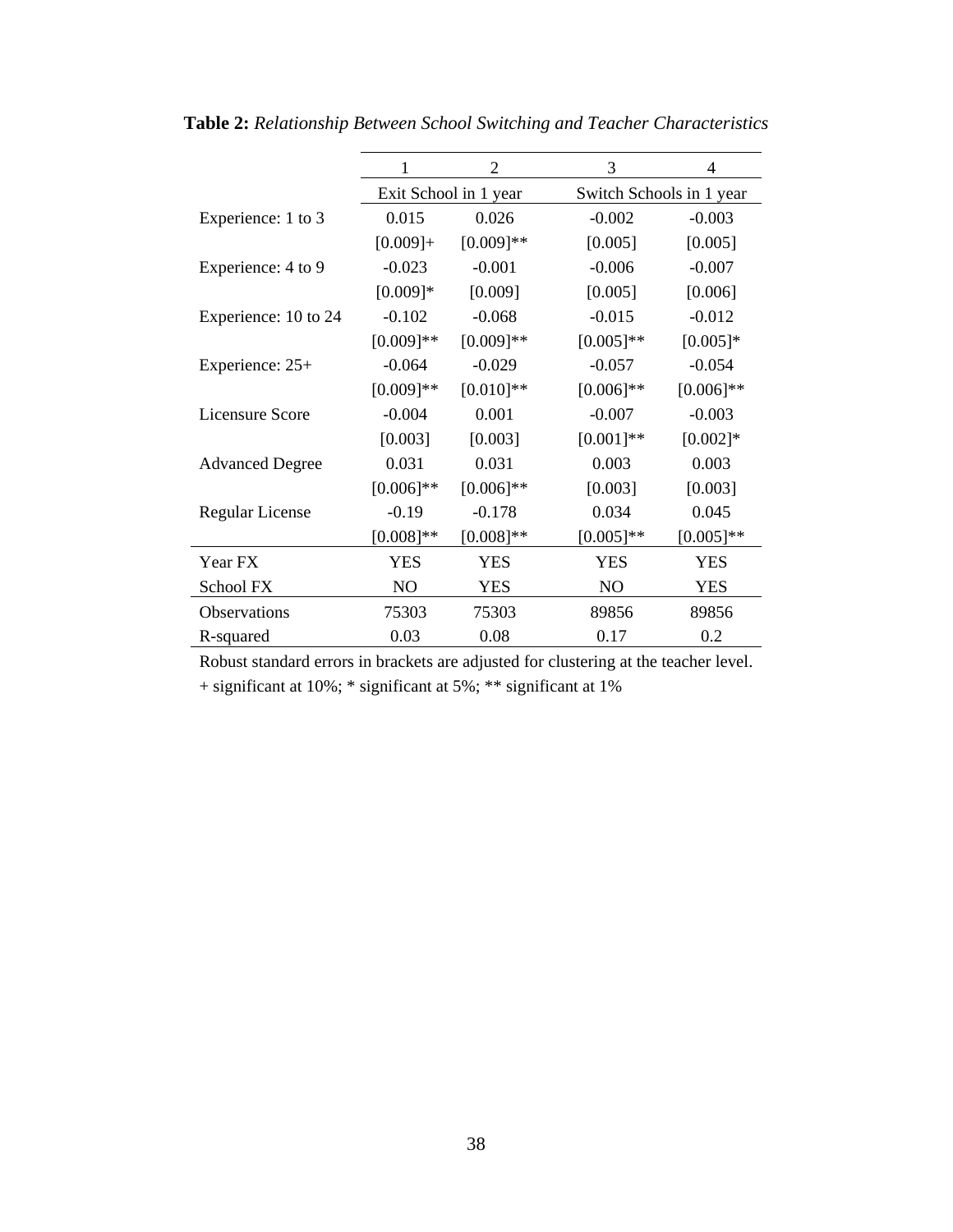|                         | $\mathbf{1}$ | $\overline{2}$ | $\overline{3}$ | $\overline{4}$ | 5                                                                  | 6              | 7            |
|-------------------------|--------------|----------------|----------------|----------------|--------------------------------------------------------------------|----------------|--------------|
|                         |              |                |                |                | Difference in characteristics between receiving and sending school |                |              |
|                         |              |                |                |                |                                                                    |                |              |
|                         | All          | White          | non-white      | Hi Score       | Low score                                                          | $>5$ years exp | $<$ 10 years |
| Reading scores (class)  | $-0.054$     | $-0.06$        | $-0.028$       | $-0.076$       | $-0.036$                                                           | $-0.111$       | $-0.025$     |
|                         | $[0.009]**$  | $[0.010]**$    | [0.023]        | $[0.018]**$    | $[0.018]+$                                                         | $[0.024]$ **   | $[0.013]*$   |
| Reading scores (school) | $-0.023$     | $-0.03$        | 0.013          | $-0.034$       | $-0.005$                                                           | $-0.061$       | 0.001        |
|                         | $[0.005]$ ** | $[0.005]$ **   | [0.013]        | $[0.010]**$    | [0.010]                                                            | $[0.014]$ **   | [0.006]      |
| Mean class size         | 0.236        | 0.184          | 0.503          | 0.133          | 0.356                                                              | $-0.008$       | 0.366        |
|                         | $[0.052]$ ** | $[0.055]$ **   | $[0.141]$ **   | [0.106]        | $[0.106]$ **                                                       | [0.137]        | $[0.072]$ ** |
| % Non-white teachers    | 0.015        | 0.021          | $-0.015$       | 0.019          | $-0.001$                                                           | 0.028          | 0.003        |
|                         | $[0.004]$ ** | $[0.005]$ **   | [0.010]        | $[0.009]*$     | [0.009]                                                            | $[0.013]*$     | [0.006]      |
| Log of Salary           | $-0.073$     | $-0.073$       | $-0.068$       | $-0.075$       | $-0.07$                                                            | $-0.072$       | $-0.052$     |
|                         | $[0.002]$ ** | $[0.002]$ **   | $[0.006]$ **   | $[0.003]**$    | $[0.004]$ **                                                       | $[0.005]$ **   | $[0.002]**$  |
| Percent Free lunch      | 0.038        | 0.039          | 0.034          | 0.038          | 0.039                                                              | 0.046          | 0.035        |
|                         | $[0.003]**$  | $[0.003]**$    | $[0.010]$ **   | $[0.006]$ **   | $[0.007]**$                                                        | $[0.009]**$    | $[0.004]$ ** |
| Percent Black           | 0.025        | 0.029          | 0.003          | 0.028          | 0.011                                                              | 0.036          | 0.016        |
|                         | $[0.003]**$  | $[0.003]**$    | [0.007]        | $[0.005]$ **   | $[0.005]$ *                                                        | $[0.009]**$    | $[0.003]**$  |
| Log of Enrolment        | $-0.013$     | $-0.016$       | $-0.001$       | $-0.01$        | $-0.008$                                                           | $-0.019$       | $-0.001$     |
|                         | $[0.006]*$   | $[0.006]*$     | [0.014]        | [0.012]        | [0.011]                                                            | [0.016]        | [0.007]      |
| Large City              | $-0.002$     | 0.001          | $-0.012$       | $-0.002$       | $-0.008$                                                           | 0.002          | $\mathbf{0}$ |
|                         | [0.003]      | [0.003]        | $[0.007]+$     | [0.005]        | $[0.004]+$                                                         | [0.007]        | [0.003]      |
| Mid-sized city          | 0.015        | 0.02           | $-0.011$       | 0.022          | $-0.002$                                                           | 0.006          | 0.01         |
|                         | $[0.005]$ ** | $[0.005]$ **   | [0.012]        | $[0.011]*$     | [0.010]                                                            | [0.016]        | $[0.006]+$   |
| <b>Urban Fringe</b>     | 0.003        | $\overline{0}$ | 0.019          | $-0.003$       | 0.025                                                              | $-0.011$       | 0.015        |
|                         | [0.006]      | [0.006]        | [0.012]        | [0.012]        | $[0.011]$ *                                                        | [0.017]        | $[0.007]*$   |
| Town                    | 0.02         | 0.02           | 0.014          | 0.02           | 0.022                                                              | 0.031          | 0.01         |
|                         | $[0.004]$ ** | $[0.005]$ **   | [0.010]        | $[0.008]*$     | $[0.009]*$                                                         | $[0.014]*$     | $[0.005]*$   |
| Rural Area              | $-0.036$     | $-0.041$       | $-0.01$        | $-0.037$       | $-0.036$                                                           | $-0.026$       | $-0.035$     |
|                         | $[0.006]$ ** | $[0.007]**$    | [0.013]        | $[0.013]**$    | $[0.012]**$                                                        | [0.019]        | $[0.008]**$  |

**Table 3:** *Comparing sending and Receiving Schools (By teacher type)*

Each coefficient represents a separate regression of each covariate on an "post switch" indicator variable. Robust standard errors in brackets are adjusted for clustering at the teacher level.

+ significant at 10%; \* significant at 5%; \*\* significant at 1%.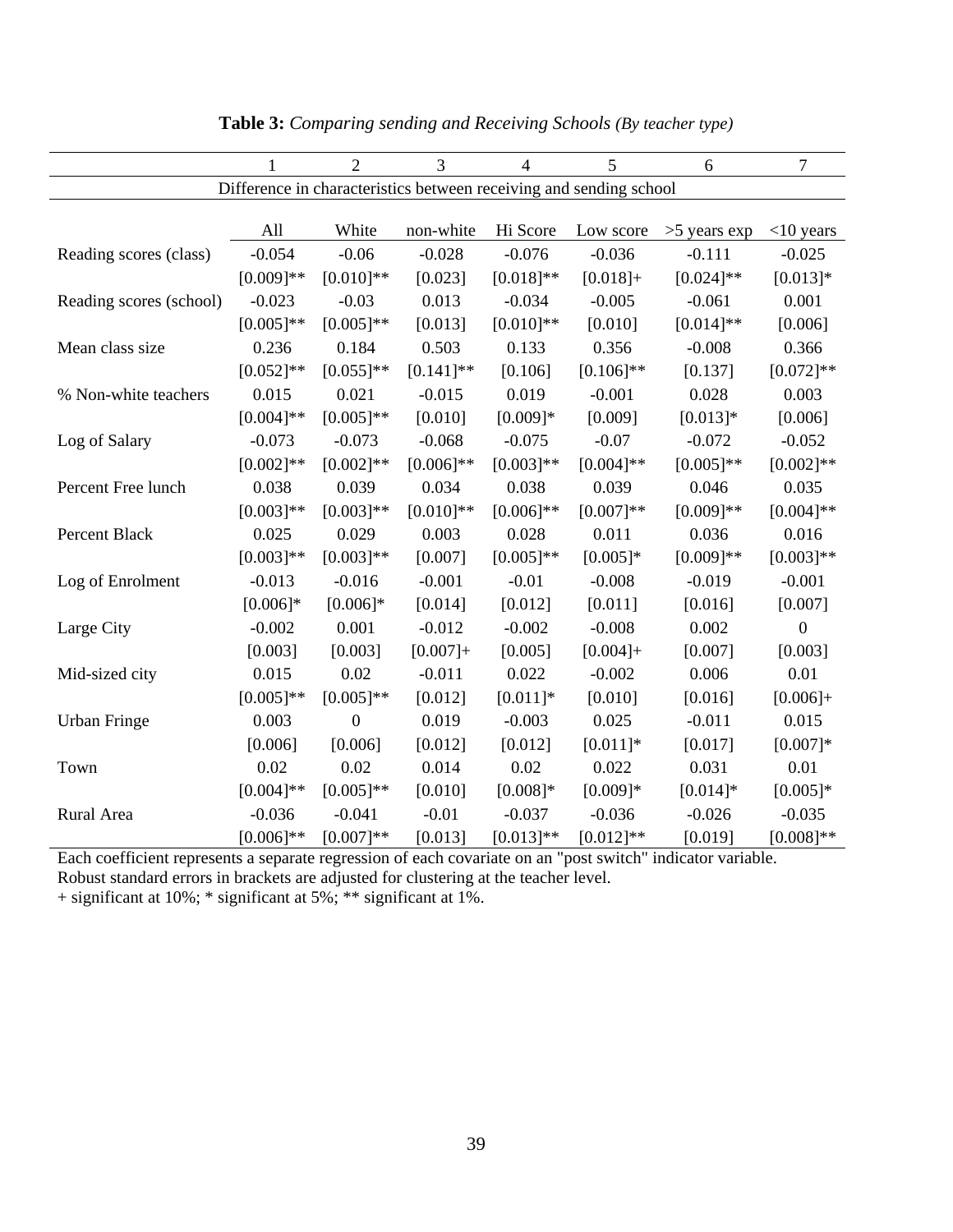|                        | $\mathbf{1}$   | 2            | 3                | 4                | <u>Ellecuveness Defore</u> and Tiper<br>5 | $W$ 1110 r C<br>6 | 7            | 8           |
|------------------------|----------------|--------------|------------------|------------------|-------------------------------------------|-------------------|--------------|-------------|
|                        |                |              | Math             |                  |                                           |                   | Reading      |             |
|                        | Growth         | Score        | Score            | Score            | Growth                                    | Score             | Score        | Score       |
| 10 Years before move   | $-0.059$       | $-0.049$     | $-0.048$         | $-0.013$         | $-0.069$                                  | $-0.053$          | $-0.059$     | $-0.042$    |
|                        | $[0.027]$ *    | $[0.025]+$   | $[0.025]*$       | [0.023]          | $[0.027]*$                                | $[0.026]$ *       | $[0.026]$ *  | $[0.024] +$ |
| 9 Years before move    | $-0.046$       | $-0.041$     | $-0.045$         | $\boldsymbol{0}$ | $-0.046$                                  | $-0.033$          | $-0.035$     | $-0.034$    |
|                        | $[0.019]*$     | $[0.018]*$   | $[0.018]*$       | [0.017]          | $[0.015]**$                               | $[0.014]*$        | $[0.014]*$   | $[0.014]*$  |
| 8 Years before move    | $-0.011$       | $-0.008$     | $-0.017$         | $-0.011$         | $-0.01$                                   | $\boldsymbol{0}$  | $-0.006$     | $-0.013$    |
|                        | [0.016]        | [0.015]      | [0.015]          | [0.014]          | [0.012]                                   | [0.011]           | [0.011]      | [0.011]     |
| 7 Years before move    | $-0.008$       | $-0.002$     | $-0.009$         | 0.009            | $-0.011$                                  | 0.002             | $-0.002$     | $-0.005$    |
|                        | [0.013]        | [0.012]      | [0.012]          | [0.012]          | [0.010]                                   | [0.010]           | [0.010]      | [0.010]     |
| 6 Years before move    | $-0.005$       | $-0.002$     | $-0.01$          | 0.001            | $-0.016$                                  | $-0.004$          | $-0.012$     | $-0.013$    |
|                        | [0.012]        | [0.011]      | [0.011]          | [0.010]          | $[0.009]+$                                | [0.008]           | [0.008]      | [0.009]     |
| 5 Years before move    | 0.002          | 0.004        | $-0.002$         | $0.01\,$         | $-0.014$                                  | $-0.003$          | $-0.009$     | $-0.008$    |
|                        | [0.010]        | [0.009]      | [0.009]          | [0.009]          | $[0.008]+$                                | [0.007]           | [0.007]      | [0.007]     |
| 4 Years before move    | $-0.003$       | 0.001        | $-0.006$         | 0.002            | $-0.008$                                  | 0                 | $-0.007$     | $-0.011$    |
|                        | [0.009]        | [0.008]      | [0.008]          | [0.007]          | [0.007]                                   | [0.007]           | [0.007]      | $[0.006]+$  |
| 3 Years before move    | $-0.007$       | $-0.003$     | $-0.007$         | 0.002            | $-0.005$                                  | 0.003             | $-0.002$     | $-0.007$    |
|                        | [0.007]        | [0.007]      | [0.007]          | [0.006]          | [0.006]                                   | [0.006]           | [0.006]      | [0.006]     |
| 2 Years before move    | $-0.002$       | 0.001        | $\boldsymbol{0}$ | 0.002            | $-0.001$                                  | 0.005             | 0.002        | $-0.003$    |
|                        | [0.006]        | [0.006]      | [0.006]          | [0.006]          | [0.006]                                   | [0.005]           | [0.005]      | [0.005]     |
| Year of move $(0)$     | 0.013          | 0.016        | 0.009            | 0.006            | 0.006                                     | $0.01\,$          | 0.001        | $-0.001$    |
|                        | $[0.006]*$     | $[0.005]**$  | [0.006]          | [0.006]          | [0.005]                                   | $[0.005]*$        | [0.005]      | [0.005]     |
| 1 Year after move      | 0.028          | 0.032        | 0.026            | 0.023            | 0.017                                     | 0.02              | 0.011        | 0.009       |
|                        | $[0.007]**$    | $[0.006]$ ** | $[0.006]$ **     | $[0.006]**$      | $[0.005]$ **                              | $[0.005]$ **      | $[0.005]*$   | $[0.005]+$  |
| 2 Years after move     | 0.034          | 0.039        | 0.033            | 0.027            | 0.02                                      | 0.024             | 0.014        | 0.011       |
|                        | $[0.007]**$    | $[0.007]**$  | $[0.007]**$      | $[0.007]**$      | $[0.006]$ **                              | $[0.006]$ **      | $[0.006]*$   | $[0.006]+$  |
| 3 Years after move     | 0.031          | 0.037        | 0.03             | 0.024            | 0.02                                      | 0.025             | 0.015        | $0.01\,$    |
|                        | $[0.008]$ **   | $[0.008]**$  | $[0.008]**$      | $[0.008]**$      | $[0.007]**$                               | $[0.006]$ **      | $[0.007]*$   | [0.007]     |
| 4 Years after move     | 0.028          | 0.034        | 0.028            | 0.02             | 0.022                                     | 0.025             | 0.015        | 0.014       |
|                        | $[0.010]**$    | $[0.009]**$  | $[0.009]**$      | $[0.009]*$       | $[0.008]**$                               | $[0.007]**$       | $[0.007]*$   | $[0.007]+$  |
| 5 Years after move     | 0.037          | 0.043        | 0.038            | 0.025            | 0.022                                     | 0.025             | 0.016        | 0.016       |
|                        | $[0.011]$ **   | $[0.010]$ ** | $[0.011]$ **     | $[0.010]*$       | $[0.009]*$                                | $[0.008]**$       | $[0.008]+$   | $[0.008]+$  |
| 6 Years after move     | 0.027          | 0.035        | 0.029            | 0.02             | 0.024                                     | 0.028             | 0.019        | 0.02        |
|                        | $[0.013]*$     | $[0.012]**$  | $[0.012]*$       | $[0.012]+$       | $[0.010]*$                                | $[0.009]**$       | $[0.010]*$   | $[0.010]*$  |
| 7 Years after move     | 0.043          | 0.049        | 0.044            | 0.024            | 0.022                                     | 0.025             | 0.016        | 0.011       |
|                        | $[0.014]$ **   | $[0.013]**$  | $[0.014]$ **     | $[0.013]+$       | $[0.011]+$                                | $[0.011]*$        | [0.011]      | [0.011]     |
| 8 Years after move     | 0.033          | 0.04         | 0.034            | 0.023            | 0.02                                      | 0.024             | 0.014        | 0.017       |
|                        | $[0.016]*$     | $[0.015]**$  | $[0.015]*$       | [0.015]          | [0.013]                                   | $[0.012]*$        | [0.012]      | [0.012]     |
| 9 Years after move     | 0.061          | 0.069        | 0.062            | 0.04             | 0.052                                     | 0.056             | 0.047        | 0.052       |
|                        | $[0.020]$ **   | $[0.018]**$  | $[0.019]**$      | $[0.018]*$       | $[0.016]$ **                              | $[0.015]**$       | $[0.015]**$  | $[0.015]*$  |
| Lagged scores          | $\overline{a}$ | 0.762        | 0.762            | 0.765            |                                           | 0.732             | 0.731        | 0.732       |
|                        |                | $[0.002]$ ** | $[0.002]**$      | $[0.002]**$      |                                           | $[0.002]**$       | $[0.002]$ ** | $[0.002]**$ |
| <b>Teacher Effects</b> | Yes            | Yes          | Yes              | Yes              | Yes                                       | Yes               | Yes          | Yes         |
| School Effects         | No             | $\rm No$     | Yes              | Yes              | No                                        | $\rm No$          | Yes          | Yes         |
| School×Year Effects    | No             | $\rm No$     | Yes              | Yes              | No                                        | $\rm No$          | Yes          | Yes         |
| Observations           | 1249122        | 1249122      | 1249122          | 1249122          | 1241150                                   | 1241150           | 1241150      | 1241150     |
| Prob pre=0             | 0.20           | 0.24         | 0.31             | 0.62             | 0.02                                      | 0.04              | $0.04\,$     | 0.26        |
| Prob post=0            | < 0.01         | < 0.01       | < 0.01           | < 0.01           | < 0.01                                    | < 0.01            | < 0.01       | < 0.01      |

**Table 4:** *Teacher Effectiveness Before and After a Move* 

Robust standard errors in brackets clustered at the teacher level.

+ significant at 10%; \* significant at 5%; \*\* significant at 1%

All models include grade and year fixed effects and controls for student race, gender, parental education, and LEP status. Models also include an indicator for the gender and racial match between the student and the teacher, teacher experience, and the class size.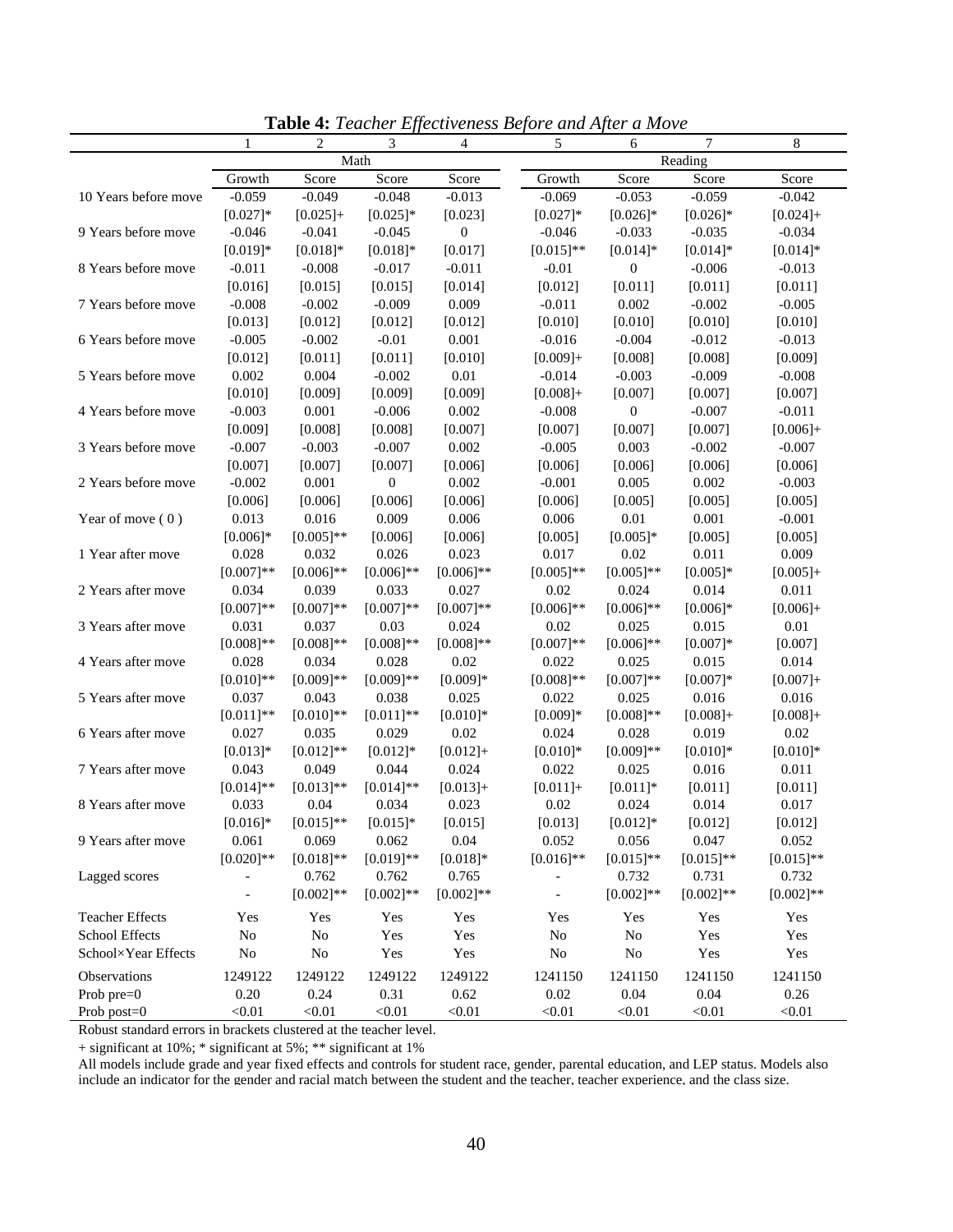|                                     |        | Math           |                        |         |                       |         |
|-------------------------------------|--------|----------------|------------------------|---------|-----------------------|---------|
|                                     |        | Raw Fixed      | Covariance             |         |                       |         |
|                                     |        | <b>Effects</b> | Estimates <sup>a</sup> |         | <b>Random Effects</b> |         |
| Std. Dev. of School Effects         | 0.2285 | 0.2285         | 0.0882                 | 0.0882  | 0.106                 | 0.099   |
| <b>Std. Dev. of Teacher Effects</b> | 0.3503 | 0.3506         | $0.1667^b$             | 0.1498  | 0.19                  | 0.141   |
| Std. Dev. of Match Effects          |        | 0.1121         |                        | 0.0892  |                       | 0.1302  |
| Std. Dev. of residuals              | 0.5023 | 0.50704        |                        |         | 0.50895               | 0.5076  |
|                                     |        |                |                        |         |                       |         |
|                                     |        | Reading        |                        |         |                       |         |
| Std. Dev. of School Effects         | 0.2475 | 0.2472         | 0.0504                 | 0.0504  | 0.0926                | 0.06547 |
| Std. Dev. of Teacher Effects        | 0.3563 | 0.3564         | $0.1095^b$             | 0.05695 | 0.1107                | 0.08377 |
| Std. Dev. of Match Effects          |        | 0.1182         |                        | 0.08785 |                       | 0.0777  |
| Std. Dev. of residual               | 0.5481 | 0.5467         |                        |         | 0.61125               | 0.5553  |

**Table 5:** *Estimated Variability of Effects*

**Notes:** The fixed effects and covariance estimates are computed under the assumption that teacher and match effects are not correlated in the sample. Alternately, the random effects model allows for correlations between estimated school, teacher and match effects in small samples.

a. The variance of the school effect is computed as the covariance between the classroom effect across different teachers from the same school. The variance of the teacher effect is computed as the covariance between the classroom effect across schools from the same teacher. Finally, the variance of the match effects is computed as the covariance between the classroom effect within the same teachers at the same school minus the estimated variance of the school and teacher effects.

b. The naive variance of the teacher effect is computed as the covariance between the classroom effects within schools for the same teacher minus the estimated school variance.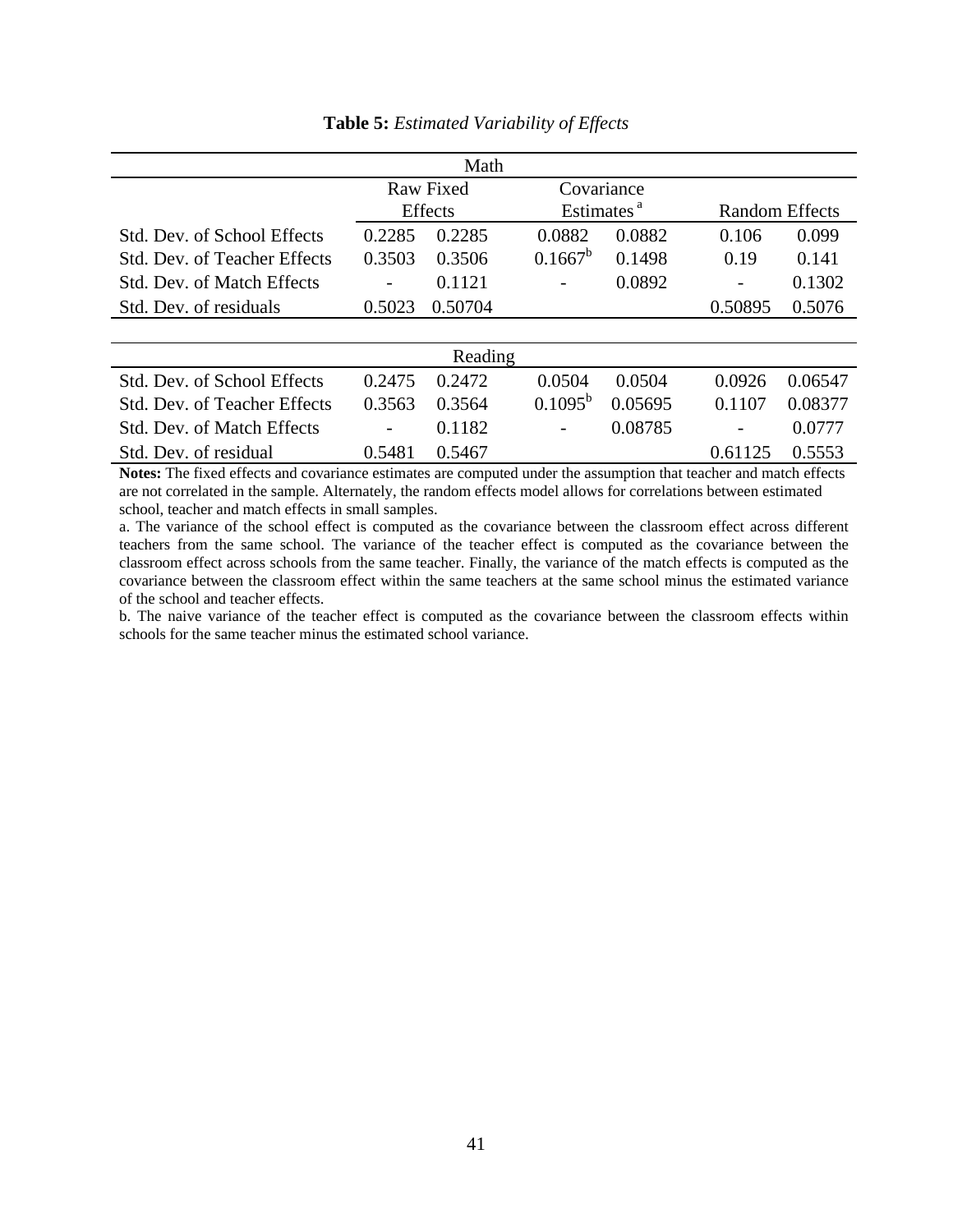|                                                                                                                          | $\mathbf{1}$ | $\mathfrak{D}$           | 3                        | $\overline{4}$ | 5              | 6                                                           | 7              | 8              |
|--------------------------------------------------------------------------------------------------------------------------|--------------|--------------------------|--------------------------|----------------|----------------|-------------------------------------------------------------|----------------|----------------|
|                                                                                                                          |              |                          |                          |                |                | Dependent Variable: Leave Current School The following Year |                |                |
|                                                                                                                          |              |                          |                          |                | Teacher        | Teacher                                                     | Teacher        | Teacher        |
|                                                                                                                          |              |                          |                          |                | and            | and                                                         | and            | and            |
|                                                                                                                          |              |                          | Teacher                  | Teacher        | School         | School                                                      | School         | School         |
|                                                                                                                          | <b>OLS</b>   | <b>OLS</b>               | Effects                  | $\it Effects$  | Effects        | Effects                                                     | Effects        | Effects        |
| Random Match Effect Reading                                                                                              |              | $-0.845$                 |                          | $-0.555$       |                | $-0.397$                                                    |                |                |
|                                                                                                                          |              | $[0.051]$ **             | $\overline{\phantom{a}}$ | $[0.171]$ **   | $\overline{a}$ | $[0.170]$ *                                                 |                |                |
| Random Match Effect Math                                                                                                 | $-0.454$     | $\overline{\phantom{0}}$ | $-0.425$                 | $\equiv$       | $-0.456$       |                                                             |                |                |
|                                                                                                                          | $[0.026]$ ** | $\overline{\phantom{0}}$ | $[0.082]$ **             |                | $[0.078]$ **   |                                                             |                |                |
| <b>Fixed Match Effect Reading</b>                                                                                        |              |                          |                          |                |                |                                                             |                | $-0.102$       |
|                                                                                                                          |              |                          |                          |                |                |                                                             |                | $[0.032]**$    |
| Fixed Match Effect Math                                                                                                  |              |                          |                          |                |                |                                                             | $-0.154$       |                |
|                                                                                                                          |              |                          |                          |                | $\overline{a}$ |                                                             | $[0.032]$ **   | $\overline{a}$ |
| Log(Salary)                                                                                                              | $-0.255$     | $-0.251$                 | $-0.327$                 | $-0.327$       | $-0.295$       | $-0.296$                                                    | $-0.295$       | $-0.296$       |
|                                                                                                                          | $[0.019]**$  | $[0.019]**$              | $[0.035]$ **             | $[0.035]$ **   | $[0.035]$ **   | $[0.035]$ **                                                | $[0.035]$ **   | $[0.035]$ **   |
| % Free lunch at School                                                                                                   | $-0.012$     | $-0.009$                 | 0.066                    | 0.065          | 0.033          | 0.032                                                       | 0.033          | 0.033          |
|                                                                                                                          | [0.014]      | [0.014]                  | $[0.022]$ **             | $[0.023]**$    | [0.023]        | [0.023]                                                     | [0.023]        | [0.023]        |
| % Black Students at School                                                                                               | 0.062        | 0.062                    | 0.285                    | 0.283          | 0.216          | 0.212                                                       | 0.215          | 0.211          |
|                                                                                                                          | $[0.011]$ ** | $[0.011]$ **             | $[0.043]$ **             | $[0.043]$ **   | $[0.074]$ **   | $[0.075]$ **                                                | $[0.075]^{**}$ | $[0.075]$ **   |
| School: Log(enrollment)                                                                                                  | $-0.003$     | $-0.004$                 | $-0.005$                 | $-0.008$       | 0.074          | 0.071                                                       | 0.074          | 0.072          |
|                                                                                                                          | [0.005]      | [0.005]                  | [0.016]                  | [0.016]        | $[0.023]$ **   | $[0.023]$ **                                                | $[0.023]$ **   | $[0.023]**$    |
| School: Mean Reading (Z) Scores                                                                                          | $-0.074$     | $-0.069$                 | $-0.094$                 | $-0.092$       | $-0.068$       | $-0.068$                                                    | $-0.069$       | $-0.068$       |
|                                                                                                                          | $[0.007]**$  | $[0.007]**$              | $[0.016]$ **             | $[0.016]$ **   | $[0.017]**$    | $[0.017]**$                                                 | $[0.017]**$    | $[0.017]**$    |
| Teacher Experience: 1-3                                                                                                  | 0.032        | 0.031                    | 0.201                    | 0.2            | 0.226          | 0.226                                                       | 0.226          | 0.226          |
|                                                                                                                          | $[0.009]**$  | $[0.009]**$              | $[0.013]**$              | $[0.013]**$    | $[0.012]$ **   | $[0.012]**$                                                 | $[0.012]$ **   | $[0.012]**$    |
| Teacher Experience: 4-9                                                                                                  | 0.038        | 0.039                    | 0.244                    | 0.243          | 0.289          | 0.289                                                       | 0.289          | 0.289          |
|                                                                                                                          | $[0.010]**$  | $[0.010]$ **             | $[0.017]**$              | $[0.017]**$    | $[0.017]**$    | $[0.017]**$                                                 | $[0.017]**$    | $[0.017]**$    |
| Teacher Experience: 10-24                                                                                                | 0.014        | 0.017                    | 0.211                    | 0.21           | 0.272          | 0.271                                                       | 0.271          | 0.271          |
|                                                                                                                          | [0.012]      | [0.012]                  | $[0.022]$ **             | $[0.022]$ **   | $[0.022]$ **   | $[0.022]$ **                                                | $[0.022]$ **   | $[0.022]$ **   |
| Teacher Experience: 25+                                                                                                  | 0.098        | 0.102                    | 0.186                    | 0.185          | 0.229          | 0.228                                                       | 0.228          | 0.228          |
|                                                                                                                          | $[0.014]$ ** | $[0.014]$ **             | $[0.027]**$              | $[0.027]**$    | $[0.027]**$    | $[0.027]**$                                                 | $[0.027]**$    | $[0.027]**$    |
| Licensure Score                                                                                                          | 0.008        | 0.007                    | 0.009                    | 0.011          | 0.007          | 0.009                                                       | 0.009          | 0.009          |
|                                                                                                                          | $[0.003]**$  | $[0.003]**$              | [0.038]                  | [0.038]        | [0.039]        | [0.039]                                                     | [0.039]        | [0.039]        |
| <b>Advanced Degree</b>                                                                                                   | 0.049        | 0.048                    | $-0.016$                 | $-0.015$       | $-0.017$       | $-0.016$                                                    | $-0.017$       | $-0.016$       |
|                                                                                                                          | $[0.006]$ ** | $[0.006]$ **             | [0.020]                  | [0.020]        | [0.020]        | [0.020]                                                     | [0.020]        | [0.020]        |
| Regular Licensure                                                                                                        | $-0.158$     | $-0.161$                 | 0.067                    | 0.066          | 0.077          | 0.075                                                       | 0.077          | 0.076          |
|                                                                                                                          | $[0.008]**$  | $[0.008]**$              | $[0.019]**$              | $[0.019]**$    | $[0.019]**$    | $[0.019]**$                                                 | $[0.019]**$    | $[0.019]**$    |
|                                                                                                                          |              |                          |                          |                |                |                                                             |                |                |
| Observations                                                                                                             | 74152        | 74006                    | 74152                    | 74006          | 74152          | 74006                                                       | 74152          | 74006          |
| Dohuat standard smans in huaskata. All models include year fixed effects and eluster standard smars at the teacher level |              |                          |                          |                |                |                                                             |                |                |

|  | <b>Table 6:</b> Match Quality and Teacher Mobility |
|--|----------------------------------------------------|
|--|----------------------------------------------------|

Robust standard errors in brackets. All models include year fixed effects and cluster standard errors at the teacher level.

+ significant at 10%; \* significant at 5%; \*\* significant at 1%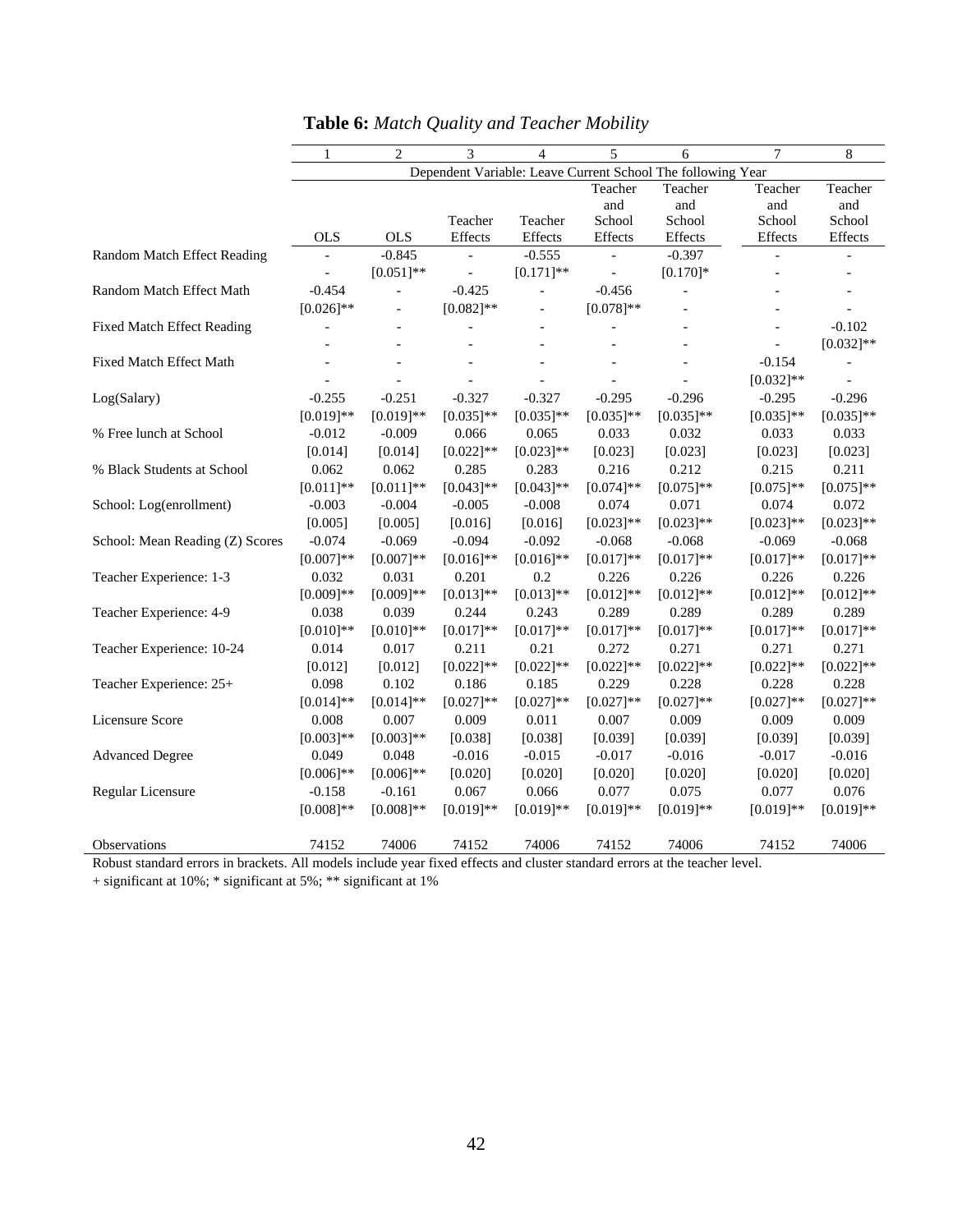|                                | 1            | $\overline{2}$ | 3                        | $\overline{4}$ | 5            | 6            | $\tau$                      | 8            | 9            | 10               |  |
|--------------------------------|--------------|----------------|--------------------------|----------------|--------------|--------------|-----------------------------|--------------|--------------|------------------|--|
|                                |              |                | Math Match Random Effect |                |              |              | Reading Match Random Effect |              |              |                  |  |
| Teacher: 1-3 years exp.        | 0.007        |                | 0.005                    |                | 0.005        | 0.002        |                             | 0.002        |              | 0.002            |  |
|                                | $[0.001]**$  |                | $[0.001]**$              |                | $[0.001]**$  | $[0.001]**$  |                             | $[0.001]$ ** |              | $[0.001]**$      |  |
| Teacher: 4-10 years exp.       | 0.009        |                | 0.007                    |                | 0.007        | 0.006        |                             | 0.005        |              | 0.005            |  |
|                                | $[0.001]**$  |                | $[0.001]$ **             |                | $[0.001]$ ** | $[0.001]$ ** |                             | $[0.001]$ ** |              | $[0.001]**$      |  |
| Teacher: 10-25 years exp.      | 0.012        |                | 0.01                     |                | 0.01         | 0.011        |                             | 0.01         |              | 0.01             |  |
|                                | $[0.001]$ ** |                | $[0.001]$ **             |                | $[0.002]$ ** | $[0.001]$ ** |                             | $[0.001]$ ** |              | $[0.001]**$      |  |
| Teacher: 25+ years exp.        | 0.019        |                | 0.018                    |                | 0.018        | 0.016        |                             | 0.015        |              | 0.015            |  |
|                                | $[0.002]$ ** |                | $[0.002]$ **             |                | $[0.002]$ ** | $[0.001]$ ** |                             | $[0.001]**$  |              | $[0.001]**$      |  |
| Teacher: Certified             |              | 0.013          | 0.012                    |                | 0.012        |              | 0.006                       | 0.005        |              | 0.005            |  |
|                                |              | $[0.002]$ **   | $[0.002]$ **             |                | $[0.003]*$   |              | $[0.001]**$                 | $[0.001]**$  |              | $[0.001]**$      |  |
| Teacher: Regular license       |              | 0.009          | 0.007                    |                | 0.007        |              | 0.006                       | 0.003        |              | 0.003            |  |
|                                |              | $[0.001]$ **   | $[0.001]**$              |                | $[0.001]$ ** |              | $[0.000]$ **                | $[0.000]$ ** |              | $[0.000]$ **     |  |
| Teacher: License score         |              | 0.004          | 0.004                    |                | 0.004        |              | 0.001                       | 0.001        |              | 0.001            |  |
|                                |              | $[0.001]$ **   | $[0.001]$ **             |                | $[0.001]**$  |              | $[0.000] +$                 | $[0.000]$ ** |              | $[0.000]$ *      |  |
| Teacher: Advanced degree       |              | $-0.002$       | $-0.004$                 |                | $-0.004$     |              | $-0.001$                    | $-0.003$     |              | $-0.003$         |  |
|                                |              | [0.002]        | $[0.002]*$               |                | $[0.002]$ *  |              | [0.001]                     | $[0.001]**$  |              | $[0.001]**$      |  |
| Teacher: White                 |              | 0.015          | 0.015                    |                | 0.015        |              | 0.004                       | 0.004        |              | 0.003            |  |
|                                |              | $[0.005]$ **   | $[0.005]$ **             |                | $[0.005]**$  |              | [0.003]                     | [0.003]      |              | [0.003]          |  |
| Teacher: Black                 |              | 0.001          | $\mathbf{0}$             |                | $\mathbf{0}$ |              | $-0.001$                    | $-0.002$     |              | $-0.002$         |  |
|                                |              | [0.005]        | [0.005]                  |                | [0.006]      |              | [0.003]                     | [0.003]      |              | [0.003]          |  |
| School: Small Town             |              |                |                          | $-0.009$       | $-0.009$     |              |                             |              | $-0.009$     | $-0.009$         |  |
|                                |              |                |                          | $[0.004]$ *    | $[0.004]$ *  |              |                             |              | $[0.002]$ ** | $[0.002]$ **     |  |
| School: Large or Midsized city |              |                |                          | $-0.007$       | $-0.007$     |              |                             |              | $-0.008$     | $-0.008$         |  |
|                                |              |                |                          | $[0.004] +$    | [0.004]      |              |                             |              | $[0.002]$ ** | $[0.002]$ **     |  |
| School: Rural                  |              |                |                          | $-0.009$       | $-0.007$     |              |                             |              | $-0.009$     | $-0.008$         |  |
|                                |              |                |                          | $[0.004]*$     | $[0.004] +$  |              |                             |              | $[0.002]$ ** | $[0.002]$ **     |  |
| School: % White                |              |                |                          | 0.012          | $\mathbf{0}$ |              |                             |              | 0.007        | 0.002            |  |
|                                |              |                |                          | $[0.002]**$    | [0.002]      |              |                             |              | $[0.001]$ ** | $[0.001]*$       |  |
| School: %Free lunch            |              |                |                          | 0.001          | 0.002        |              |                             |              | $-0.001$     | $\boldsymbol{0}$ |  |
|                                |              |                |                          | [0.002]        | [0.002]      |              |                             |              | [0.001]      | [0.001]          |  |
| School: Enroll                 |              |                |                          | 0.004          | 0.004        |              |                             |              | 0.001        | 0.001            |  |
|                                |              |                |                          | $[0.001]$ **   | $[0.001]**$  |              |                             |              | $[0.001]*$   | $[0.001]*$       |  |
| Observations                   | 74676        | 74676          | 74676                    | 74665          | 74665        | 74528        | 74528                       | 74528        | 74517        | 74517            |  |
| <b>R-squared</b>               | $\bf{0}$     | 0.01           | 0.02                     | $\bf{0}$       | 0.02         | 0.02         | 0.01                        | 0.02         | $\bf{0}$     | 0.02             |  |

**Table 7:** *The Correlates of Match Quality* 

Robust standard errors in brackets clustered at the teacher level.

+ significant at 10%; \* significant at 5%; \*\* significant at 1%

Omitted categories are "large town" and "zero years of experience".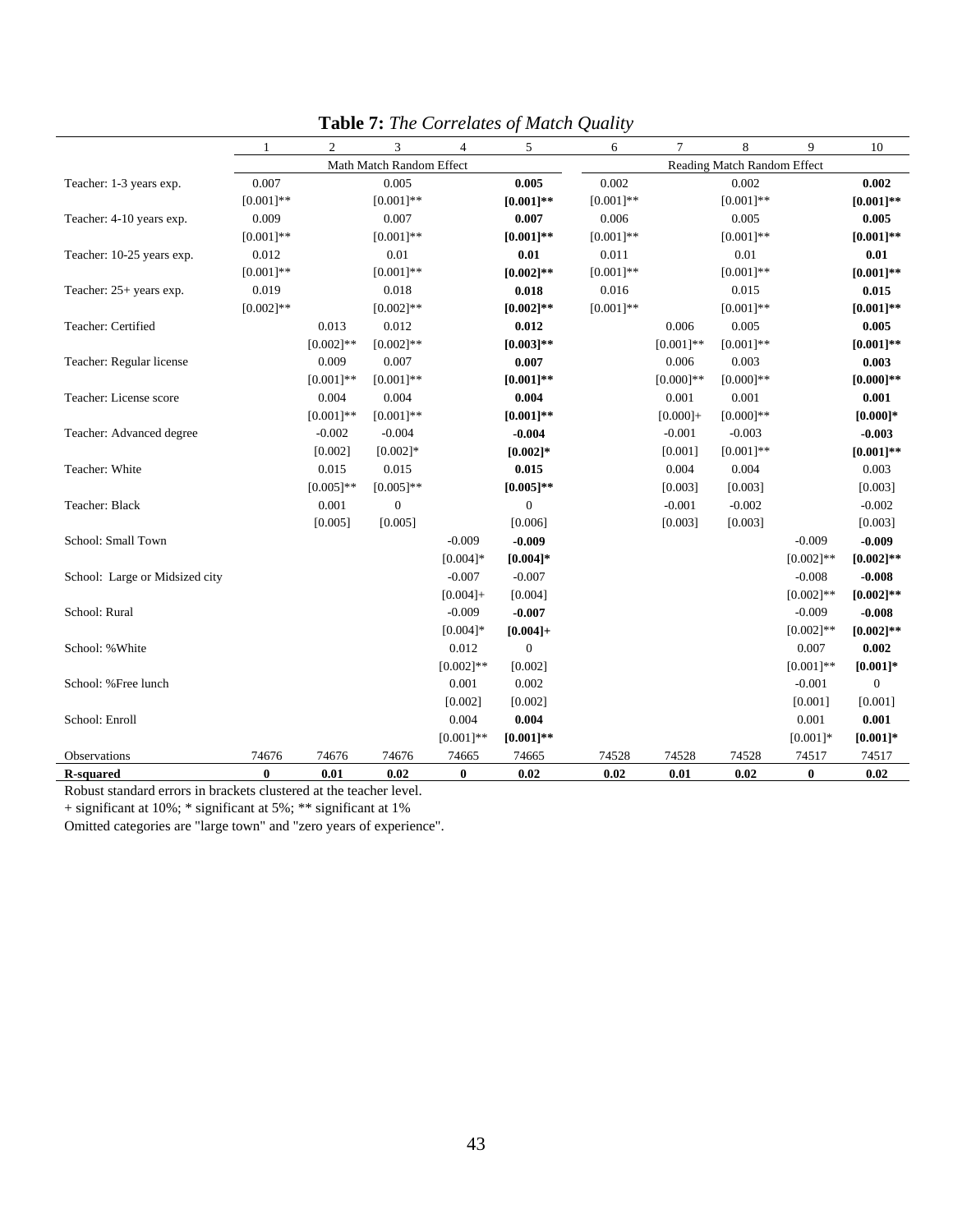|                                                                  |                | 2              | 3              | 4            | 5              | 6              | $\overline{7}$   | 8           |
|------------------------------------------------------------------|----------------|----------------|----------------|--------------|----------------|----------------|------------------|-------------|
|                                                                  |                |                | Reading        |              |                |                | Math             |             |
|                                                                  | School         | School         | Match          | Match        | School         | School         | Match            | Match       |
|                                                                  | Effect         | Effect         | Effect         | Effect       | Effect         | Effect         | Effect           | Effect      |
| Teachers have reasonable student loads.                          | $-0.005$       | $-0.005$       | $-0.001$       | $-0.001$     | $-0.015$       | $-0.015$       | $-0.003$         | $-0.002$    |
|                                                                  | $[0.003]+$     | $[0.003]+$     | [0.001]        | [0.001]      | $[0.004]$ **   | $[0.004]$ **   | $[0.001]**$      | [0.002]     |
| Teachers are protected from duties that interfere with teaching. | 0.002          | 0.002          | $-0.001$       | $-0.001$     | 0.008          | 0.008          | 0.001            | $-0.002$    |
|                                                                  | [0.005]        | [0.005]        | [0.001]        | [0.001]      | [0.007]        | [0.007]        | [0.002]          | [0.002]     |
| Teachers have time to collaborate with colleagues.               | $-0.013$       | $-0.013$       | 0.001          | 0.002        | $-0.007$       | $-0.007$       | 0.004            | 0.005       |
|                                                                  | $[0.003]**$    | $[0.003]**$    | [0.001]        | $[0.001]$ *  | $[0.004] +$    | $[0.004] +$    | $[0.001]**$      | $[0.002]**$ |
| Principal is a strong, supportive leader.                        | $-0.021$       | $-0.021$       | $-0.002$       | $-0.001$     | $-0.026$       | $-0.026$       | $-0.003$         | 0.002       |
|                                                                  | $[0.004]$ **   | $[0.004]$ **   | $[0.001] +$    | [0.001]      | $[0.006]$ **   | $[0.006]$ **   | $[0.002]+$       | [0.002]     |
| Leaders shield teachers from disruptions.                        | 0.017          | 0.017          | 0.001          | $\mathbf{0}$ | 0.03           | 0.03           | 0.002            | 0.002       |
|                                                                  | $[0.005]$ **   | $[0.005]$ **   | [0.001]        | [0.001]      | $[0.007]**$    | $[0.007]**$    | [0.002]          | [0.002]     |
| Teachers are held to high standards.                             | 0.026          | 0.026          | 0.005          | 0.003        | 0.041          | 0.041          | 0.009            | 0.004       |
|                                                                  | $[0.006]$ **   | $[0.006]$ **   | $[0.001]**$    | $[0.001]**$  | $[0.010]$ **   | $[0.010]**$    | $[0.002]$ **     | $[0.002]*$  |
| New teachers have effective mentors.                             | $-0.001$       | $-0.001$       | 0.001          | 0.002        | $-0.013$       | $-0.013$       | $-0.001$         | 0.004       |
|                                                                  | [0.004]        | [0.004]        | [0.001]        | $[0.001]*$   | $[0.006]$ *    | $[0.006]$ *    | [0.002]          | $[0.002]*$  |
| Teachers are centrally involved in decision-making.              | $-0.012$       | $-0.012$       | $\theta$       | 0.001        | $-0.025$       | $-0.025$       | $-0.002$         | $-0.002$    |
|                                                                  | $[0.005]**$    | $[0.005]$ **   | [0.001]        | [0.001]      | $[0.007]**$    | $[0.007]**$    | [0.002]          | [0.002]     |
| Parents have many avenues to express concerns.                   | 0.022          | 0.022          | $\mathbf{0}$   | $-0.001$     | 0.028          | 0.028          | 0.002            | $-0.001$    |
|                                                                  | $[0.004]$ **   | $[0.004]$ **   | [0.001]        | [0.001]      | $[0.006]$ **   | $[0.006]$ **   | [0.002]          | [0.002]     |
| There is an atmosphere of mutual respect at school.              | 0.026          | 0.026          | 0.002          | $\theta$     | 0.03           | 0.03           | 0.004            | $-0.001$    |
|                                                                  | $[0.005]$ **   | $[0.005]$ **   | $[0.001]*$     | [0.001]      | $[0.008]**$    | $[0.008]**$    | $[0.002]$ *      | [0.002]     |
| Leadership tries to provide quality professional development.    | $-0.016$       | $-0.016$       | $-0.001$       | 0.001        | $-0.025$       | $-0.025$       | $-0.003$         | 0.002       |
|                                                                  | $[0.004]$ **   | $[0.004]$ **   | [0.001]        | [0.001]      | $[0.005]$ **   | $[0.005]$ **   | [0.002]          | [0.002]     |
| Observations                                                     | 22692          | 22692          | 22320          | 22320        | 22692          | 22692          | 22374            | 22374       |
| School and Year Fixed Effects Included?                          | N <sub>O</sub> | N <sub>O</sub> | N <sub>O</sub> | <b>YES</b>   | N <sub>O</sub> | N <sub>O</sub> | N <sub>O</sub>   | <b>YES</b>  |
| R-squared                                                        | 0.13           | 0.13           | 0.01           | 0.08         | 0.1            | 0.1            | $\boldsymbol{0}$ | 0.09        |

**Table 8:** *Match Quality and Teacher Workplace Survey Responses* 

Robust standard errors in brackets clustered at the school level.

+ significant at 10%; \* significant at 5%; \*\* significant at 1%